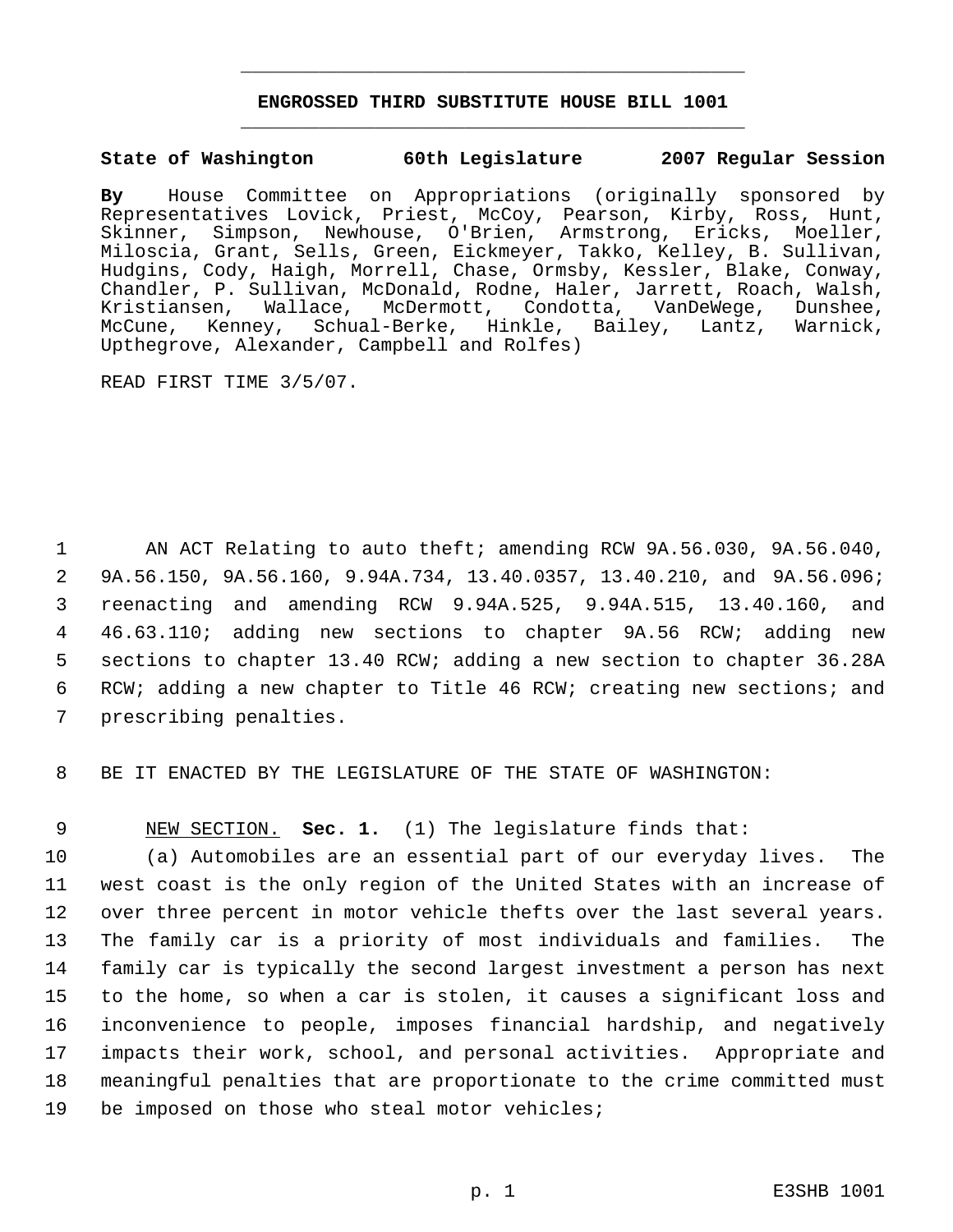(b) In Washington, more than one car is stolen every eleven minutes, one hundred thirty-eight cars are stolen every day, someone's car has a one in one hundred seventy-nine chance of being stolen, and more vehicles were stolen in 2005 than in any other previous year. Since 1994, auto theft has increased over fifty-five percent, while other property crimes like burglary are on the decline or holding steady. The national crime insurance bureau reports that Seattle and Tacoma ranked in the top ten places for the most auto thefts, ninth and tenth respectively, in 2004. In 2005, over fifty thousand auto thefts were reported costing Washington citizens more than three hundred twenty-five million dollars in higher insurance rates and lost vehicles. Nearly eighty percent of these crimes occurred in the central Puget Sound region consisting of the heavily populated areas of King, Pierce, and Snohomish counties;

 (c) Law enforcement has determined that auto theft, along with all the grief it causes the immediate victims, is linked more and more to offenders engaged in other crimes. Many stolen vehicles are used by criminals involved in such crimes as robbery, burglary, and assault. In addition, many people who are stopped in stolen vehicles are found to possess the personal identification of other persons, or to possess methamphetamine, precursors to methamphetamine, or equipment used to cook methamphetamine;

 (d) Juveniles account for over half of the reported auto thefts with many of these thefts being their first criminal offense. It is critical that they, along with first time adult offenders, are appropriately punished for their crimes. However, it is also important that first time offenders who qualify receive appropriate counseling treatment for associated problems that may have contributed to the 29 commission of the crime, such as drugs, alcohol, and anger management; and

 (e) A coordinated and concentrated enforcement mechanism is critical to an effective statewide offensive against motor vehicle theft. Such a system provides for better communications between and among law enforcement agencies, more efficient implementation of efforts to discover, track, and arrest auto thieves, quicker recovery, and the return of stolen vehicles, saving millions of dollars in potential loss to victims and their insurers.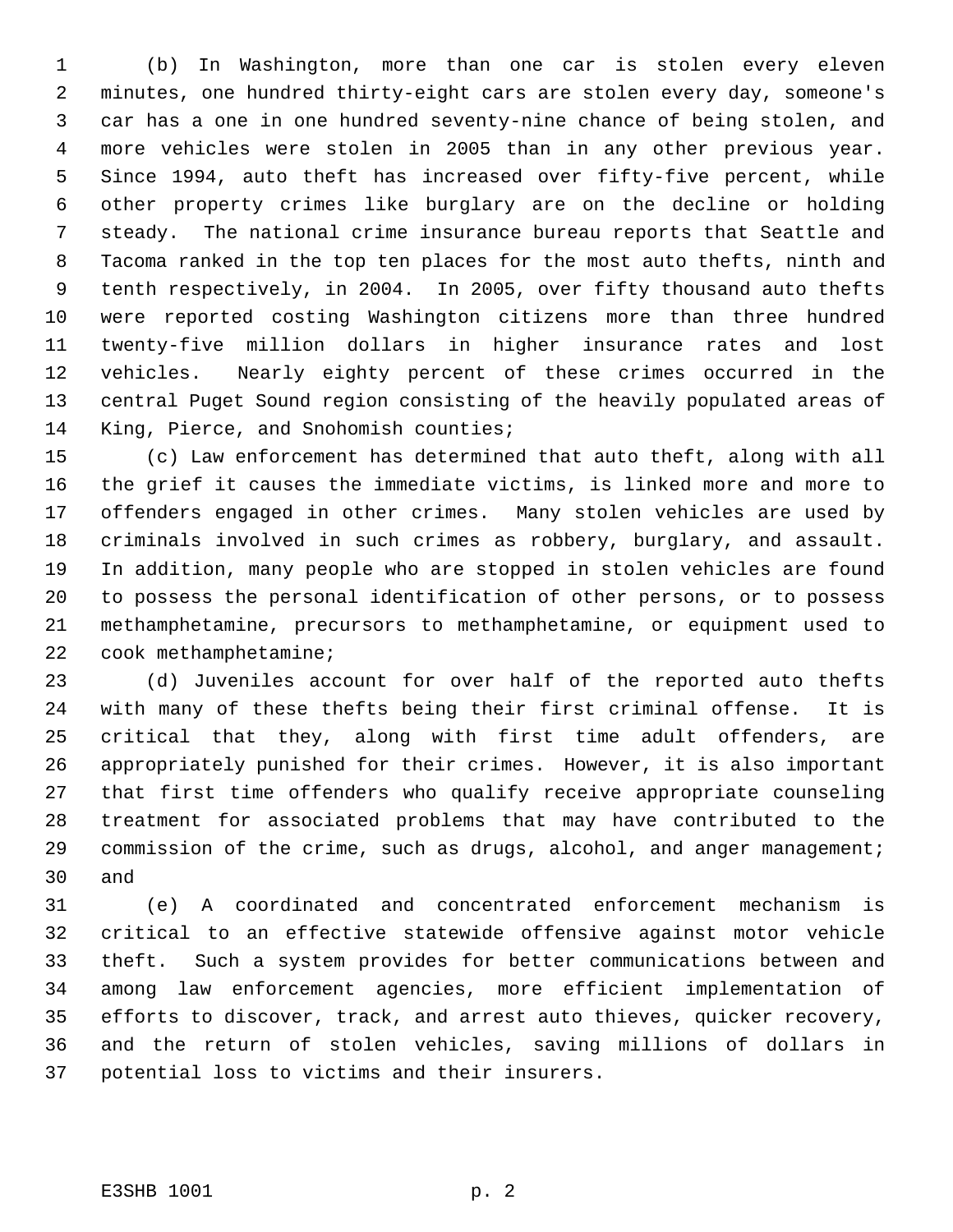(2) It is the intent of this act to deter motor vehicle theft through a statewide cooperative effort by combating motor vehicle theft through tough laws, supporting law enforcement activities, improving enforcement and administration, effective prosecution, public awareness, and meaningful treatment for first time offenders where appropriate. It is also the intent of the legislature to ensure that adequate funding is provided to implement this act in order for real, observable reductions in the number of auto thefts in Washington state.

 NEW SECTION. **Sec. 2.** A new section is added to chapter 9A.56 RCW to read as follows:

 (1) A person is guilty of theft of a motor vehicle if he or she commits theft of a motor vehicle.

(2) Theft of a motor vehicle is a class B felony.

 **Sec. 3.** RCW 9A.56.030 and 2005 c 212 s 2 are each amended to read as follows:

 (1) A person is guilty of theft in the first degree if he or she commits theft of:

 (a) Property or services which exceed(s) one thousand five hundred dollars in value other than a firearm as defined in RCW 9.41.010;

 (b) Property of any value, other than a firearm as defined in RCW 21 9.41.010 or a motor vehicle, taken from the person of another; or

 (c) A search and rescue dog, as defined in RCW 9.91.175, while the search and rescue dog is on duty.

(2) Theft in the first degree is a class B felony.

 **Sec. 4.** RCW 9A.56.040 and 1995 c 129 s 12 are each amended to read as follows:

 (1) A person is guilty of theft in the second degree if he or she commits theft of:

29 (a) Property or services which exceed(s) two hundred  $((\text{and}))$  fifty 30 dollars in value ((other than a firearm as defined in RCW  $9.41.010$ ,)) 31 but does not exceed one thousand five hundred dollars in value, other than a firearm as defined in RCW 9.41.010 or a motor vehicle; or

 (b) A public record, writing, or instrument kept, filed, or deposited according to law with or in the keeping of any public office or public servant; or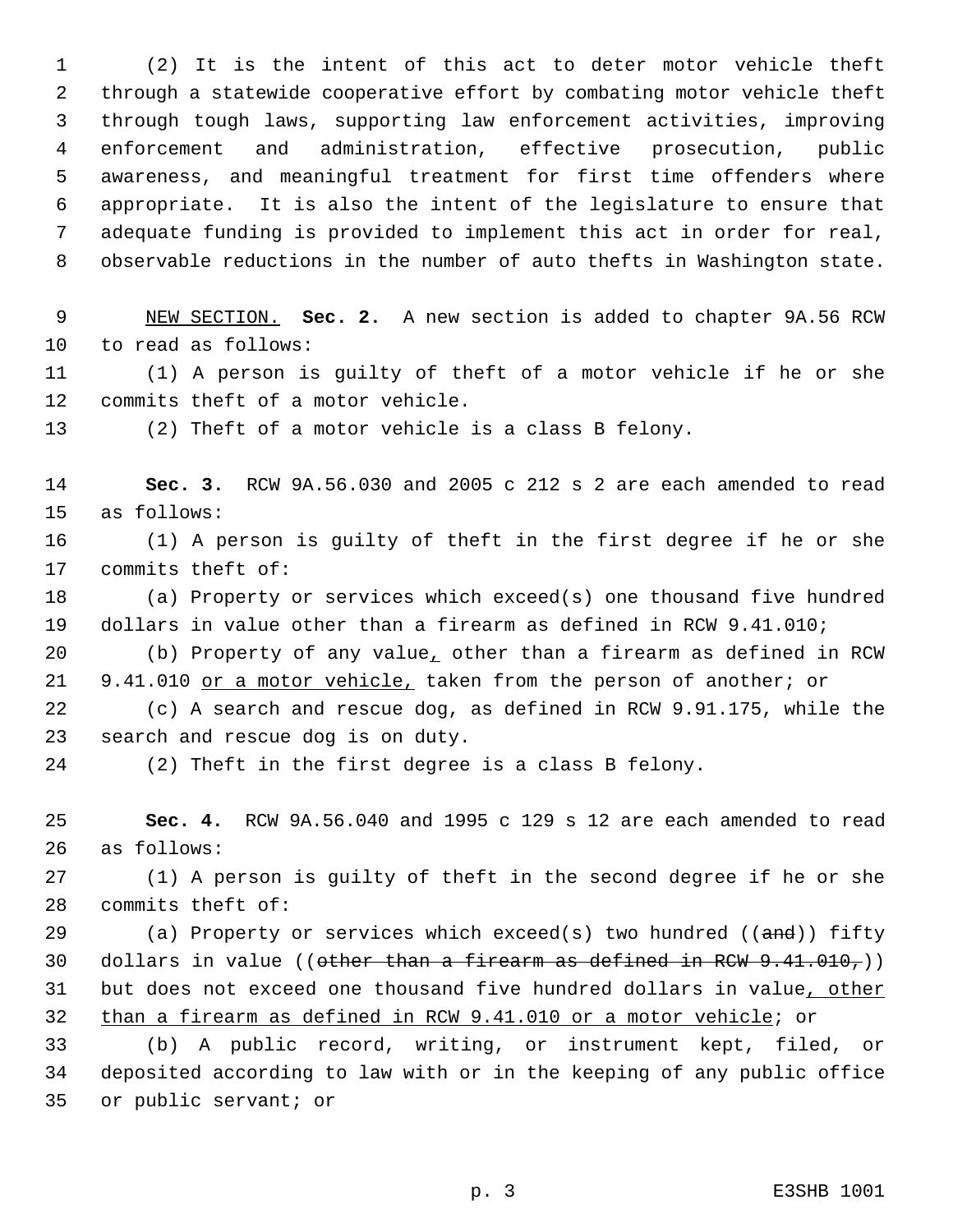1 (c) An access device(( $\dot{\tau}$  or

 (d) A motor vehicle, of a value less than one thousand five hundred dollars)).

(2) Theft in the second degree is a class C felony.

 NEW SECTION. **Sec. 5.** A new section is added to chapter 9A.56 RCW to read as follows:

 (1) A person is guilty of possession of a stolen vehicle if he or she possess a stolen motor vehicle.

(2) Possession of a stolen motor vehicle is a class B felony.

 **Sec. 6.** RCW 9A.56.150 and 1995 c 129 s 14 are each amended to read as follows:

 (1) A person is guilty of possessing stolen property in the first 13 degree if he or she possesses stolen property, other than a firearm as 14 defined in RCW 9.41.010 or a motor vehicle, which exceeds one thousand five hundred dollars in value.

 (2) Possessing stolen property in the first degree is a class B felony.

 **Sec. 7.** RCW 9A.56.160 and 1995 c 129 s 15 are each amended to read as follows:

 (1) A person is guilty of possessing stolen property in the second degree if:

 (a) He or she possesses stolen property, other than a firearm as 23 defined in RCW 9.41.010 or a motor vehicle, which exceeds two hundred fifty dollars in value but does not exceed one thousand five hundred dollars in value; or

 (b) He or she possesses a stolen public record, writing or instrument kept, filed, or deposited according to law; or

28 (c) He or she possesses a stolen access device( $\overline{(-\text{or}]}$ 

29  $(d)$  He or she possesses a stolen motor vehicle of a value less than one thousand five hundred dollars)).

 (2) Possessing stolen property in the second degree is a class C felony.

 **Sec. 8.** RCW 9.94A.525 and 2006 c 128 s 6 and 2006 c 73 s 7 are each reenacted and amended to read as follows: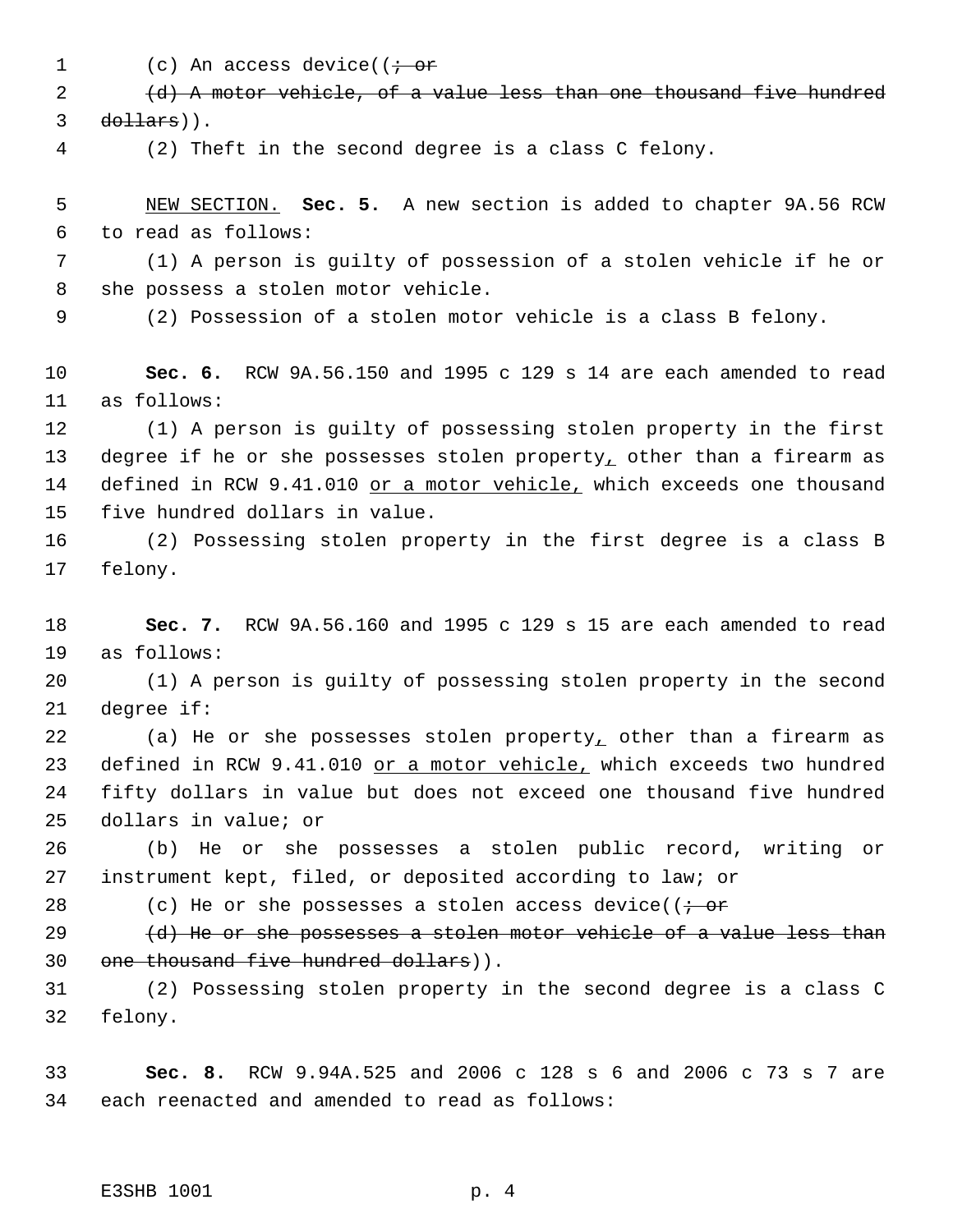The offender score is measured on the horizontal axis of the sentencing grid. The offender score rules are as follows:

 The offender score is the sum of points accrued under this section rounded down to the nearest whole number.

 (1) A prior conviction is a conviction which exists before the date of sentencing for the offense for which the offender score is being computed. Convictions entered or sentenced on the same date as the conviction for which the offender score is being computed shall be deemed "other current offenses" within the meaning of RCW 9.94A.589.

 (2)(a) Class A and sex prior felony convictions shall always be included in the offender score.

 (b) Class B prior felony convictions other than sex offenses shall not be included in the offender score, if since the last date of release from confinement (including full-time residential treatment) pursuant to a felony conviction, if any, or entry of judgment and sentence, the offender had spent ten consecutive years in the community without committing any crime that subsequently results in a conviction.

 (c) Except as provided in (e) of this subsection, class C prior felony convictions other than sex offenses shall not be included in the offender score if, since the last date of release from confinement (including full-time residential treatment) pursuant to a felony conviction, if any, or entry of judgment and sentence, the offender had spent five consecutive years in the community without committing any crime that subsequently results in a conviction.

 (d) Except as provided in (e) of this subsection, serious traffic convictions shall not be included in the offender score if, since the last date of release from confinement (including full-time residential treatment) pursuant to a felony conviction, if any, or entry of judgment and sentence, the offender spent five years in the community without committing any crime that subsequently results in a conviction.

 (e) If the present conviction is felony driving while under the influence of intoxicating liquor or any drug (RCW 46.61.502(6)) or felony physical control of a vehicle while under the influence of intoxicating liquor or any drug (RCW 46.61.504(6)), prior convictions of felony driving while under the influence of intoxicating liquor or any drug, felony physical control of a vehicle while under the influence of intoxicating liquor or any drug, and serious traffic offenses shall be included in the offender score if: (i) The prior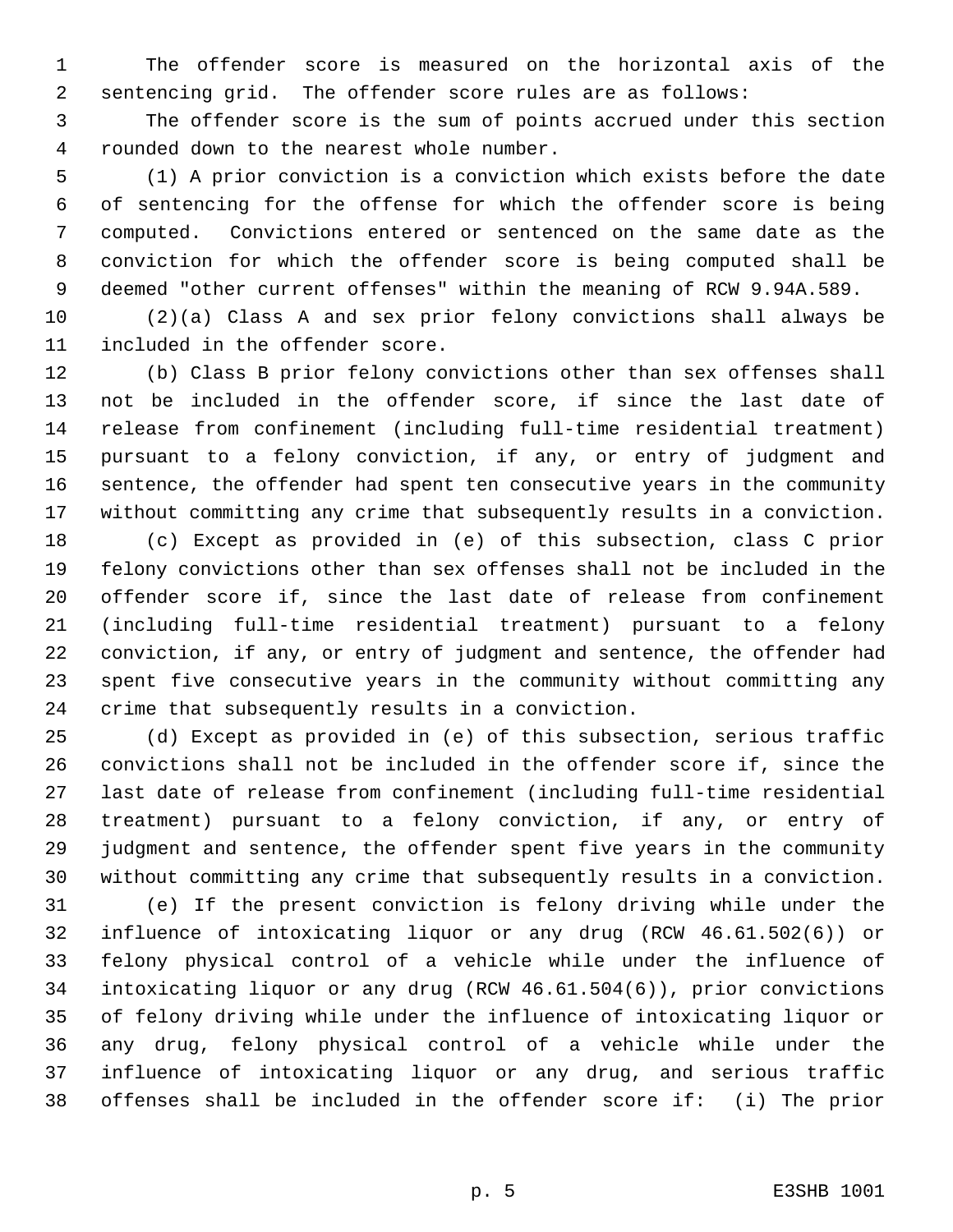convictions were committed within five years since the last date of release from confinement (including full-time residential treatment) or entry of judgment and sentence; or (ii) the prior convictions would be considered "prior offenses within ten years" as defined in RCW 46.61.5055.

 (f) This subsection applies to both adult and juvenile prior convictions.

 (3) Out-of-state convictions for offenses shall be classified according to the comparable offense definitions and sentences provided by Washington law. Federal convictions for offenses shall be classified according to the comparable offense definitions and sentences provided by Washington law. If there is no clearly comparable offense under Washington law or the offense is one that is usually considered subject to exclusive federal jurisdiction, the offense shall be scored as a class C felony equivalent if it was a felony under the relevant federal statute.

 (4) Score prior convictions for felony anticipatory offenses (attempts, criminal solicitations, and criminal conspiracies) the same as if they were convictions for completed offenses.

 (5)(a) In the case of multiple prior convictions, for the purpose of computing the offender score, count all convictions separately, except:

 (i) Prior offenses which were found, under RCW 9.94A.589(1)(a), to encompass the same criminal conduct, shall be counted as one offense, the offense that yields the highest offender score. The current sentencing court shall determine with respect to other prior adult offenses for which sentences were served concurrently or prior juvenile offenses for which sentences were served consecutively, whether those offenses shall be counted as one offense or as separate offenses using the "same criminal conduct" analysis found in RCW 9.94A.589(1)(a), and if the court finds that they shall be counted as one offense, then the offense that yields the highest offender score shall be used. The current sentencing court may presume that such other prior offenses were not the same criminal conduct from sentences imposed on separate dates, or in separate counties or jurisdictions, or in separate complaints, indictments, or informations;

 (ii) In the case of multiple prior convictions for offenses committed before July 1, 1986, for the purpose of computing the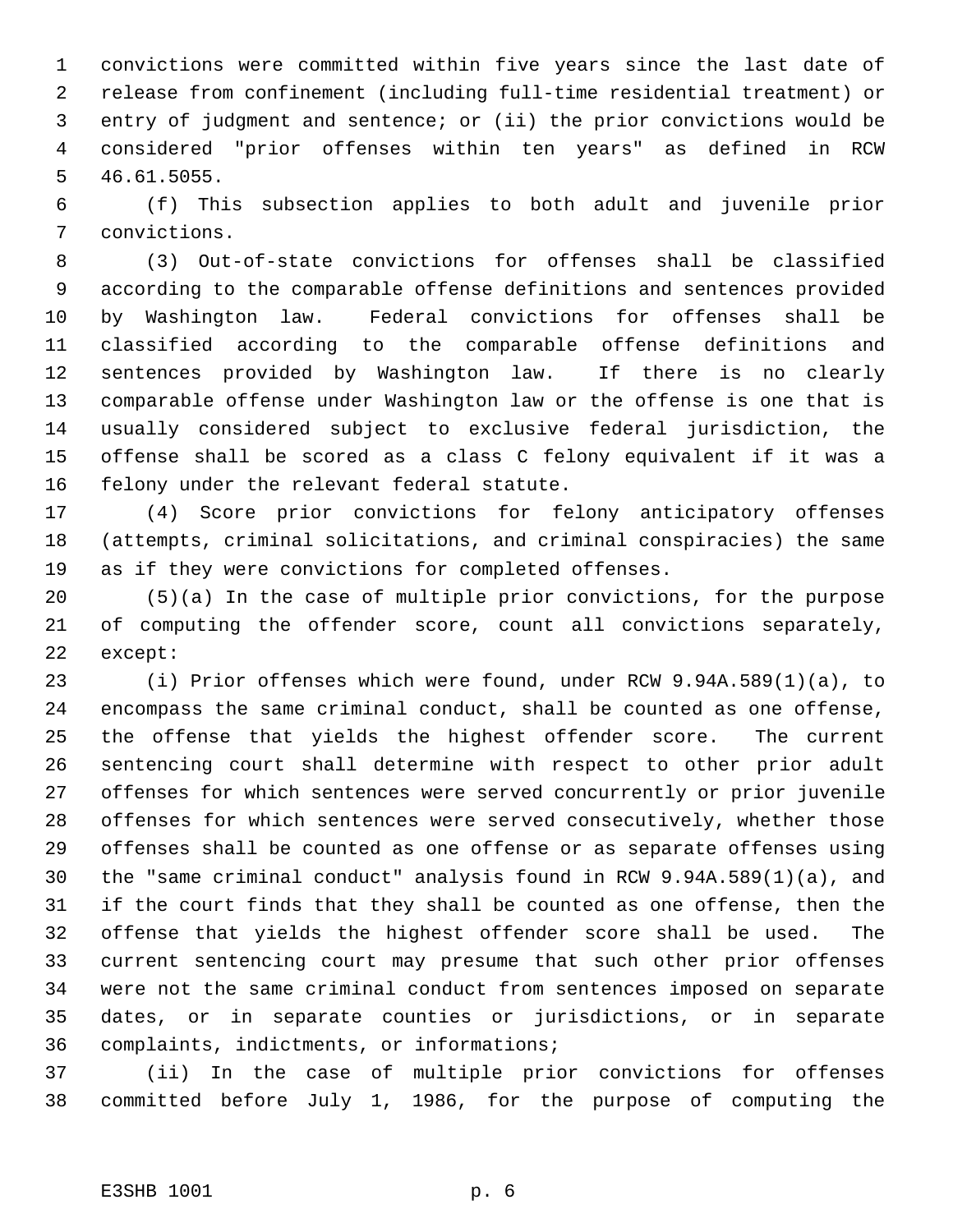offender score, count all adult convictions served concurrently as one offense, and count all juvenile convictions entered on the same date as one offense. Use the conviction for the offense that yields the highest offender score.

 (b) As used in this subsection (5), "served concurrently" means that: (i) The latter sentence was imposed with specific reference to the former; (ii) the concurrent relationship of the sentences was judicially imposed; and (iii) the concurrent timing of the sentences was not the result of a probation or parole revocation on the former offense.

 (6) If the present conviction is one of the anticipatory offenses of criminal attempt, solicitation, or conspiracy, count each prior conviction as if the present conviction were for a completed offense. When these convictions are used as criminal history, score them the same as a completed crime.

 (7) If the present conviction is for a nonviolent offense and not covered by subsection (11) or (12) of this section, count one point for each adult prior felony conviction and one point for each juvenile prior violent felony conviction and 1/2 point for each juvenile prior nonviolent felony conviction.

 (8) If the present conviction is for a violent offense and not covered in subsection (9), (10), (11), or (12) of this section, count two points for each prior adult and juvenile violent felony conviction, one point for each prior adult nonviolent felony conviction, and 1/2 point for each prior juvenile nonviolent felony conviction.

 (9) If the present conviction is for a serious violent offense, count three points for prior adult and juvenile convictions for crimes in this category, two points for each prior adult and juvenile violent conviction (not already counted), one point for each prior adult nonviolent felony conviction, and 1/2 point for each prior juvenile nonviolent felony conviction.

 (10) If the present conviction is for Burglary 1, count prior convictions as in subsection (8) of this section; however count two points for each prior adult Burglary 2 or residential burglary conviction, and one point for each prior juvenile Burglary 2 or residential burglary conviction.

 (11) If the present conviction is for a felony traffic offense count two points for each adult or juvenile prior conviction for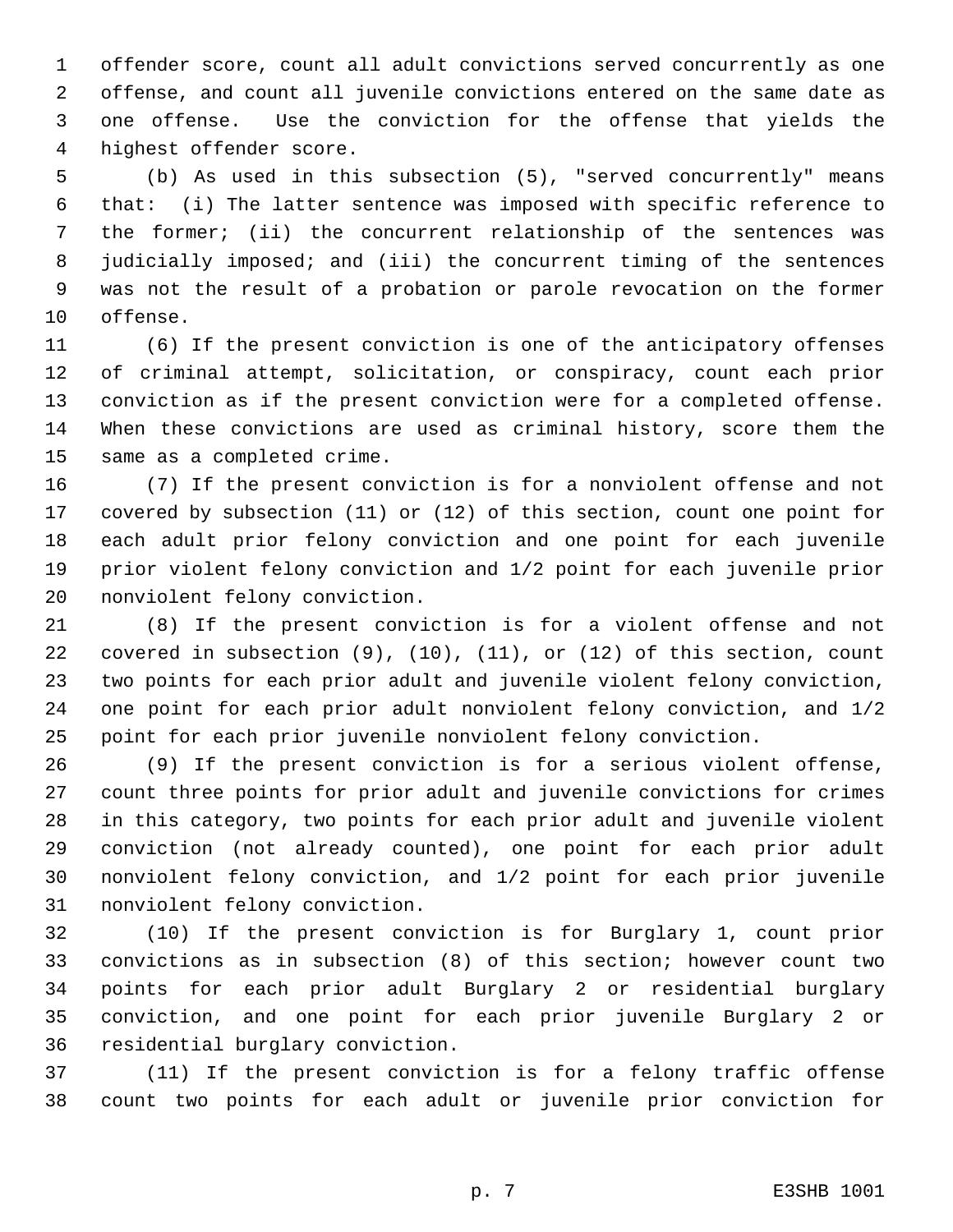Vehicular Homicide or Vehicular Assault; for each felony offense count one point for each adult and 1/2 point for each juvenile prior conviction; for each serious traffic offense, other than those used for an enhancement pursuant to RCW 46.61.520(2), count one point for each adult and 1/2 point for each juvenile prior conviction.

 (12) If the present conviction is for manufacture of methamphetamine count three points for each adult prior manufacture of methamphetamine conviction and two points for each juvenile manufacture of methamphetamine offense. If the present conviction is for a drug offense and the offender has a criminal history that includes a sex offense or serious violent offense, count three points for each adult prior felony drug offense conviction and two points for each juvenile drug offense. All other adult and juvenile felonies are scored as in subsection (8) of this section if the current drug offense is violent, or as in subsection (7) of this section if the current drug offense is nonviolent.

 (13) If the present conviction is for Escape from Community Custody, RCW 72.09.310, count only prior escape convictions in the offender score. Count adult prior escape convictions as one point and juvenile prior escape convictions as 1/2 point.

 (14) If the present conviction is for Escape 1, RCW 9A.76.110, or Escape 2, RCW 9A.76.120, count adult prior convictions as one point and juvenile prior convictions as 1/2 point.

 (15) If the present conviction is for Burglary 2 or residential burglary, count priors as in subsection (7) of this section; however, count two points for each adult and juvenile prior Burglary 1 conviction, two points for each adult prior Burglary 2 or residential burglary conviction, and one point for each juvenile prior Burglary 2 or residential burglary conviction.

 (16) If the present conviction is for a sex offense, count priors as in subsections (7) through (15) of this section; however count three points for each adult and juvenile prior sex offense conviction.

 (17) If the present conviction is for failure to register as a sex offender under RCW 9A.44.130(10), count priors as in subsections (7) through (15) of this section; however count three points for each adult and juvenile prior sex offense conviction, excluding prior convictions for failure to register as a sex offender under RCW 9A.44.130(10), which shall count as one point.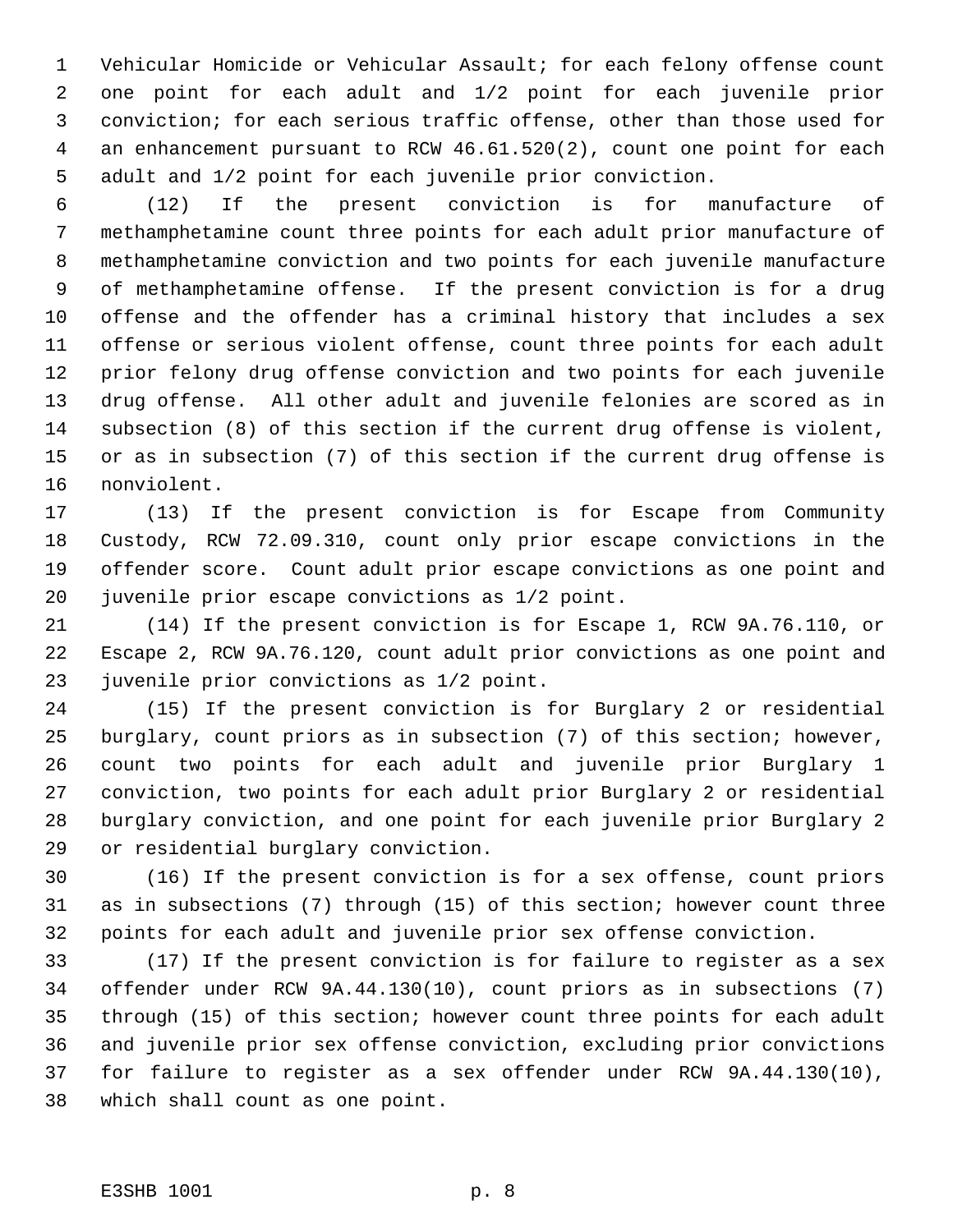(18) If the present conviction is for an offense committed while the offender was under community placement, add one point.

 (19) If the present conviction is for Theft of a Motor Vehicle, Possession of a Stolen Vehicle, Taking a Motor Vehicle Without Permission 1, or Taking a Motor Vehicle Without Permission 2, count priors as in subsections (7) through (18) of this section; however count one point for prior convictions of Vehicle Prowling 2, and three points for each adult and juvenile prior Theft 1 (of a motor vehicle), Theft 2 (of a motor vehicle), Possession of Stolen Property 1 (of a motor vehicle), Possession of Stolen Property 2 (of a motor vehicle), Theft of a Motor Vehicle, Possession of a Stolen Vehicle, Taking a Motor Vehicle Without Permission 1, or Taking a Motor Vehicle Without 13 Permission 2 conviction.

 (20) The fact that a prior conviction was not included in an offender's offender score or criminal history at a previous sentencing shall have no bearing on whether it is included in the criminal history or offender score for the current offense. Accordingly, prior convictions that were not counted in the offender score or included in criminal history under repealed or previous versions of the sentencing reform act shall be included in criminal history and shall count in the offender score if the current version of the sentencing reform act requires including or counting those convictions.

 **Sec. 9.** RCW 9.94A.734 and 2003 c 53 s 62 are each amended to read as follows:

- (1) Home detention may not be imposed for offenders convicted of:
- (a) A violent offense;
- (b) Any sex offense;
- (c) Any drug offense;

 (d) Reckless burning in the first or second degree as defined in RCW 9A.48.040 or 9A.48.050;

- (e) Assault in the third degree as defined in RCW 9A.36.031;
- (f) Assault of a child in the third degree;
- (g) Unlawful imprisonment as defined in RCW 9A.40.040; or

(h) Harassment as defined in RCW 9A.46.020.

 Home detention may be imposed for offenders convicted of possession of a controlled substance under RCW 69.50.4013 or forged prescription for a controlled substance under RCW 69.50.403 if the offender fulfills the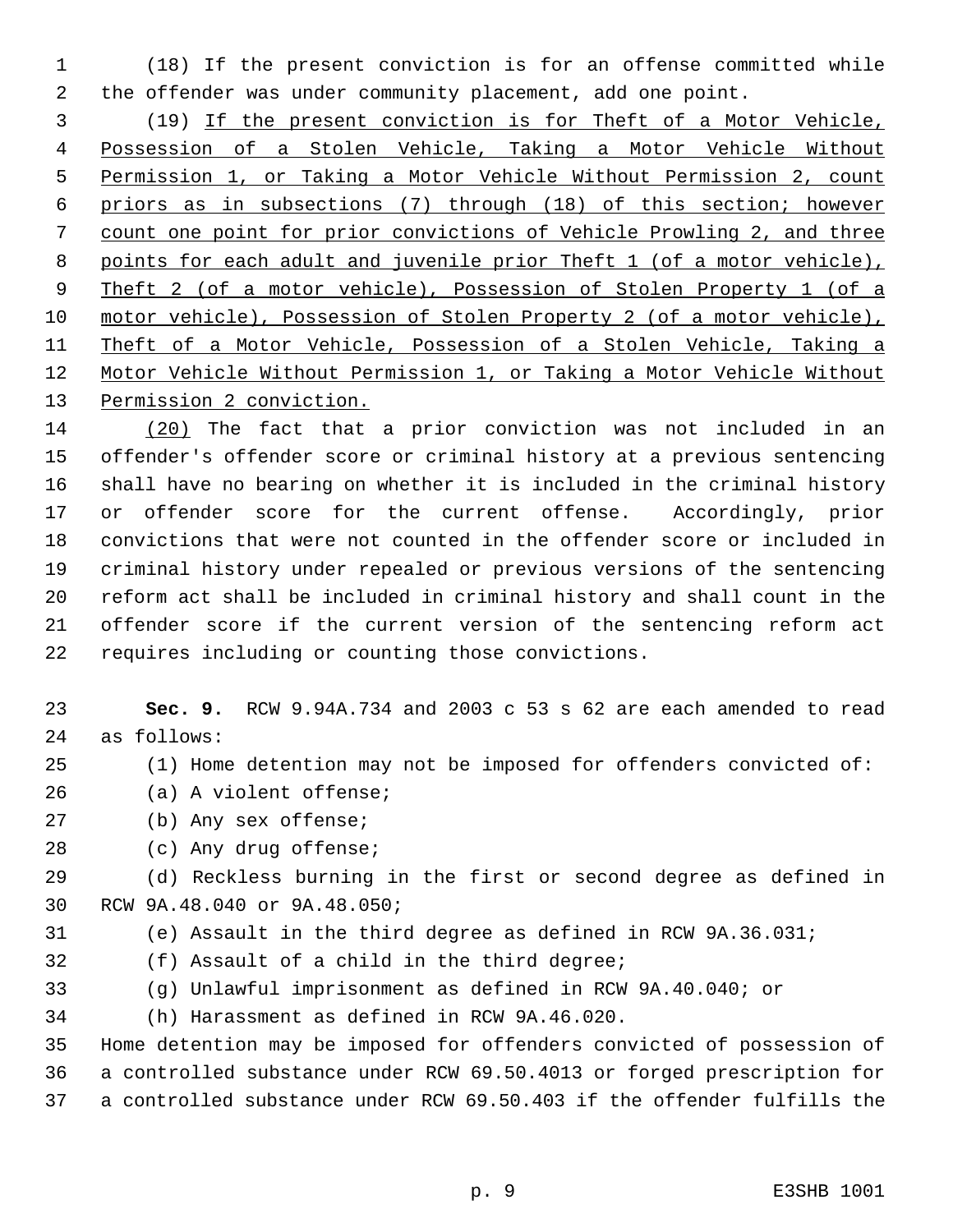participation conditions set forth in this section and is monitored for drug use by a treatment alternatives to street crime program or a comparable court or agency-referred program.

 (2) Home detention may be imposed for offenders convicted of burglary in the second degree as defined in RCW 9A.52.030 or residential burglary conditioned upon the offender:

 (a) Successfully completing twenty-one days in a work release program;

 (b) Having no convictions for burglary in the second degree or residential burglary during the preceding two years and not more than two prior convictions for burglary or residential burglary;

 (c) Having no convictions for a violent felony offense during the preceding two years and not more than two prior convictions for a violent felony offense;

(d) Having no prior charges of escape; and

(e) Fulfilling the other conditions of the home detention program.

 (3) Home detention may be imposed for offenders convicted of taking a motor vehicle without permission in the second degree as defined in RCW 9A.56.075, theft of a motor vehicle as defined under section 2 of 20 this act, or possession of a stolen motor vehicle as defined under section 5 of this act conditioned upon the offender:

 (a) Having no convictions for taking a motor vehicle without permission, theft of a motor vehicle or possession of a stolen motor vehicle during the preceding five years and not more than two prior convictions for taking a motor vehicle without permission, theft of a motor vehicle or possession of a stolen motor vehicle;

 (b) Having no convictions for a violent felony offense during the preceding two years and not more than two prior convictions for a violent felony offense;

(c) Having no prior charges of escape; and

(d) Fulfilling the other conditions of the home detention program.

 (4) Participation in a home detention program shall be conditioned upon:

 (a) The offender obtaining or maintaining current employment or attending a regular course of school study at regularly defined hours, or the offender performing parental duties to offspring or minors normally in the custody of the offender;

(b) Abiding by the rules of the home detention program; and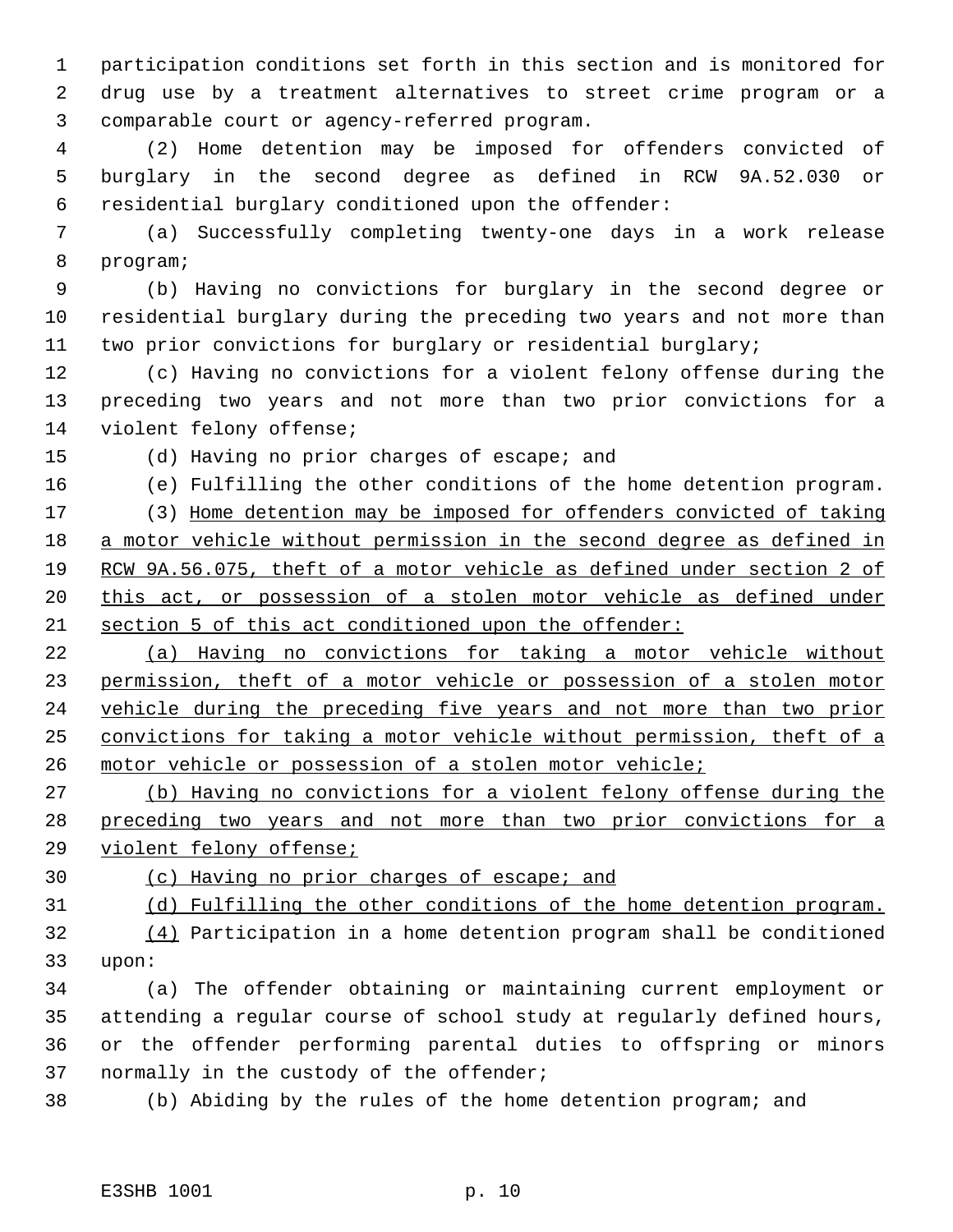(c) Compliance with court-ordered legal financial obligations. The home detention program may also be made available to offenders whose charges and convictions do not otherwise disqualify them if medical or health-related conditions, concerns or treatment would be better addressed under the home detention program, or where the health and welfare of the offender, other inmates, or staff would be jeopardized by the offender's incarceration. Participation in the home detention program for medical or health-related reasons is conditioned on the offender abiding by the rules of the home detention program and complying with court-ordered restitution.

 **Sec. 10.** RCW 9.94A.515 and 2006 c 277 s 6, 2006 c 228 s 9, 2006 c 191 s 2, 2006 c 139 s 2, 2006 c 128 s 3, and 2006 c 73 s 12 are each reenacted and amended to read as follows:

|            | <b>TABLE 2</b>                        |
|------------|---------------------------------------|
|            | <b>CRIMES INCLUDED WITHIN</b>         |
|            | EACH SERIOUSNESS LEVEL                |
| <b>XVI</b> | Aggravated Murder 1 (RCW              |
|            | 10.95.020)                            |
| XV         | Homicide by abuse (RCW 9A.32.055)     |
|            | Malicious explosion 1 (RCW            |
|            | 70.74.280(1)                          |
|            | Murder 1 (RCW 9A.32.030)              |
| <b>XIV</b> | Murder 2 (RCW 9A.32.050)              |
|            | Trafficking 1 (RCW 9A.40.100(1))      |
| XIII       | Malicious explosion 2 (RCW)           |
|            | 70.74.280(2)                          |
|            | Malicious placement of an explosive 1 |
|            | (RCW 70.74.270(1))                    |
| XII        | Assault 1 (RCW 9A.36.011)             |
|            | Assault of a Child 1 (RCW 9A.36.120)  |
|            | Malicious placement of an imitation   |
|            | device 1 (RCW 70.74.272(1)(a))        |
|            | Rape 1 (RCW 9A.44.040)                |
|            | Rape of a Child 1 (RCW 9A.44.073)     |
|            | Trafficking 2 (RCW 9A.40.100(2))      |
|            |                                       |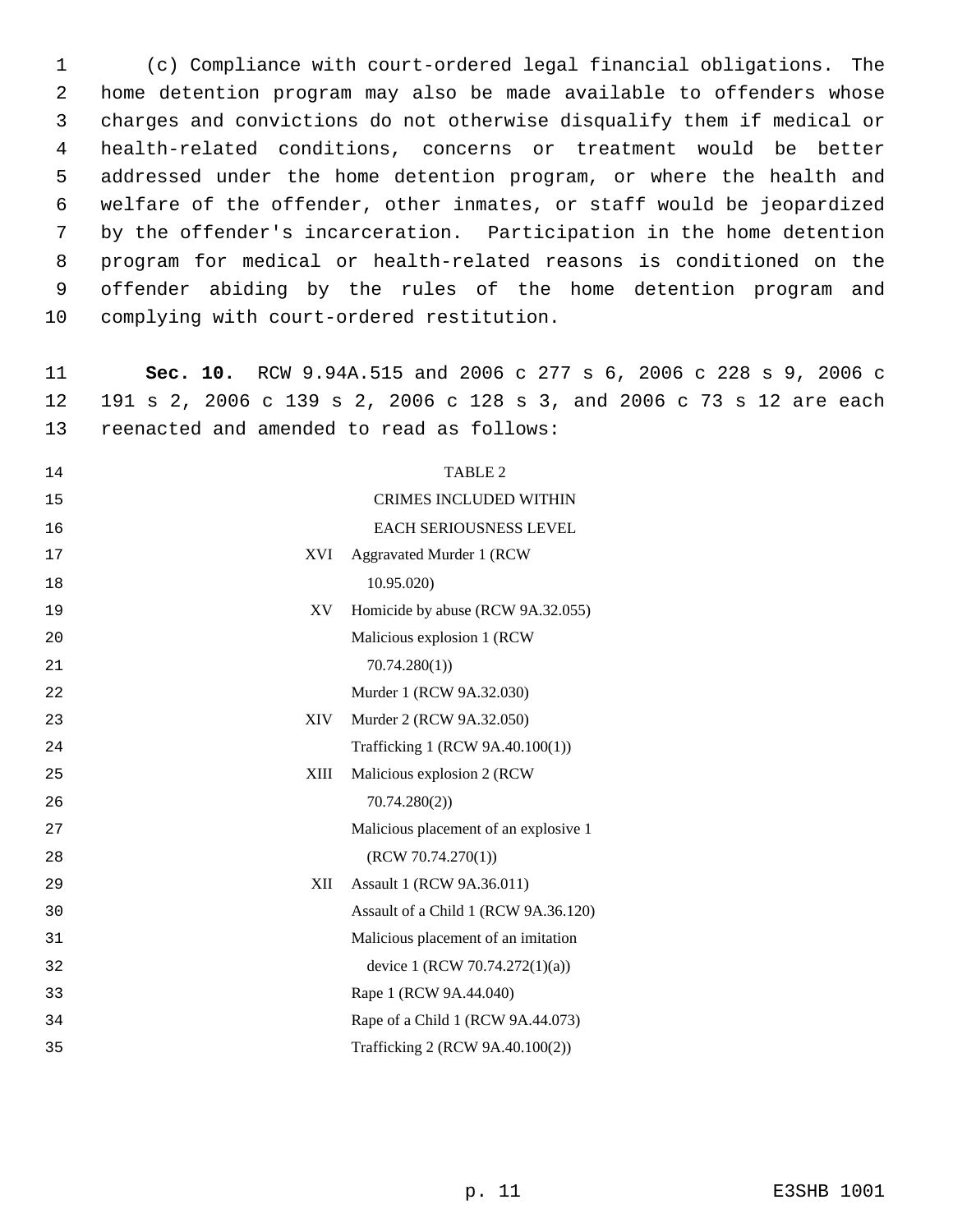| 1              | XI          | Manslaughter 1 (RCW 9A.32.060)          |
|----------------|-------------|-----------------------------------------|
| $\overline{a}$ |             | Rape 2 (RCW 9A.44.050)                  |
| 3              |             | Rape of a Child 2 (RCW 9A.44.076)       |
| 4              | X           | Child Molestation 1 (RCW 9A.44.083)     |
| 5              |             | Indecent Liberties (with forcible       |
| 6              |             | compulsion) (RCW                        |
| 7              |             | 9A.44.100(1)(a)                         |
| 8              |             | Kidnapping 1 (RCW 9A.40.020)            |
| 9              |             | Leading Organized Crime (RCW            |
| 10             |             | 9A.82.060(1)(a)                         |
| 11             |             | Malicious explosion 3 (RCW              |
| 12             |             | 70.74.280(3)                            |
| 13             |             | <b>Sexually Violent Predator Escape</b> |
| 14             |             | (RCW 9A.76.115)                         |
| 15             | IX          | Abandonment of Dependent Person 1       |
| 16             |             | (RCW 9A.42.060)                         |
| 17             |             | Assault of a Child 2 (RCW 9A.36.130)    |
| 18             |             | Criminal Mistreatment 1 (RCW            |
| 19             |             | 9A.42.020)                              |
| 20             |             | Explosive devices prohibited (RCW       |
| 21             |             | 70.74.180)                              |
| 22             |             | Hit and Run--Death (RCW                 |
| 23             |             | 46.52.020(4)(a)                         |
| 24             |             | Homicide by Watercraft, by being        |
| 25             |             | under the influence of intoxicating     |
| 26             |             | liquor or any drug (RCW)                |
| 27             |             | 79A.60.050)                             |
| 28             |             | Inciting Criminal Profiteering (RCW     |
| 29             |             | 9A.82.060(1)(b)                         |
| 30             |             | Malicious placement of an explosive 2   |
| 31             |             | (RCW 70.74.270(2))                      |
| 32             |             | Robbery 1 (RCW 9A.56.200)               |
| 33             |             | Sexual Exploitation (RCW 9.68A.040)     |
| 34             |             | Vehicular Homicide, by being under      |
| 35             |             | the influence of intoxicating liquor    |
| 36             |             | or any drug (RCW 46.61.520)             |
| 37             | <b>VIII</b> | Arson 1 (RCW 9A.48.020)                 |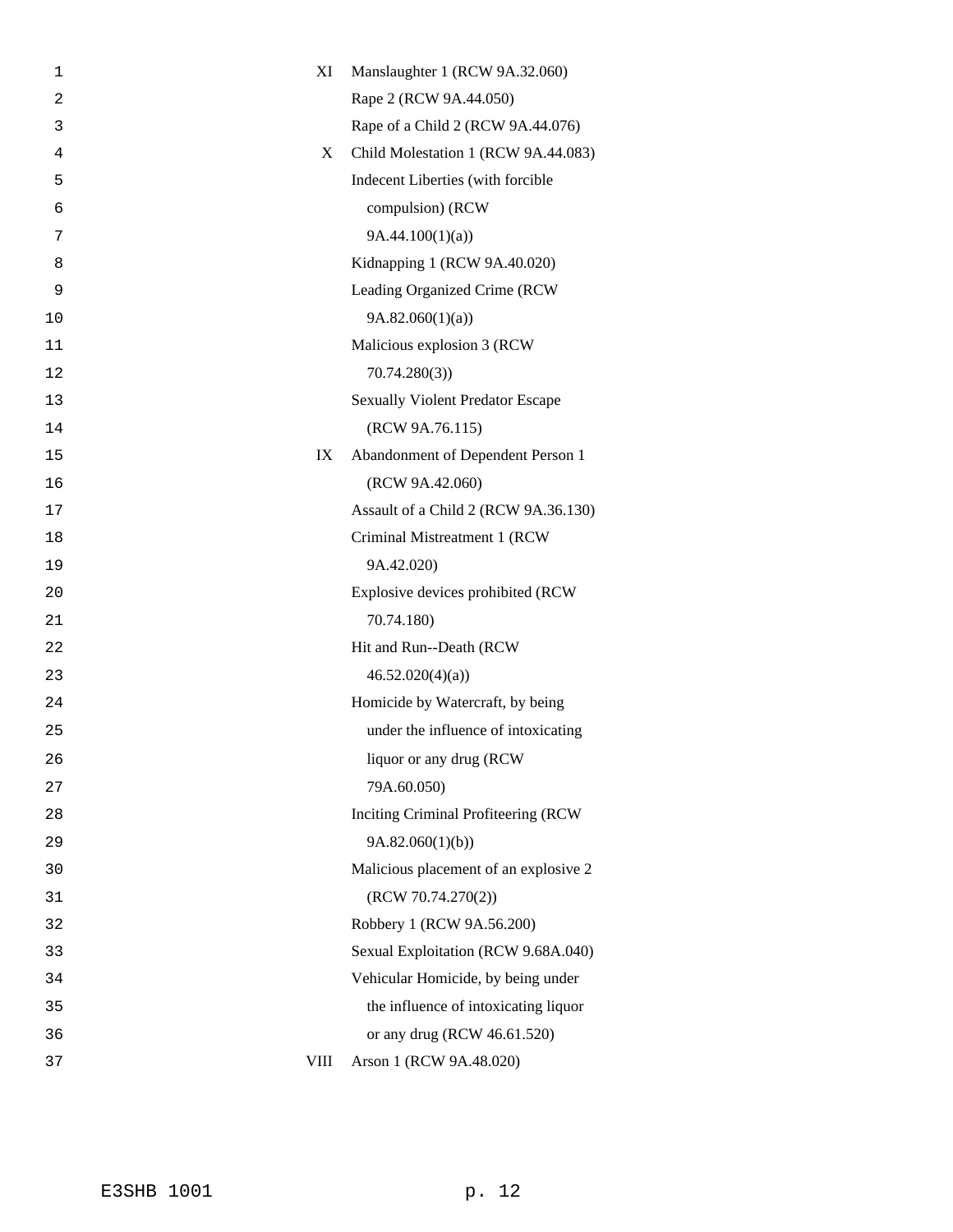| 1  |            | Homicide by Watercraft, by the          |
|----|------------|-----------------------------------------|
| 2  |            | operation of any vessel in a            |
| 3  |            | reckless manner (RCW                    |
| 4  |            | 79A.60.050)                             |
| 5  |            | Manslaughter 2 (RCW 9A.32.070)          |
| 6  |            | Promoting Prostitution 1 (RCW           |
| 7  |            | 9A.88.070)                              |
| 8  |            | Theft of Ammonia (RCW 69.55.010)        |
| 9  |            | Vehicular Homicide, by the operation    |
| 10 |            | of any vehicle in a reckless manner     |
| 11 |            | (RCW 46.61.520)                         |
| 12 | <b>VII</b> | Burglary 1 (RCW 9A.52.020)              |
| 13 |            | Child Molestation 2 (RCW 9A.44.086)     |
| 14 |            | Civil Disorder Training (RCW            |
| 15 |            | 9A.48.120)                              |
| 16 |            | Dealing in depictions of minor engaged  |
| 17 |            | in sexually explicit conduct (RCW       |
| 18 |            | 9.68A.050)                              |
| 19 |            | Drive-by Shooting (RCW 9A.36.045)       |
| 20 |            | Homicide by Watercraft, by disregard    |
| 21 |            | for the safety of others (RCW           |
| 22 |            | 79A.60.050)                             |
| 23 |            | Indecent Liberties (without forcible    |
| 24 |            | compulsion) (RCW 9A.44.100(1)           |
| 25 |            | $(b)$ and $(c)$ )                       |
| 26 |            | Introducing Contraband 1 (RCW           |
| 27 |            | 9A.76.140)                              |
| 28 |            | Malicious placement of an explosive 3   |
| 29 |            | (RCW 70.74.270(3))                      |
| 30 |            | Negligently Causing Death By Use of a   |
| 31 |            | Signal Preemption Device (RCW           |
| 32 |            | 46.37.675)                              |
| 33 |            | Sending, bringing into state depictions |
| 34 |            | of minor engaged in sexually            |
| 35 |            | explicit conduct (RCW 9.68A.060)        |
| 36 |            | Unlawful Possession of a Firearm in     |
| 37 |            | the first degree $(RCW 9.41.040(1))$    |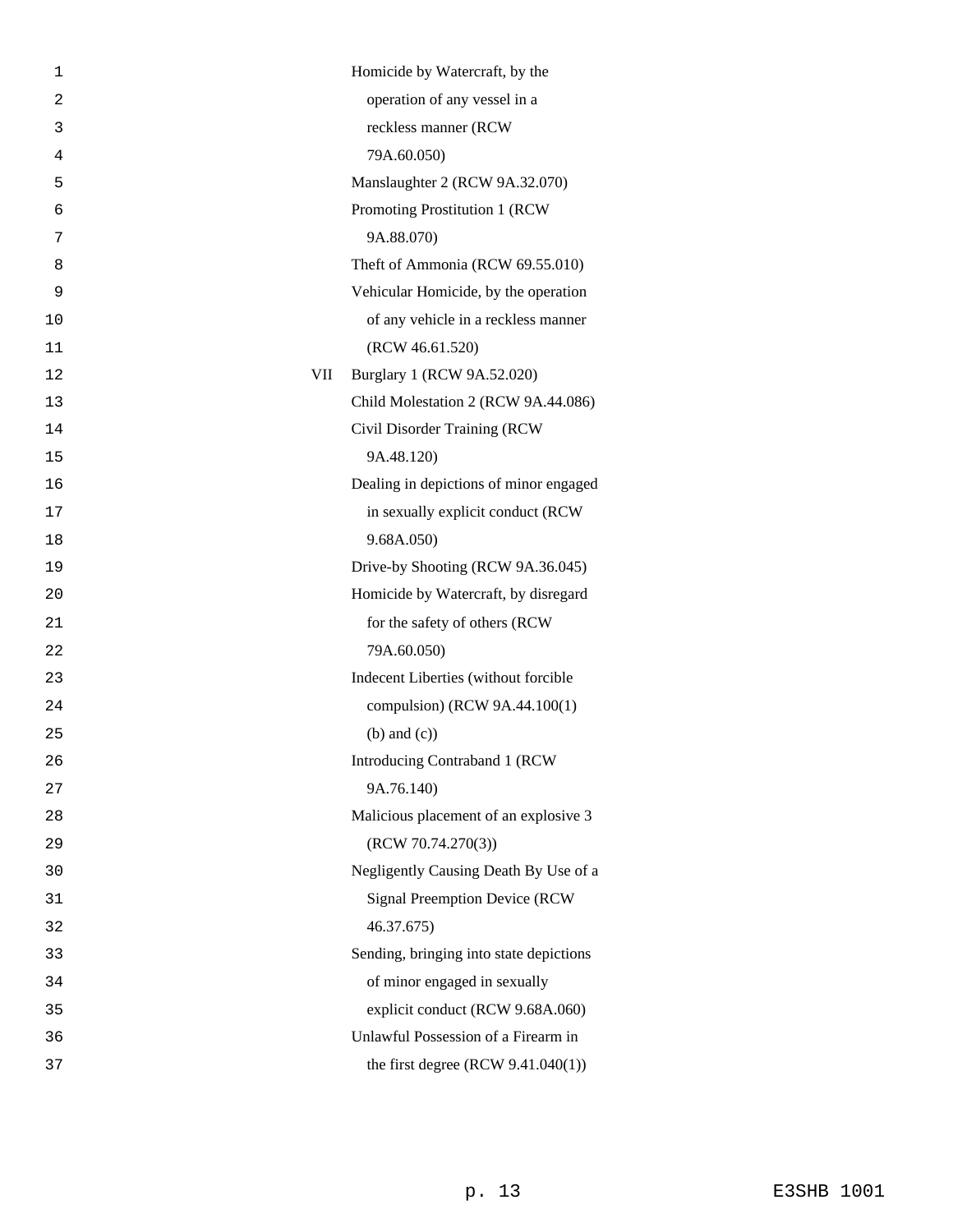| 1  | Use of a Machine Gun in Commission     |
|----|----------------------------------------|
| 2  | of a Felony (RCW 9.41.225)             |
| 3  | Vehicular Homicide, by disregard for   |
| 4  | the safety of others (RCW              |
| 5  | 46.61.520                              |
| 6  | VI<br>Bail Jumping with Murder 1 (RCW  |
| 7  | 9A.76.170(3)(a)                        |
| 8  | Bribery (RCW 9A.68.010)                |
| 9  | Incest 1 (RCW $9A.64.020(1)$ )         |
| 10 | Intimidating a Judge (RCW 9A.72.160)   |
| 11 | Intimidating a Juror/Witness (RCW      |
| 12 | 9A.72.110, 9A.72.130)                  |
| 13 | Malicious placement of an imitation    |
| 14 | device 2 (RCW 70.74.272(1)(b))         |
| 15 | Possession of Depictions of a Minor    |
| 16 | <b>Engaged in Sexually Explicit</b>    |
| 17 | Conduct (RCW 9.68A.070)                |
| 18 | Rape of a Child 3 (RCW 9A.44.079)      |
| 19 | Theft of a Firearm (RCW 9A.56.300)     |
| 20 | Unlawful Storage of Ammonia (RCW       |
| 21 | 69.55.020)                             |
| 22 | Abandonment of Dependent Person 2<br>V |
| 23 | (RCW 9A.42.070)                        |
| 24 | Advancing money or property for        |
| 25 | extortionate extension of credit       |
| 26 | (RCW 9A.82.030)                        |
| 27 | Bail Jumping with class A Felony       |
| 28 | (RCW 9A.76.170(3)(b))                  |
| 29 | Child Molestation 3 (RCW 9A.44.089)    |
| 30 | Criminal Mistreatment 2 (RCW           |
| 31 | 9A.42.030)                             |
| 32 | Custodial Sexual Misconduct 1 (RCW     |
| 33 | 9A.44.160)                             |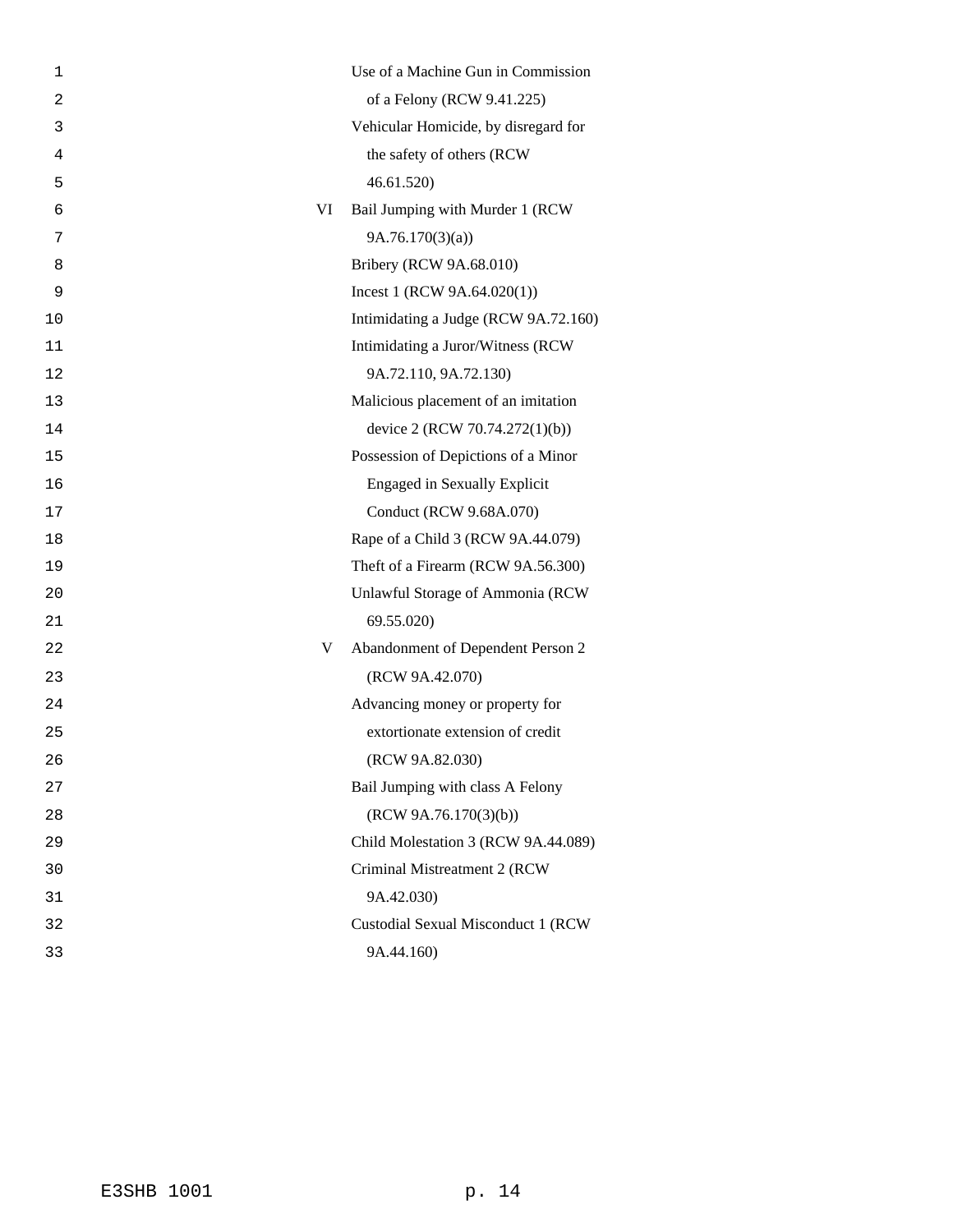| 1  |    | Domestic Violence Court Order           |
|----|----|-----------------------------------------|
| 2  |    | Violation (RCW 10.99.040,               |
| 3  |    | 10.99.050, 26.09.300, 26.10.220,        |
| 4  |    | 26.26.138, 26.50.110, 26.52.070,        |
| 5  |    | or 74.34.145)                           |
| 6  |    | Driving While Under the Influence       |
| 7  |    | (RCW 46.61.502(6))                      |
| 8  |    | Extortion 1 (RCW 9A.56.120)             |
| 9  |    | Extortionate Extension of Credit (RCW   |
| 10 |    | 9A.82.020)                              |
| 11 |    | <b>Extortionate Means to Collect</b>    |
| 12 |    | Extensions of Credit (RCW               |
| 13 |    | 9A.82.040)                              |
| 14 |    | Incest 2 (RCW 9A.64.020(2))             |
| 15 |    | Kidnapping 2 (RCW 9A.40.030)            |
| 16 |    | Perjury 1 (RCW 9A.72.020)               |
| 17 |    | Persistent prison misbehavior (RCW      |
| 18 |    | 9.94.070)                               |
| 19 |    | Physical Control of a Vehicle While     |
| 20 |    | Under the Influence (RCW                |
| 21 |    | 46.61.504(6)                            |
| 22 |    | Possession of a Stolen Firearm (RCW     |
| 23 |    | 9A.56.310)                              |
| 24 |    | Rape 3 (RCW 9A.44.060)                  |
| 25 |    | Rendering Criminal Assistance 1         |
| 26 |    | (RCW 9A.76.070)                         |
| 27 |    | Sexual Misconduct with a Minor 1        |
| 28 |    | (RCW 9A.44.093)                         |
| 29 |    | <b>Sexually Violating Human Remains</b> |
| 30 |    | (RCW 9A.44.105)                         |
| 31 |    | <b>Stalking (RCW 9A.46.110)</b>         |
| 32 |    | Taking Motor Vehicle Without            |
| 33 |    | Permission 1 (RCW 9A.56.070)            |
| 34 | IV | Arson 2 (RCW 9A.48.030)                 |
| 35 |    | Assault 2 (RCW 9A.36.021)               |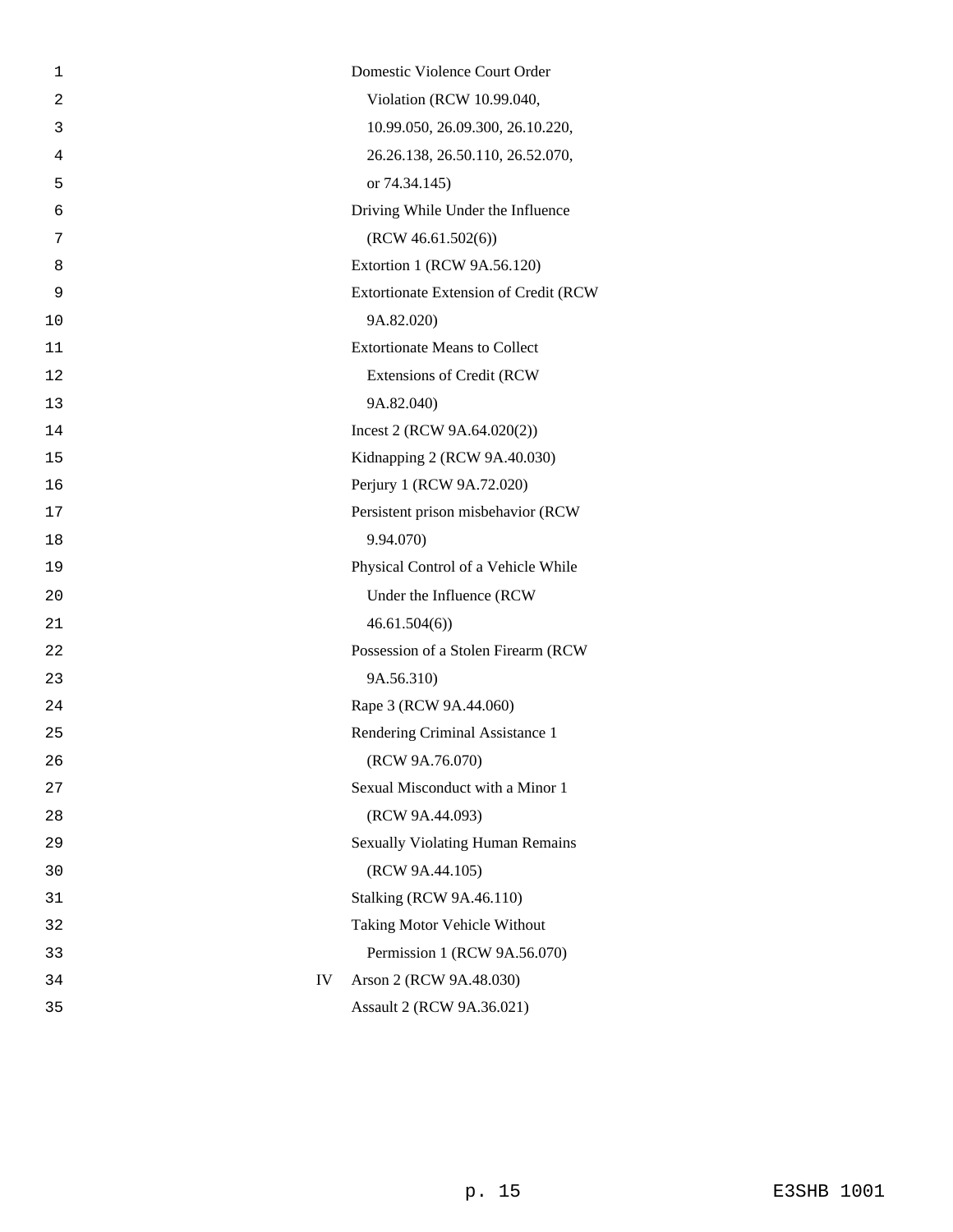| 1  | Assault 3 (of a Peace Officer with a   |
|----|----------------------------------------|
| 2  | Projectile Stun Gun) (RCW              |
| 3  | 9A.36.031(1)(h)                        |
| 4  | Assault by Watercraft (RCW             |
| 5  | 79A.60.060)                            |
| 6  | Bribing a Witness/Bribe Received by    |
| 7  | Witness (RCW 9A.72.090,                |
| 8  | 9A.72.100)                             |
| 9  | Cheating 1 (RCW 9.46.1961)             |
| 10 | Commercial Bribery (RCW 9A.68.060)     |
| 11 | Counterfeiting (RCW 9.16.035(4))       |
| 12 | Endangerment with a Controlled         |
| 13 | Substance (RCW 9A.42.100)              |
| 14 | Escape 1 (RCW 9A.76.110)               |
| 15 | Hit and Run--Injury (RCW)              |
| 16 | 46.52.020(4)(b)                        |
| 17 | Hit and Run with Vessel--Injury        |
| 18 | Accident (RCW 79A.60.200(3))           |
| 19 | Identity Theft 1 (RCW 9.35.020(2))     |
| 20 | Indecent Exposure to Person Under      |
| 21 | Age Fourteen (subsequent sex           |
| 22 | offense) (RCW 9A.88.010)               |
| 23 | Influencing Outcome of Sporting Event  |
| 24 | (RCW 9A.82.070)                        |
| 25 | Malicious Harassment (RCW              |
| 26 | 9A.36.080)                             |
| 27 | <b>Residential Burglary (RCW</b>       |
| 28 | 9A.52.025)                             |
| 29 | Robbery 2 (RCW 9A.56.210)              |
| 30 | Theft of Livestock 1 (RCW 9A.56.080)   |
| 31 | Threats to Bomb (RCW 9.61.160)         |
| 32 | Trafficking in Stolen Property 1 (RCW) |
| 33 | 9A.82.050)                             |
| 34 | Unlawful factoring of a credit card or |
| 35 | payment card transaction (RCW          |
| 36 | 9A.56.290(4)(b)                        |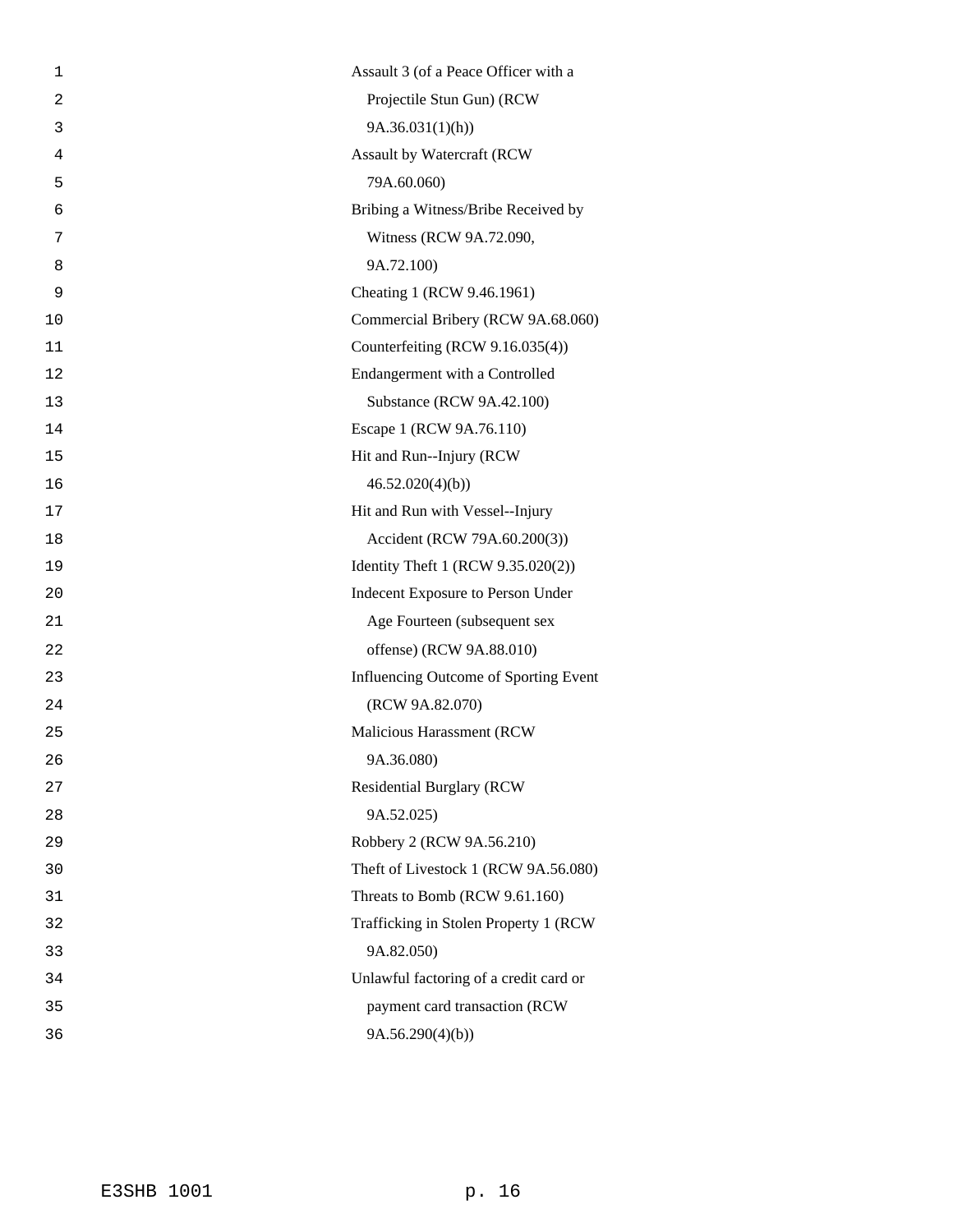| 1              | Unlawful transaction of health           |
|----------------|------------------------------------------|
| $\overline{2}$ | coverage as a health care service        |
| 3              | contractor (RCW 48.44.016(3))            |
| 4              | Unlawful transaction of health           |
| 5              | coverage as a health maintenance         |
| 6              | organization (RCW 48.46.033(3))          |
| 7              | Unlawful transaction of insurance        |
| 8              | business (RCW 48.15.023(3))              |
| 9              | Unlicensed practice as an insurance      |
| 10             | professional (RCW $48.17.063(3)$ )       |
| 11             | Use of Proceeds of Criminal              |
| 12             | Profiteering (RCW 9A.82.080 (1)          |
| 13             | and $(2)$ )                              |
| 14             | Vehicular Assault, by being under the    |
| 15             | influence of intoxicating liquor or      |
| 16             | any drug, or by the operation or         |
| 17             | driving of a vehicle in a reckless       |
| 18             | manner (RCW 46.61.522)                   |
| 19             | Willful Failure to Return from           |
| 20             | Furlough (RCW 72.66.060)                 |
| 21             | Ш<br>Animal Cruelty 1 (Sexual Conduct or |
| 22             | Contact) (RCW 16.52.205(3))              |
| 23             | Assault 3 (Except Assault 3 of a Peace   |
| 24             | Officer With a Projectile Stun           |
| 25             | Gun) (RCW 9A.36.031 except               |
| 26             | subsection $(1)(h)$                      |
| 27             | Assault of a Child 3 (RCW 9A.36.140)     |
| 28             | Bail Jumping with class B or C Felony    |
| 29             | (RCW 9A.76.170(3)(c))                    |
| 30             | Burglary 2 (RCW 9A.52.030)               |
| 31             | Communication with a Minor for           |
| 32             | <b>Immoral Purposes (RCW)</b>            |
| 33             | 9.68A.090)                               |
| 34             | Criminal Gang Intimidation (RCW          |
| 35             | 9A.46.120)                               |
| 36             | Custodial Assault (RCW 9A.36.100)        |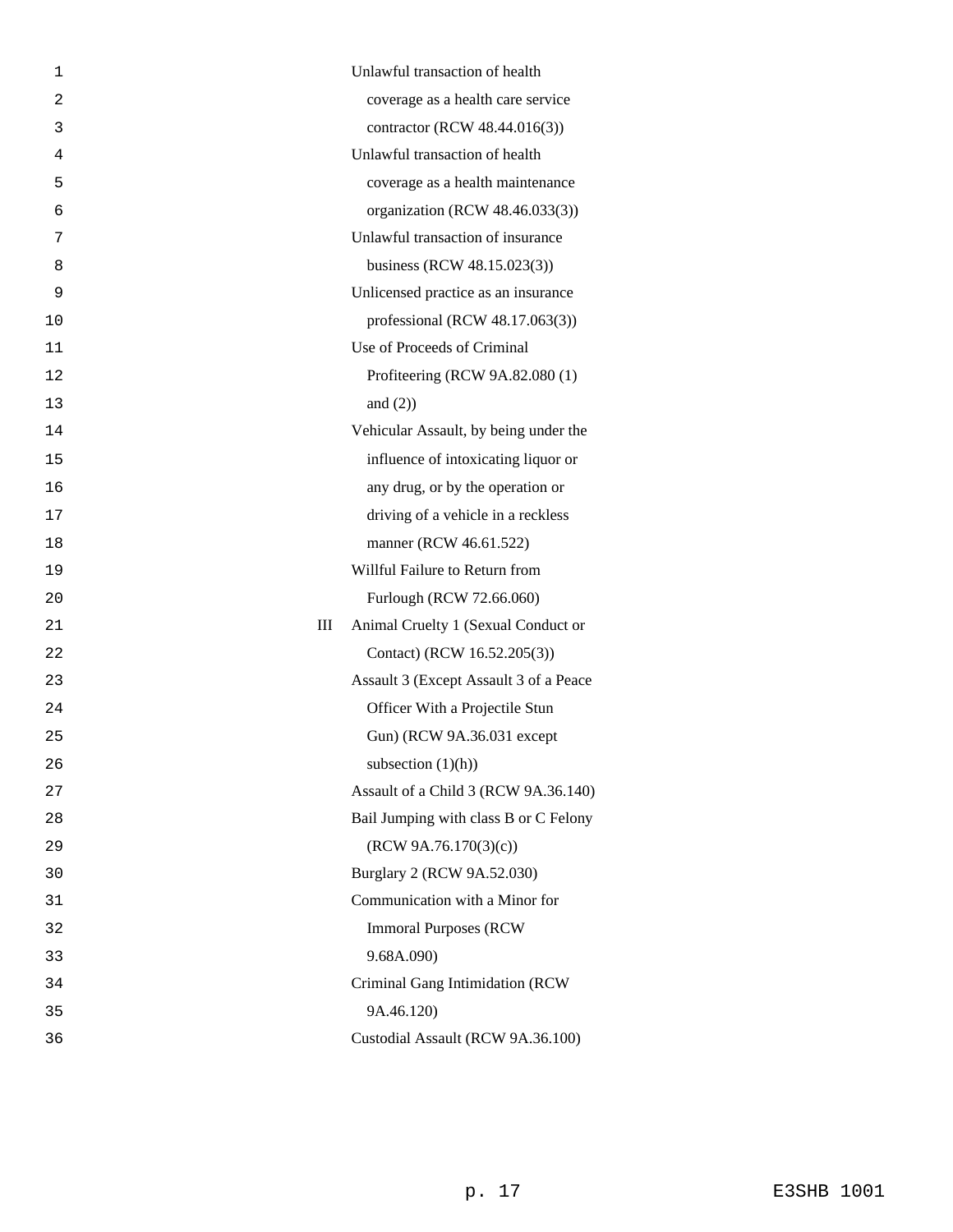| 1              | Cyberstalking (subsequent conviction          |
|----------------|-----------------------------------------------|
| $\overline{2}$ | or threat of death) (RCW                      |
| 3              | 9.61.260(3)                                   |
| 4              | Escape 2 (RCW 9A.76.120)                      |
| 5              | Extortion 2 (RCW 9A.56.130)                   |
| 6              | Harassment (RCW 9A.46.020)                    |
| 7              | Intimidating a Public Servant (RCW)           |
| 8              | 9A.76.180)                                    |
| 9              | Introducing Contraband 2 (RCW                 |
| 10             | 9A.76.150)                                    |
| 11             | Malicious Injury to Railroad Property         |
| 12             | (RCW 81.60.070)                               |
| 13             | <b>Negligently Causing Substantial Bodily</b> |
| 14             | Harm By Use of a Signal                       |
| 15             | Preemption Device (RCW                        |
| 16             | 46.37.674)                                    |
| 17             | Organized Retail Theft 1 (RCW                 |
| 18             | 9A.56.350(2))                                 |
| 19             | Patronizing a Juvenile Prostitute (RCW        |
| 20             | 9.68A.100)                                    |
| 21             | Perjury 2 (RCW 9A.72.030)                     |
| 22             | Possession of Incendiary Device (RCW          |
| 23             | 9.40.120)                                     |
| 24             | Possession of Machine Gun or Short-           |
| 25             | Barreled Shotgun or Rifle (RCW                |
| 26             | 9.41.190)                                     |
| 27             | Promoting Prostitution 2 (RCW                 |
| 28             | 9A.88.080)                                    |
| 29             | (({Retail})) Retail Theft with                |
| 30             | <b>Extenuating Circumstances 1</b>            |
| 31             | (RCW 9A.56.360(2))                            |
| 32             | Securities Act violation (RCW                 |
| 33             | 21.20.400)                                    |
| 34             | Tampering with a Witness (RCW                 |
| 35             | 9A.72.120)                                    |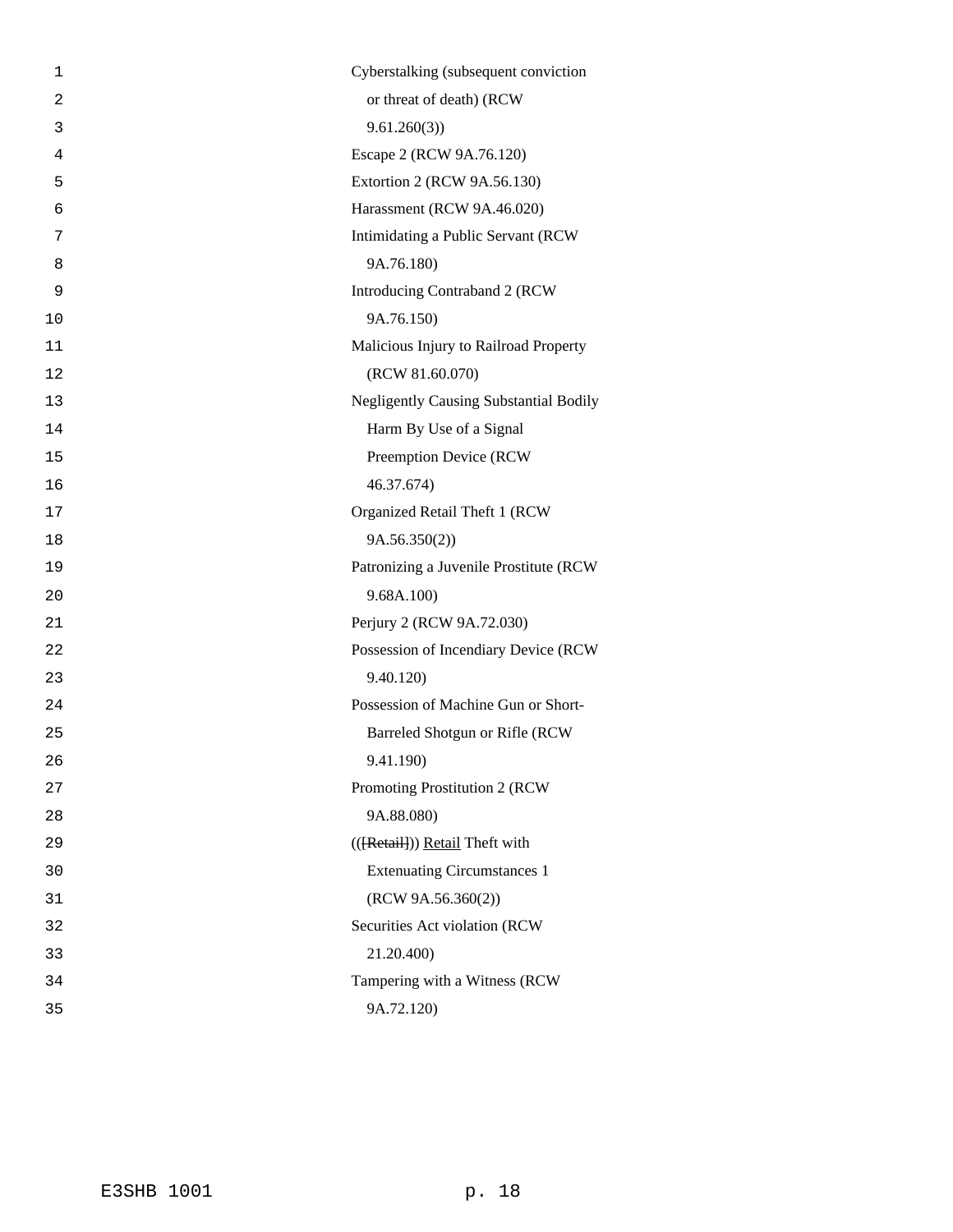| 1              |                        | Telephone Harassment (subsequent        |
|----------------|------------------------|-----------------------------------------|
| $\overline{2}$ |                        | conviction or threat of death)          |
| 3              |                        | (RCW 9.61.230(2))                       |
| 4              |                        | Theft of Livestock 2 (RCW 9A.56.083)    |
| 5              |                        | Theft with the Intent to Resell 1 (RCW) |
| 6              |                        | 9A.56.340(2)                            |
| 7              |                        | Trafficking in Stolen Property 2 (RCW   |
| 8              |                        | 9A.82.055)                              |
| 9              |                        | Unlawful Imprisonment (RCW              |
| 10             |                        | 9A.40.040)                              |
| 11             |                        | Unlawful possession of firearm in the   |
| 12             |                        | second degree (RCW 9.41.040(2))         |
| 13             |                        | Vehicular Assault, by the operation or  |
| 14             |                        | driving of a vehicle with disregard     |
| 15             |                        | for the safety of others (RCW           |
| 16             |                        | 46.61.522                               |
| 17             |                        | Willful Failure to Return from Work     |
| 18             |                        | Release (RCW 72.65.070)                 |
| 19             | $\mathop{\mathrm{II}}$ | Computer Trespass 1 (RCW)               |
| 20             |                        | 9A.52.110)                              |
| 21             |                        | Counterfeiting (RCW 9.16.035(3))        |
| 22             |                        | <b>Escape from Community Custody</b>    |
| 23             |                        | (RCW 72.09.310)                         |
| 24             |                        | Failure to Register as a Sex Offender   |
| 25             |                        | (second or subsequent offense)          |
| 26             |                        | (RCW 9A.44.130(10)(a))                  |
| 27             |                        | Health Care False Claims (RCW           |
| 28             |                        | 48.80.030)                              |
| 29             |                        | Identity Theft 2 (RCW 9.35.020(3))      |
| 30             |                        | <b>Improperly Obtaining Financial</b>   |
| 31             |                        | Information (RCW 9.35.010)              |
| 32             |                        | Malicious Mischief 1 (RCW               |
| 33             |                        | 9A.48.070)                              |
| 34             |                        | Organized Retail Theft 2 (RCW           |
| 35             |                        | 9A.56.350(3)                            |
| 36             |                        | Possession of Stolen Property 1 (RCW    |
| 37             |                        | 9A.56.150)                              |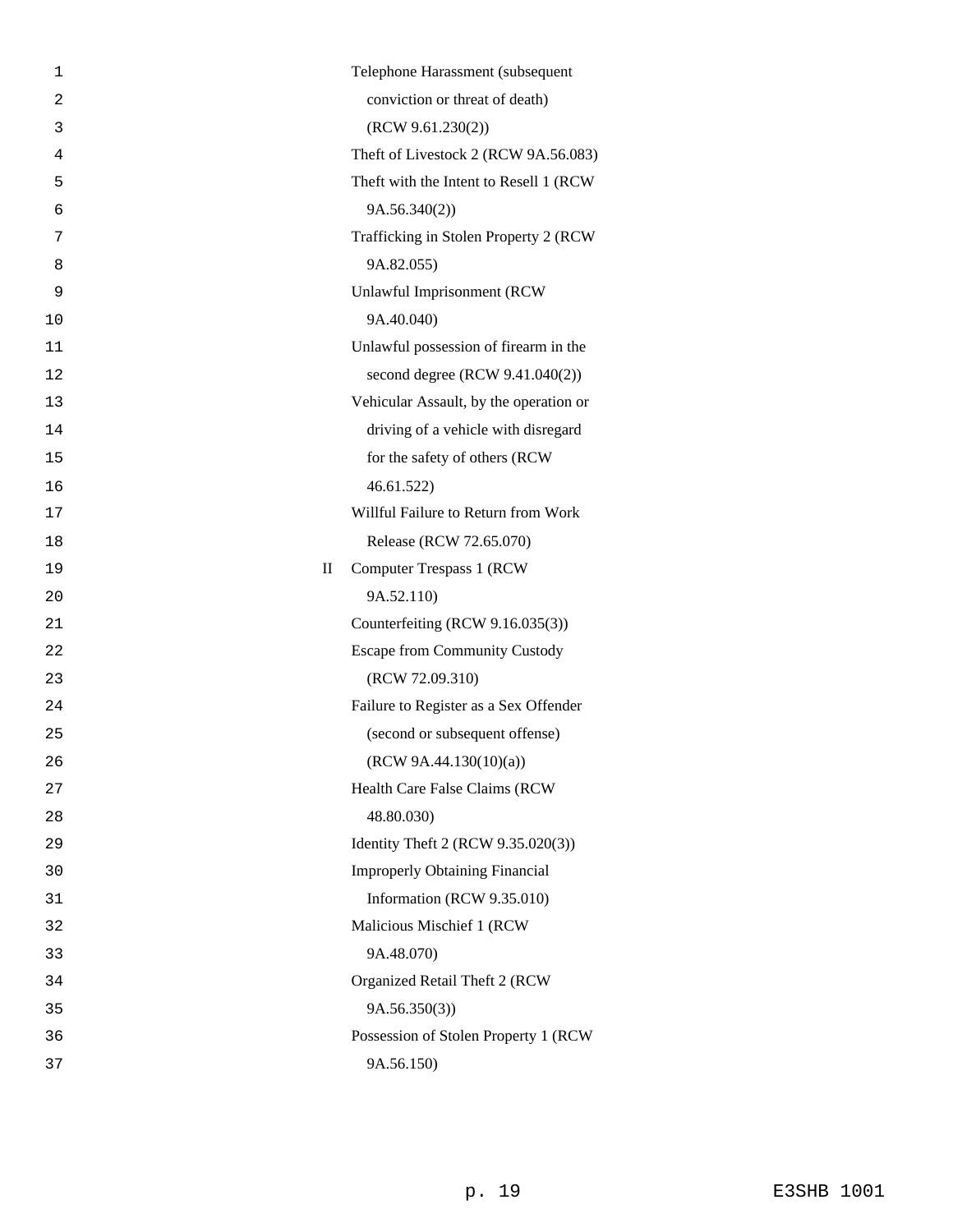| 1  | Possession of a Stolen Vehicle (section    |
|----|--------------------------------------------|
| 2  | 5 of this act)                             |
| 3  | (({Retail})) Retail Theft with             |
| 4  | <b>Extenuating Circumstances 2</b>         |
| 5  | (RCW 9A.56.360(3))                         |
| 6  | Theft 1 (RCW 9A.56.030)                    |
| 7  | Theft of a Motor Vehicle (section 2 of     |
| 8  | this act)                                  |
| 9  | Theft of Rental, Leased, or Lease-         |
| 10 | purchased Property (valued at one          |
| 11 | thousand five hundred dollars or           |
| 12 | more) (RCW 9A.56.096(5)(a))                |
| 13 | Theft with the Intent to Resell 2 (RCW)    |
| 14 | 9A.56.340(3)                               |
| 15 | Trafficking in Insurance Claims (RCW       |
| 16 | 48.30A.015)                                |
| 17 | Unlawful factoring of a credit card or     |
| 18 | payment card transaction (RCW              |
| 19 | 9A.56.290(4)(a)                            |
| 20 | Unlawful Practice of Law (RCW              |
| 21 | 2.48.180)                                  |
| 22 | Unlicensed Practice of a Profession or     |
| 23 | Business (RCW 18.130.190(7))               |
| 24 | Voyeurism (RCW 9A.44.115)                  |
| 25 | I<br>Attempting to Elude a Pursuing Police |
| 26 | Vehicle (RCW 46.61.024)                    |
| 27 | False Verification for Welfare (RCW        |
| 28 | 74.08.055)                                 |
| 29 | Forgery (RCW 9A.60.020)                    |
| 30 | Fraudulent Creation or Revocation of a     |
| 31 | Mental Health Advance Directive            |
| 32 | (RCW 9A.60.060)                            |
| 33 | Malicious Mischief 2 (RCW)                 |
| 34 | 9A.48.080)                                 |
| 35 | Mineral Trespass (RCW 78.44.330)           |
| 36 | Possession of Stolen Property 2 (RCW       |
| 37 | 9A.56.160)                                 |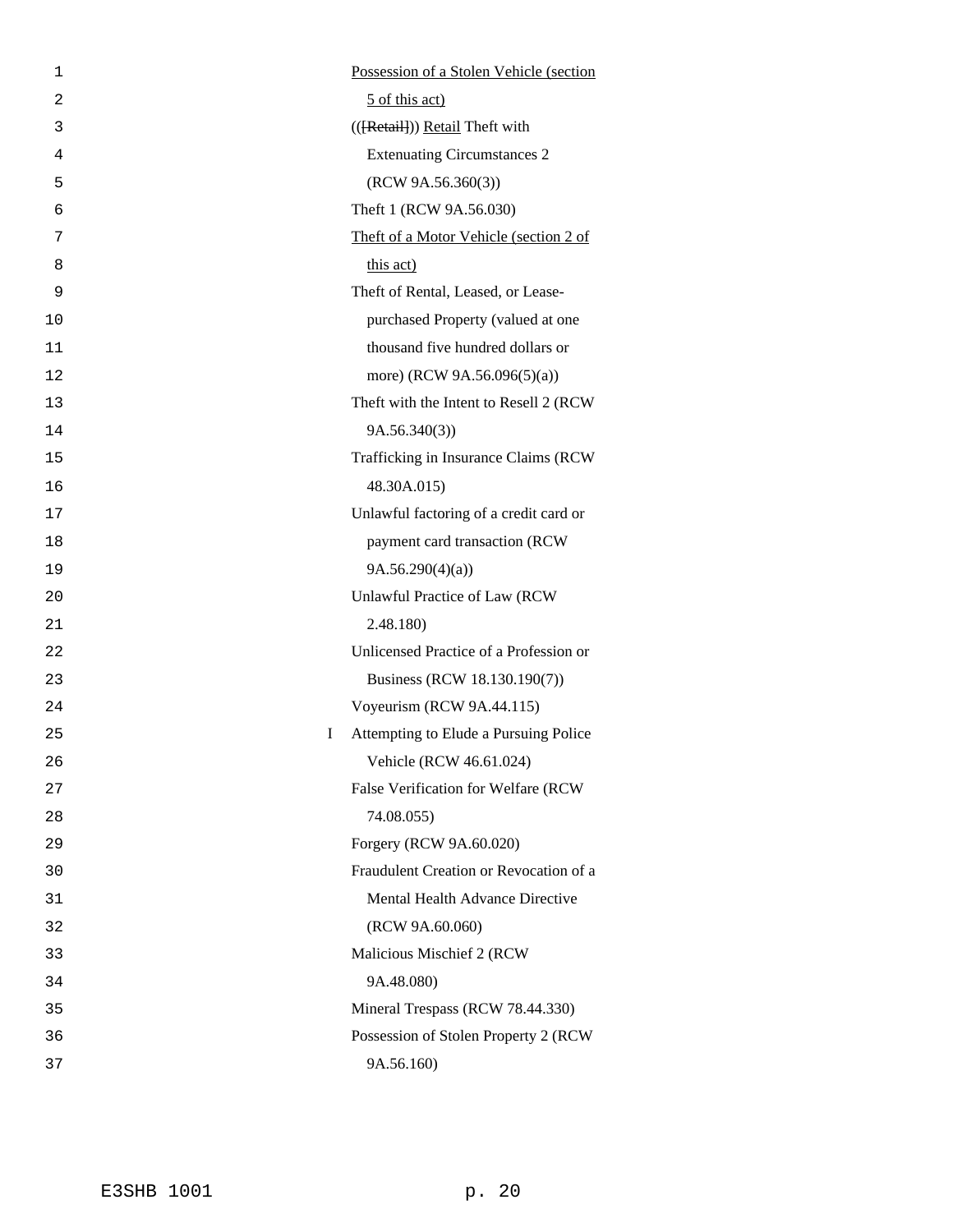| Taking Motor Vehicle Without<br>2<br>Permission 2 (RCW 9A.56.075)<br>3<br>Theft 2 (RCW 9A.56.040)<br>4<br>Theft of Rental, Leased, or Lease-<br>5<br>purchased Property (valued at two<br>6<br>hundred fifty dollars or more but<br>7<br>less than one thousand five<br>8 |  |
|---------------------------------------------------------------------------------------------------------------------------------------------------------------------------------------------------------------------------------------------------------------------------|--|
|                                                                                                                                                                                                                                                                           |  |
|                                                                                                                                                                                                                                                                           |  |
|                                                                                                                                                                                                                                                                           |  |
|                                                                                                                                                                                                                                                                           |  |
|                                                                                                                                                                                                                                                                           |  |
|                                                                                                                                                                                                                                                                           |  |
|                                                                                                                                                                                                                                                                           |  |
| hundred dollars) (RCW<br>9                                                                                                                                                                                                                                                |  |
| 9A.56.096(5)(b)<br>10                                                                                                                                                                                                                                                     |  |
| Transaction of insurance business<br>11                                                                                                                                                                                                                                   |  |
| beyond the scope of licensure<br>12                                                                                                                                                                                                                                       |  |
| (RCW 48.17.063(4))<br>13                                                                                                                                                                                                                                                  |  |
| Unlawful Issuance of Checks or Drafts<br>14                                                                                                                                                                                                                               |  |
| (RCW 9A.56.060)<br>15                                                                                                                                                                                                                                                     |  |
| <b>Unlawful Possession of Fictitious</b><br>16                                                                                                                                                                                                                            |  |
| Identification (RCW 9A.56.320)<br>17                                                                                                                                                                                                                                      |  |
| Unlawful Possession of Instruments of<br>18                                                                                                                                                                                                                               |  |
| Financial Fraud (RCW 9A.56.320)<br>19                                                                                                                                                                                                                                     |  |
| Unlawful Possession of Payment<br>20                                                                                                                                                                                                                                      |  |
| Instruments (RCW 9A.56.320)<br>21                                                                                                                                                                                                                                         |  |
| Unlawful Possession of a Personal<br>22                                                                                                                                                                                                                                   |  |
| <b>Identification Device (RCW</b><br>23                                                                                                                                                                                                                                   |  |
| 9A.56.320)<br>24                                                                                                                                                                                                                                                          |  |
| <b>Unlawful Production of Payment</b><br>25                                                                                                                                                                                                                               |  |
| 26<br>Instruments (RCW 9A.56.320)                                                                                                                                                                                                                                         |  |
| <b>Unlawful Trafficking in Food Stamps</b><br>27                                                                                                                                                                                                                          |  |
| (RCW 9.91.142)<br>28                                                                                                                                                                                                                                                      |  |
| Unlawful Use of Food Stamps (RCW<br>29                                                                                                                                                                                                                                    |  |
| 9.91.144)<br>30                                                                                                                                                                                                                                                           |  |
| Vehicle Prowl 1 (RCW 9A.52.095)<br>31                                                                                                                                                                                                                                     |  |
| RCW 13.40.0357 and 2006 c 73 s 14 are each amended to<br>32<br>Sec. 11.                                                                                                                                                                                                   |  |
| 33<br>read as follows:                                                                                                                                                                                                                                                    |  |

# 34 **DESCRIPTION AND OFFENSE CATEGORY**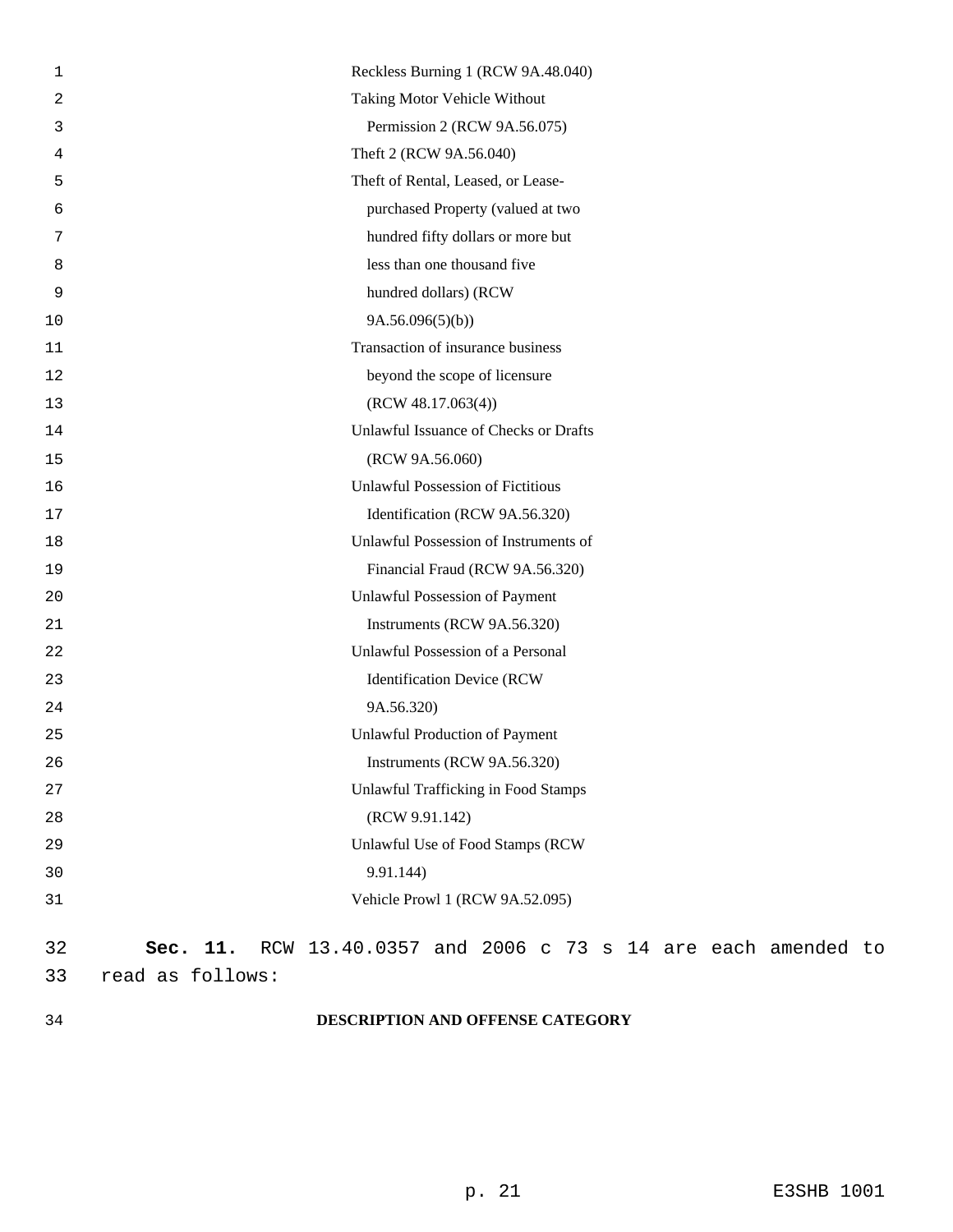| 1  |                    | JUVENILE DISPOSITION                            |                    |
|----|--------------------|-------------------------------------------------|--------------------|
| 2  | <b>JUVENILE</b>    |                                                 | CATEGORY FOR       |
| 3  | <b>DISPOSITION</b> |                                                 | ATTEMPT, BAILJUMP, |
| 4  | <b>OFFENSE</b>     |                                                 | CONSPIRACY, OR     |
| 5  | CATEGORY           | DESCRIPTION (RCW CITATION)                      | SOLICITATION       |
| 6  |                    |                                                 |                    |
| 7  |                    | <b>Arson and Malicious Mischief</b>             |                    |
| 8  | A                  | Arson 1 (9A.48.020)                             | $B+$               |
| 9  | B                  | Arson 2 (9A.48.030)                             | $\mathsf{C}$       |
| 10 | $\mathcal{C}$      | Reckless Burning 1 (9A.48.040)                  | D                  |
| 11 | D                  | Reckless Burning 2 (9A.48.050)                  | E                  |
| 12 | B                  | Malicious Mischief 1 (9A.48.070)                | C                  |
| 13 | $\mathcal{C}$      | Malicious Mischief 2 (9A.48.080)                | D                  |
| 14 | D                  | Malicious Mischief 3 (9A.48.090(2) (a) and      |                    |
| 15 |                    | (c)                                             | E                  |
| 16 | E                  | Malicious Mischief 3 (9A.48.090(2)(b))          | E                  |
| 17 | E                  | Tampering with Fire Alarm Apparatus             |                    |
| 18 |                    | (9.40.100)                                      | E                  |
| 19 | E                  | Tampering with Fire Alarm Apparatus with        |                    |
| 20 |                    | Intent to Commit Arson (9.40.105)               | E                  |
| 21 | A                  | Possession of Incendiary Device $(9.40.120) B+$ |                    |
| 22 |                    | <b>Assault and Other Crimes Involving</b>       |                    |
| 23 |                    | <b>Physical Harm</b>                            |                    |
| 24 | A                  | Assault 1 (9A.36.011)                           | $B+$               |
| 25 | $B+$               | Assault 2 (9A.36.021)                           | $C+$               |
| 26 | $C+$               | Assault 3 (9A.36.031)                           | $D+$               |
| 27 | $D+$               | Assault 4 (9A.36.041)                           | E                  |
| 28 | $B+$               | Drive-By Shooting (9A.36.045)                   | $C+$               |
| 29 | $D+$               | Reckless Endangerment (9A.36.050)               | E                  |
| 30 | $C+$               | Promoting Suicide Attempt (9A.36.060)           | $D+$               |
| 31 | $D+$               | Coercion (9A.36.070)                            | E                  |
| 32 | $C+$               | Custodial Assault (9A.36.100)                   | $D+$               |
| 33 |                    | <b>Burglary and Trespass</b>                    |                    |
| 34 | $B+$               | Burglary 1 (9A.52.020)                          | $C+$               |
| 35 | B                  | Residential Burglary (9A.52.025)                | $\mathbf C$        |
| 36 | B                  | Burglary 2 (9A.52.030)                          | $\mathcal{C}$      |
| 37 | $\mathbf D$        | Burglary Tools (Possession of) (9A.52.060)E     |                    |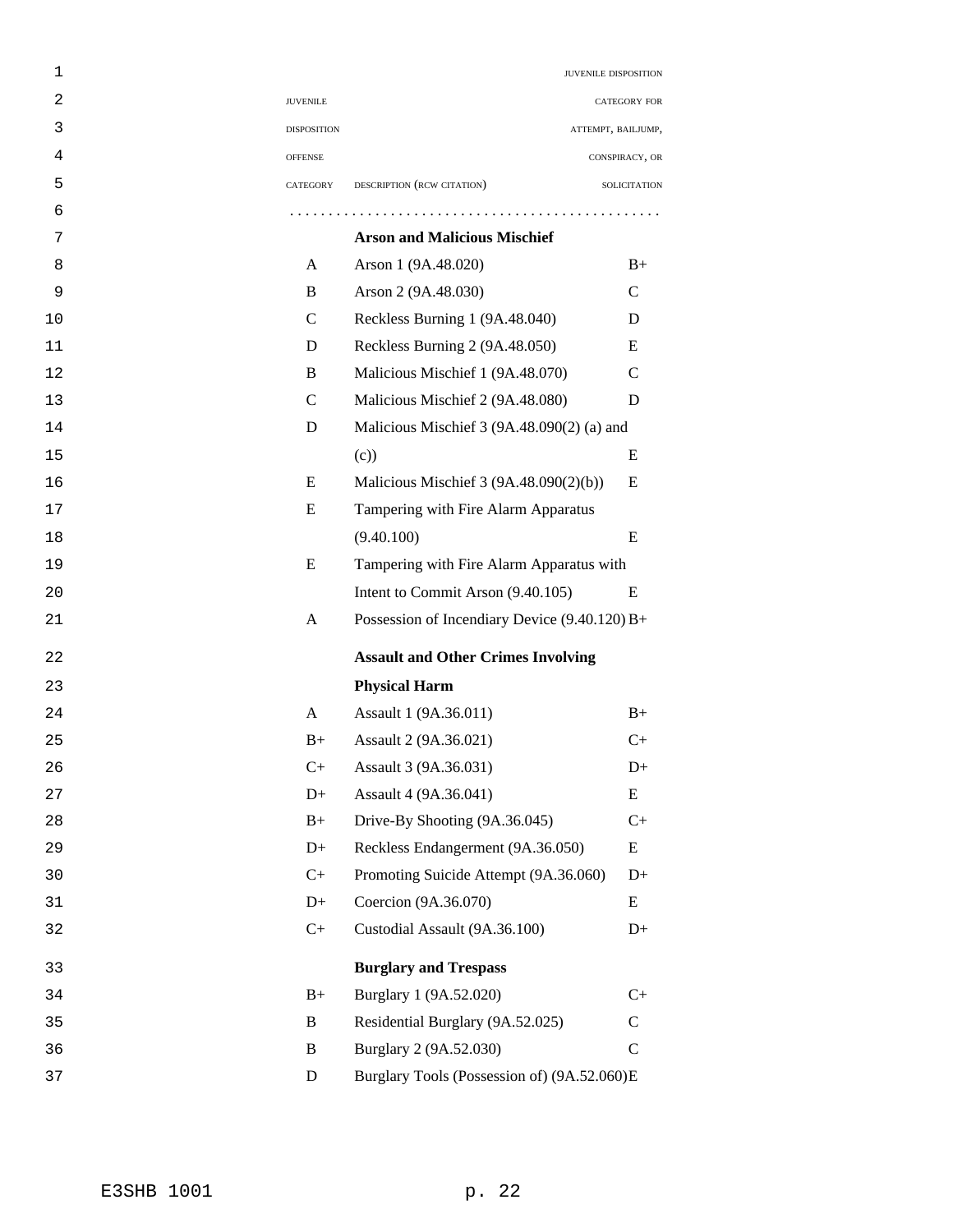| 1  | D             | Criminal Trespass 1 (9A.52.070)            | E             |
|----|---------------|--------------------------------------------|---------------|
| 2  | E             | Criminal Trespass 2 (9A.52.080)            |               |
| 3  | $\mathsf{C}$  | Mineral Trespass (78.44.330)               |               |
| 4  | $\mathcal{C}$ | Vehicle Prowling 1 (9A.52.095)             |               |
| 5  | D             | Vehicle Prowling 2 (9A.52.100)             | E             |
| 6  |               | <b>Drugs</b>                               |               |
| 7  | E             | Possession/Consumption of Alcohol          |               |
| 8  |               | (66.44.270)                                | E             |
| 9  | $\mathsf{C}$  | <b>Illegally Obtaining Legend Drug</b>     |               |
| 10 |               | (69.41.020)                                | D             |
| 11 | $C+$          | Sale, Delivery, Possession of Legend Drug  |               |
| 12 |               | with Intent to Sell $(69.41.030(2)(a))$    | $D+$          |
| 13 | E             | Possession of Legend Drug                  |               |
| 14 |               | (69.41.030(2)(b))                          | E             |
| 15 | $B+$          | Violation of Uniform Controlled Substances |               |
| 16 |               | Act - Narcotic, Methamphetamine, or        |               |
| 17 |               | Flunitrazepam Sale $(69.50.401(2)$ (a) or  |               |
| 18 |               | (b))                                       | $B+$          |
| 19 | $\mathsf{C}$  | Violation of Uniform Controlled Substances |               |
| 20 |               | Act - Nonnarcotic Sale (69.50.401(2)(c))   | $\mathsf{C}$  |
| 21 | E             | Possession of Marihuana <40 grams          |               |
| 22 |               | (69.50.4014)                               | E             |
| 23 | $\mathsf{C}$  | Fraudulently Obtaining Controlled          |               |
| 24 |               | Substance (69.50.403)                      | $\mathsf{C}$  |
| 25 | $C+$          | Sale of Controlled Substance for Profit    |               |
| 26 |               | (69.50.410)                                | $C+$          |
| 27 | E             | Unlawful Inhalation (9.47A.020)            | E             |
| 28 | B             | Violation of Uniform Controlled Substances |               |
| 29 |               | Act - Narcotic, Methamphetamine, or        |               |
| 30 |               | Flunitrazepam Counterfeit Substances       |               |
| 31 |               | $(69.50.4011(2)$ (a) or (b))               | B             |
| 32 | $\mathsf{C}$  | Violation of Uniform Controlled Substances |               |
| 33 |               | Act - Nonnarcotic Counterfeit Substances   |               |
| 34 |               | $(69.50.4011(2)$ (c), (d), or (e))         | $\mathcal{C}$ |
| 35 | $\mathcal{C}$ | Violation of Uniform Controlled Substances |               |
| 36 |               | Act - Possession of a Controlled Substance |               |
| 37 |               | (69.50.4013)                               | $\mathsf{C}$  |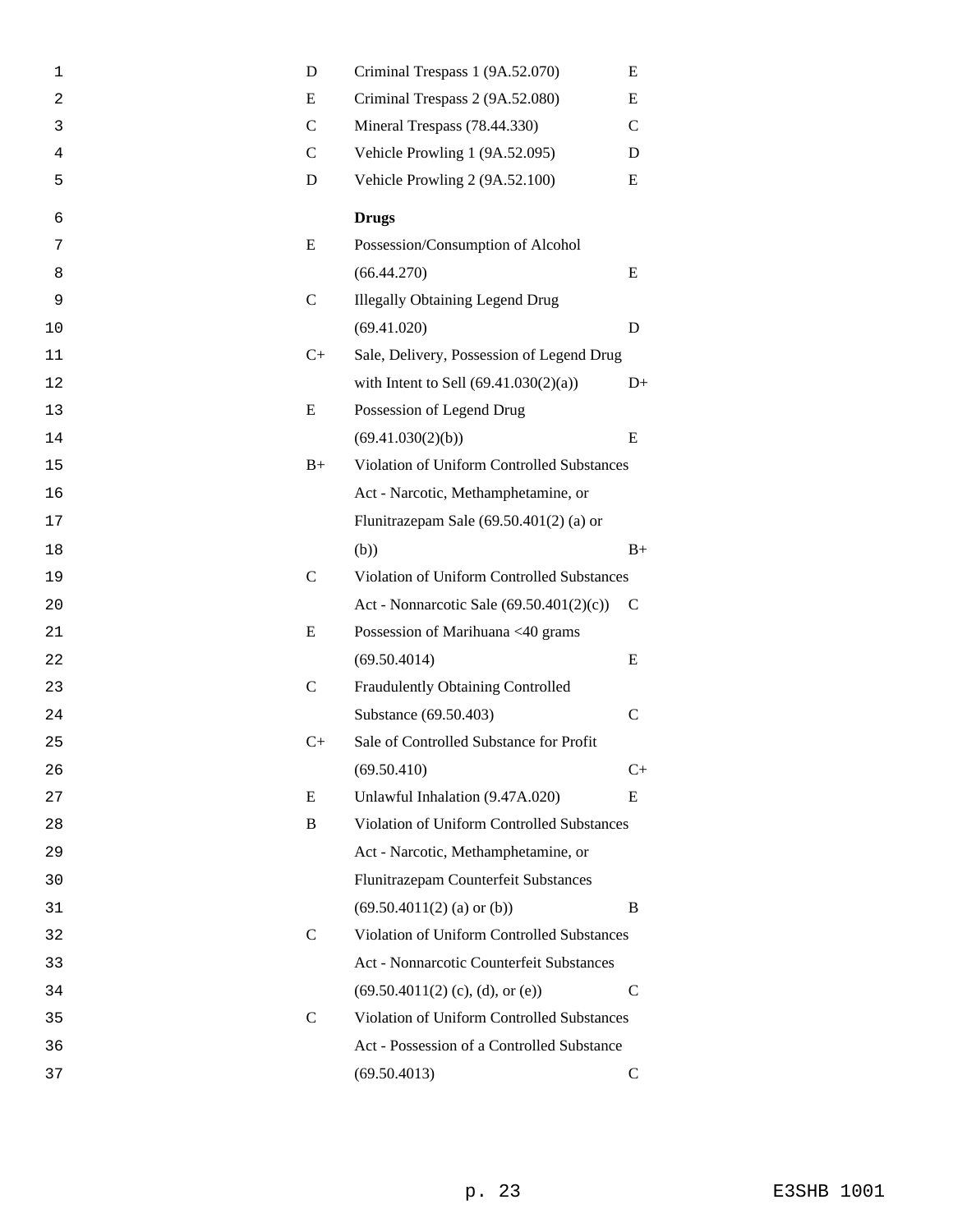| 1  | $\mathbf C$   | Violation of Uniform Controlled Substances  |               |
|----|---------------|---------------------------------------------|---------------|
| 2  |               | Act - Possession of a Controlled Substance  |               |
| 3  |               | (69.50.4012)                                | $\mathsf{C}$  |
| 4  |               | <b>Firearms and Weapons</b>                 |               |
| 5  | B             | Theft of Firearm (9A.56.300)                | $\mathcal{C}$ |
| 6  | B             | Possession of Stolen Firearm (9A.56.310)    | $\mathcal{C}$ |
| 7  | E             | Carrying Loaded Pistol Without Permit       |               |
| 8  |               | (9.41.050)                                  | E             |
| 9  | $\mathcal{C}$ | Possession of Firearms by Minor $(\leq 18)$ |               |
| 10 |               | (9.41.040(2)(a)(iii))                       | $\mathcal{C}$ |
| 11 | $D+$          | Possession of Dangerous Weapon              |               |
| 12 |               | (9.41.250)                                  | E             |
| 13 | D             | Intimidating Another Person by use of       |               |
| 14 |               | Weapon (9.41.270)                           | E             |
| 15 |               | Homicide                                    |               |
| 16 | $A+$          | Murder 1 (9A.32.030)                        | A             |
| 17 | $A+$          | Murder 2 (9A.32.050)                        | $B+$          |
| 18 | $B+$          | Manslaughter 1 (9A.32.060)                  | $C_{+}$       |
| 19 | $C+$          | Manslaughter 2 (9A.32.070)                  | $D+$          |
| 20 | $B+$          | Vehicular Homicide (46.61.520)              | $C+$          |
| 21 |               | <b>Kidnapping</b>                           |               |
| 22 | A             | Kidnap 1 (9A.40.020)                        | $B+$          |
| 23 | $B+$          | Kidnap 2 (9A.40.030)                        | $C+$          |
| 24 | $C+$          | Unlawful Imprisonment (9A.40.040)           | $D+$          |
| 25 |               | <b>Obstructing Governmental Operation</b>   |               |
| 26 | D             | Obstructing a Law Enforcement Officer       |               |
| 27 |               | (9A.76.020)                                 | E             |
| 28 | E             | Resisting Arrest (9A.76.040)                | Ε             |
| 29 | B             | Introducing Contraband 1 (9A.76.140)        | $\mathsf{C}$  |
| 30 | $\mathbf C$   | Introducing Contraband 2 (9A.76.150)        | D             |
| 31 | E             | Introducing Contraband 3 (9A.76.160)        | Ε             |
| 32 | $B+$          | Intimidating a Public Servant (9A.76.180)   | $C+$          |
| 33 | $B+$          | Intimidating a Witness (9A.72.110)          | $C+$          |
| 34 |               | <b>Public Disturbance</b>                   |               |
| 35 | $C+$          | Riot with Weapon $(9A.84.010(2)(b))$        | $D+$          |
| 36 | $D+$          | Riot Without Weapon $(9A.84.010(2)(a))$     | Ε             |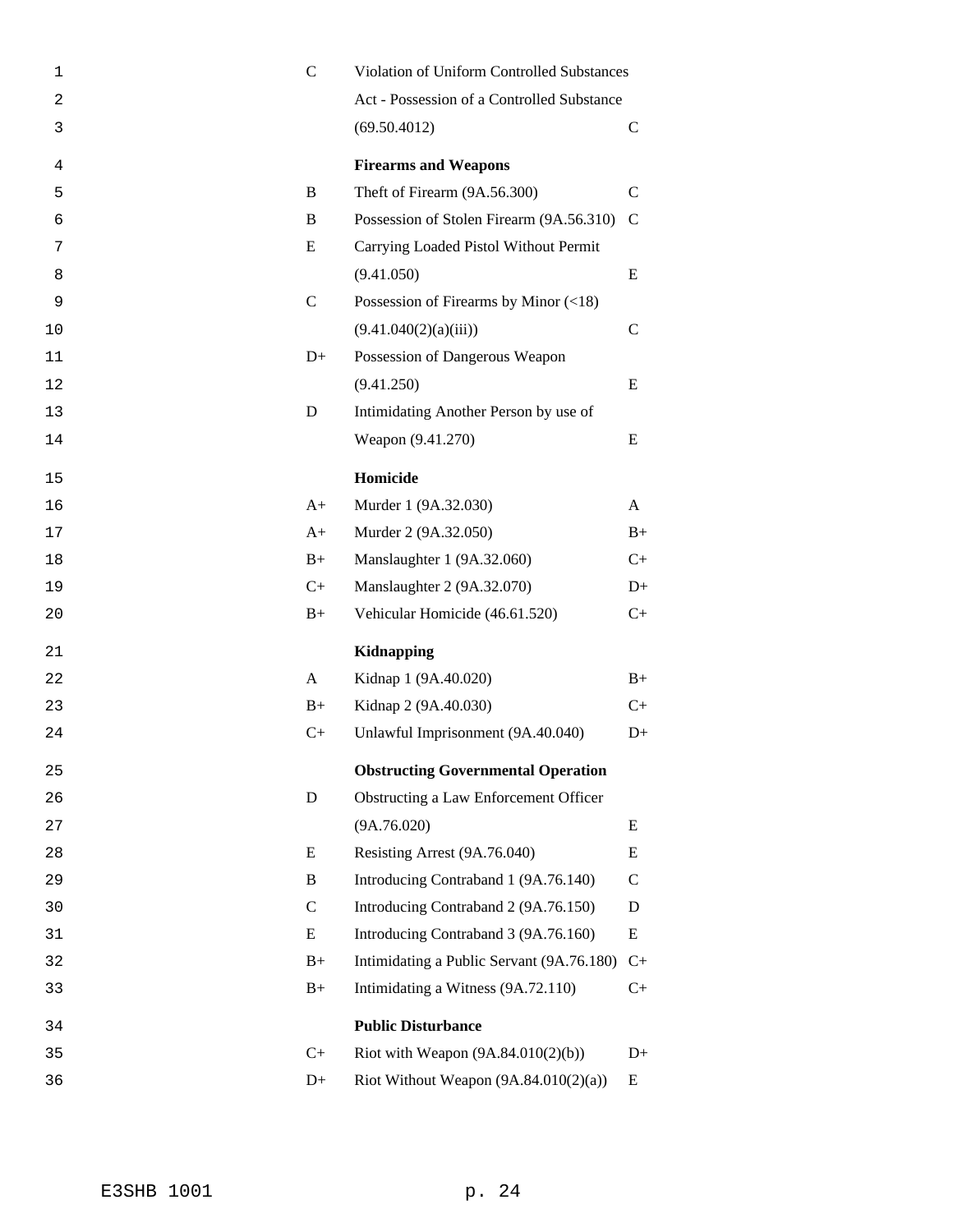| 1              | E                        | Failure to Disperse (9A.84.020)              | E            |
|----------------|--------------------------|----------------------------------------------|--------------|
| $\overline{c}$ | E                        | Disorderly Conduct (9A.84.030)<br>Ε          |              |
| 3              |                          | <b>Sex Crimes</b>                            |              |
| 4              | A                        | Rape 1 (9A.44.040)                           | $B+$         |
| 5              | $A-$                     | Rape 2 (9A.44.050)                           | $B+$         |
| 6              | $C+$                     | Rape 3 (9A.44.060)                           | $D+$         |
| 7              | $A-$                     | Rape of a Child 1 (9A.44.073)                | $B+$         |
| 8              | $B+$                     | Rape of a Child 2 (9A.44.076)                | $C+$         |
| 9              | B                        | Incest $1(9A.64.020(1))$                     | $\mathbf C$  |
| 10             | $\mathbf C$              | Incest $2(9A.64.020(2))$                     | D            |
| 11             | $D+$                     | Indecent Exposure (Victim <14)               |              |
| 12             |                          | (9A.88.010)                                  | E            |
| 13             | E                        | Indecent Exposure (Victim 14 or over)        |              |
| 14             |                          | (9A.88.010)                                  | E            |
| 15             | $B+$                     | Promoting Prostitution 1 (9A.88.070)         | $C+$         |
| 16             | $C+$                     | Promoting Prostitution 2 (9A.88.080)         | $D+$         |
| 17             | E                        | O & A (Prostitution) (9A.88.030)             | E            |
| 18             | $B+$                     | Indecent Liberties (9A.44.100)               | $C+$         |
| 19             | $A-$                     | Child Molestation 1 (9A.44.083)              | $B+$         |
|                |                          |                                              |              |
| 20             | B                        | Child Molestation 2 (9A.44.086)              | $C+$         |
| 21             |                          | Theft, Robbery, Extortion, and Forgery       |              |
| 22             | B                        | Theft 1 (9A.56.030)                          | $\mathsf{C}$ |
| 23             | $\mathsf{C}$             | Theft 2 (9A.56.040)                          | D            |
| 24             | D                        | Theft 3 (9A.56.050)                          | E            |
| 25             | B                        | Theft of Livestock 1 and 2 (9A.56.080 and    |              |
| 26             |                          | 9A.56.083)                                   | $\mathbf C$  |
| 27             | $\mathbf C$              | Forgery (9A.60.020)                          | D            |
| 28             | A                        | Robbery 1 (9A.56.200)                        | $B+$         |
| 29             | $B+$                     | Robbery 2 (9A.56.210)                        | $C+$         |
| 30             | $B+$                     | Extortion 1 (9A.56.120)                      | $C+$         |
| 31             | $C+$                     | Extortion 2 (9A.56.130)                      | $D+$         |
| 32             | $\mathbf C$              | Identity Theft 1 (9.35.020(2))               | D            |
| 33             | D                        | Identity Theft 2 (9.35.020(3))               | E            |
| 34             | D                        | Improperly Obtaining Financial Information   |              |
| 35             |                          | (9.35.010)                                   | E            |
| 36             | $\underline{\mathbf{B}}$ | Possession of a Stolen Vehicle (section 5 of |              |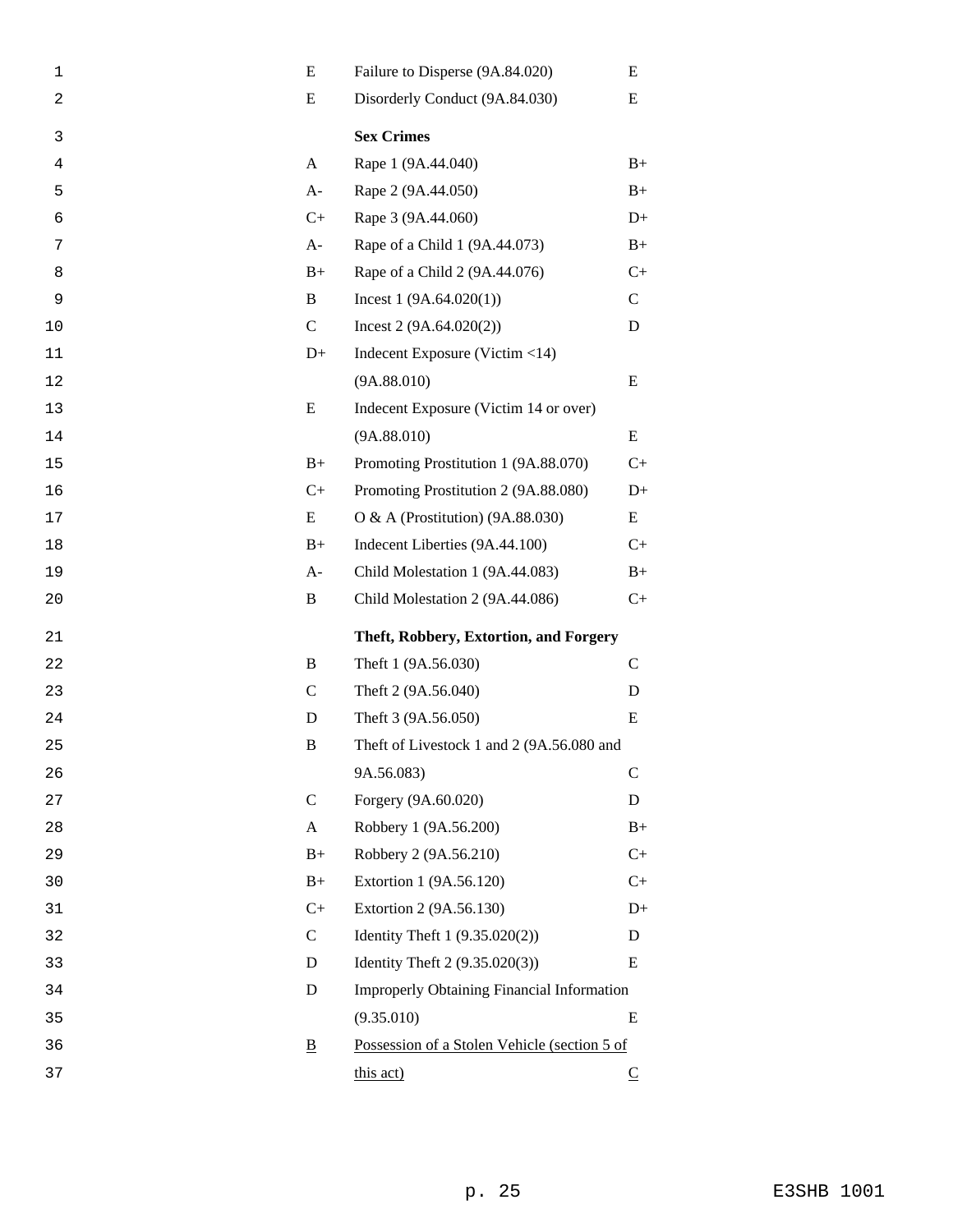| $\mathbf 1$ | B              | Possession of Stolen Property 1                            |                          |
|-------------|----------------|------------------------------------------------------------|--------------------------|
| 2           |                | (9A.56.150)                                                | $\mathcal{C}$            |
| 3           | $\mathsf{C}$   | Possession of Stolen Property 2                            |                          |
| 4           |                | (9A.56.160)                                                | D                        |
| 5           | D              | Possession of Stolen Property 3                            |                          |
| 6           |                | (9A.56.170)                                                | E                        |
| 7           | $((\Theta))$   | Taking Motor Vehicle Without Permission (( <del>D</del> )) |                          |
| 8           | B              | $1 ((and 2)) (9A.56.070 ((and 9A.56.075))) C$              |                          |
| 9           | $\overline{C}$ | <b>Taking Motor Vehicle Without Permission</b>             |                          |
| 10          |                | 2(9A.56.075)                                               | $\overline{D}$           |
| 11          | $\overline{B}$ | Theft of a Motor Vehicle (section 2 of this                |                          |
| 12          |                | $\underline{\text{act}}$                                   | $\underline{\mathsf{C}}$ |
| 13          |                | <b>Motor Vehicle Related Crimes</b>                        |                          |
| 14          | E              | Driving Without a License (46.20.005)                      | E                        |
| 15          | $B+$           | Hit and Run - Death $(46.52.020(4)(a))$                    | $C+$                     |
| 16          | $\mathsf{C}$   | Hit and Run - Injury (46.52.020(4)(b))                     | D                        |
| 17          | D              | Hit and Run-Attended (46.52.020(5))                        | E                        |
| 18          | E              | Hit and Run-Unattended (46.52.010)                         | E                        |
| 19          | $\mathcal{C}$  | Vehicular Assault (46.61.522)                              | D                        |
| 20          | $\mathsf{C}$   | Attempting to Elude Pursuing Police                        |                          |
| 21          |                | Vehicle (46.61.024)                                        | D                        |
| 22          | E              | Reckless Driving (46.61.500)                               | E                        |
| 23          | D              | Driving While Under the Influence                          |                          |
| 24          |                | $(46.61.502$ and $46.61.504)$                              | E                        |
| 25          | $B+$           | Felony Driving While Under the Influence                   |                          |
| 26          |                | (46.61.502(6))                                             | B                        |
| 27          | $B+$           | Felony Physical Control of a Vehicle While                 |                          |
| 28          |                | Under the Influence $(46.61.504(6))$                       | B                        |
| 29          |                | <b>Other</b>                                               |                          |
| 30          | B              | Animal Cruelty 1 (16.52.205)                               | $\mathcal{C}$            |
| 31          | B              | <b>Bomb Threat (9.61.160)</b>                              | $\mathcal{C}$            |
| 32          | $\mathsf{C}$   | Escape $1^1$ (9A.76.110)                                   | $\mathsf{C}$             |
| 33          | $\mathsf{C}$   | Escape $2^1$ (9A.76.120)                                   | $\mathcal{C}$            |
| 34          | D              | Escape 3 (9A.76.130)                                       | Ε                        |
| 35          | E              | Obscene, Harassing, Etc., Phone Calls                      |                          |
| 36          |                | (9.61.230)                                                 | Ε                        |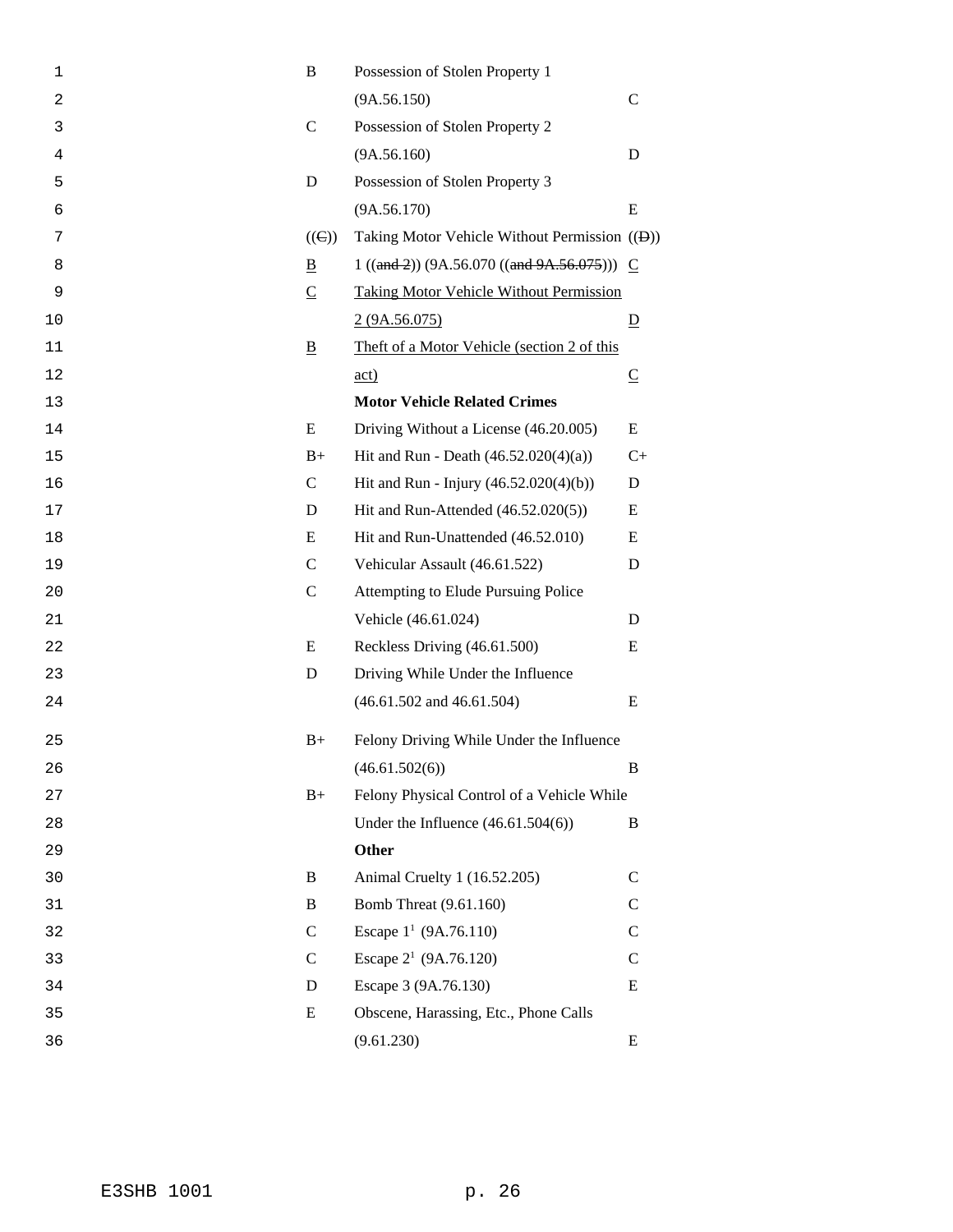| $\mathbf{1}$ | A                                                                                 | Other Offense Equivalent to an Adult Class                                         |             |  |  |  |
|--------------|-----------------------------------------------------------------------------------|------------------------------------------------------------------------------------|-------------|--|--|--|
| 2            |                                                                                   | A Felony                                                                           | $B+$        |  |  |  |
| 3            | B                                                                                 | Other Offense Equivalent to an Adult Class                                         |             |  |  |  |
| 4            |                                                                                   | <b>B</b> Felony                                                                    | $\mathbf C$ |  |  |  |
| 5            | $\mathcal{C}$                                                                     | Other Offense Equivalent to an Adult Class                                         |             |  |  |  |
| 6            |                                                                                   | C Felony                                                                           | D           |  |  |  |
| 7            | D                                                                                 | Other Offense Equivalent to an Adult Gross                                         |             |  |  |  |
| 8            |                                                                                   | Misdemeanor                                                                        | E           |  |  |  |
| 9            | E                                                                                 | Other Offense Equivalent to an Adult                                               |             |  |  |  |
| 10           |                                                                                   | Misdemeanor                                                                        | E           |  |  |  |
| 11           | V                                                                                 | Violation of Order of Restitution,                                                 |             |  |  |  |
| 12           |                                                                                   | Community Supervision, or Confinement                                              |             |  |  |  |
| 13           |                                                                                   | $(13.40.200)^2$                                                                    | V           |  |  |  |
| 14           |                                                                                   | <sup>1</sup> Escape 1 and 2 and Attempted Escape 1 and 2 are classed as C offenses |             |  |  |  |
| 15           |                                                                                   | and the standard range is established as follows:                                  |             |  |  |  |
|              |                                                                                   |                                                                                    |             |  |  |  |
| 16           |                                                                                   | 1st escape or attempted escape during 12-month period - 4 weeks                    |             |  |  |  |
| 17           | confinement                                                                       |                                                                                    |             |  |  |  |
| 18           | 2nd escape or attempted escape during 12-month period - 8 weeks                   |                                                                                    |             |  |  |  |
| 19           | confinement                                                                       |                                                                                    |             |  |  |  |
| 20           | 3rd and subsequent escape or attempted escape during 12-month                     |                                                                                    |             |  |  |  |
| 21           | period - 12 weeks confinement                                                     |                                                                                    |             |  |  |  |
| 22           | <sup>2</sup> If the court finds that a respondent has violated terms of an order, |                                                                                    |             |  |  |  |
| 23           | it may impose a penalty of up to 30 days of confinement.                          |                                                                                    |             |  |  |  |
| 24           |                                                                                   | JUVENILE SENTENCING STANDARDS                                                      |             |  |  |  |
|              |                                                                                   |                                                                                    |             |  |  |  |
| 25           |                                                                                   | This schedule must be used for juvenile offenders. The court may                   |             |  |  |  |
| 26           |                                                                                   | select sentencing option A, B, C, D, or RCW 13.40.167.                             |             |  |  |  |
| 27           |                                                                                   | <b>OPTION A</b>                                                                    |             |  |  |  |
| 28           |                                                                                   | <b>JUVENILE OFFENDER SENTENCING GRID</b>                                           |             |  |  |  |
| 29           |                                                                                   | <b>STANDARD RANGE</b>                                                              |             |  |  |  |
| 30           | $A+$                                                                              | 180 WEEKS TO AGE 21 YEARS                                                          |             |  |  |  |
| 31           |                                                                                   |                                                                                    |             |  |  |  |
| 32           | A                                                                                 | 103 WEEKS TO 129 WEEKS                                                             |             |  |  |  |
| 33           |                                                                                   |                                                                                    |             |  |  |  |
| 34           | A-                                                                                | $52 - 65$<br>80-100<br>103-129<br>$15 - 36$                                        |             |  |  |  |
| 35           |                                                                                   | <b>WEEKS</b><br><b>WEEKS</b><br><b>WEEKS</b><br>WEEKS                              |             |  |  |  |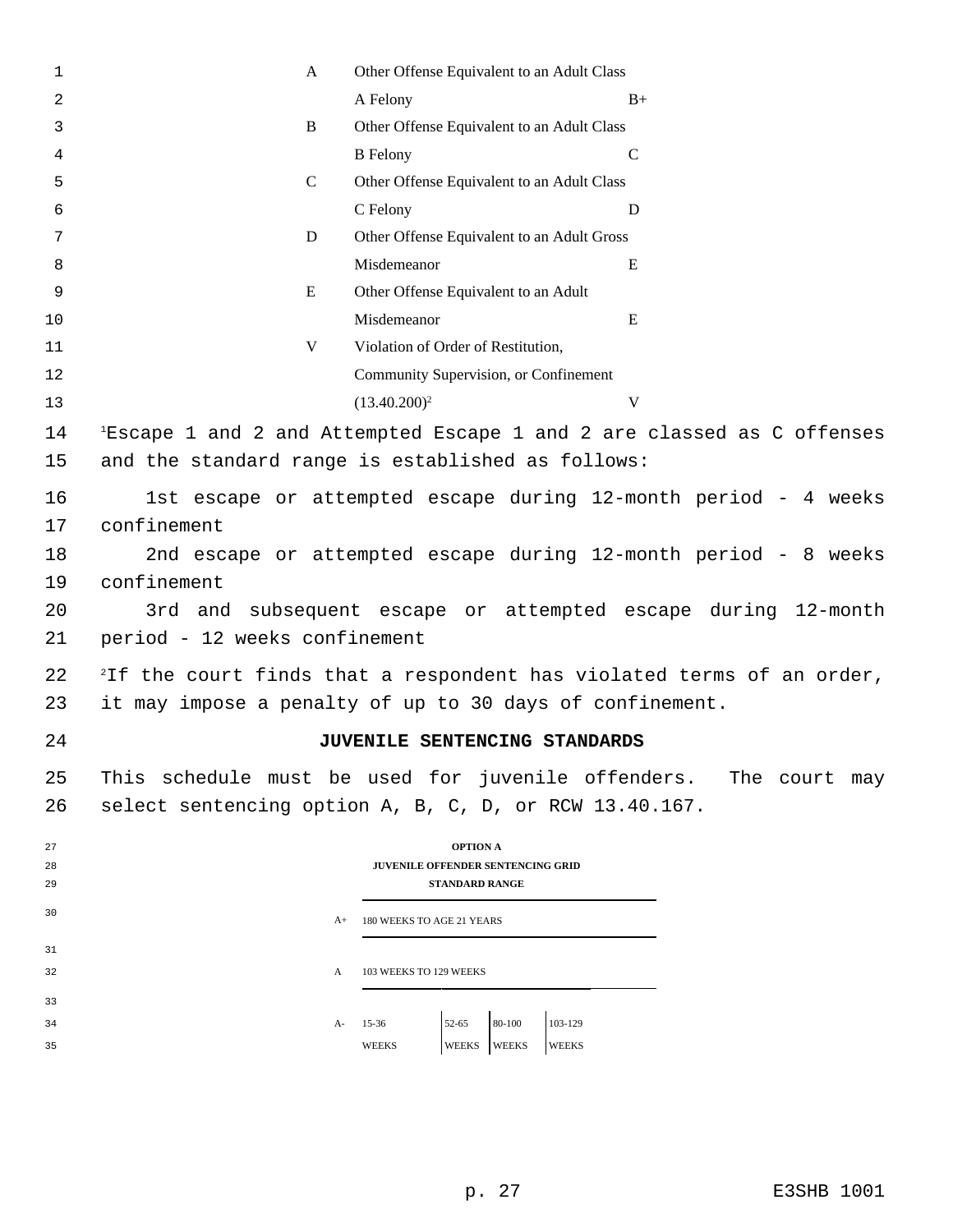| 1  |          |              | <b>EXCEPT</b>                              |                |              |                    |
|----|----------|--------------|--------------------------------------------|----------------|--------------|--------------------|
| 2  |          |              | $30 - 40$                                  |                |              |                    |
| 3  |          |              | <b>WEEKS FOR</b>                           |                |              |                    |
| 4  |          |              | $15-17$                                    |                |              |                    |
| 5  |          |              | YEAR OLDS                                  |                |              |                    |
|    |          |              |                                            |                |              |                    |
| 6  |          |              |                                            |                |              |                    |
| 7  | Current  | $B+$         | 15-36                                      | 52-65          | $80 - 100$   | 103-129            |
| 8  | Offense  |              | <b>WEEKS</b>                               | <b>WEEKS</b>   | <b>WEEKS</b> | <b>WEEKS</b>       |
| 9  | Category |              |                                            |                |              |                    |
| 10 |          | $\, {\bf B}$ | <b>LOCAL</b>                               |                |              | 52-65              |
| 11 |          |              | SANCTIONS (LS)                             | 15-36 WEEKS    |              | <b>WEEKS</b>       |
| 12 |          |              |                                            |                |              |                    |
| 13 |          | $C+$         | LS                                         |                |              |                    |
| 14 |          |              |                                            |                | 15-36 WEEKS  |                    |
|    |          |              |                                            |                |              |                    |
| 15 |          |              |                                            |                |              |                    |
| 16 |          | $\mathbf C$  | LS                                         |                |              | <b>15-36 WEEKS</b> |
| 17 |          |              | <b>Local Sanctions:</b>                    |                |              |                    |
| 18 |          |              | 0 to 30 Days                               |                |              |                    |
| 19 |          | $D+$         | 0 to 12 Months Community Supervision<br>LS |                |              |                    |
| 20 |          |              | 0 to 150 Hours Community Restitution       |                |              |                    |
| 21 |          | D            | \$0 to \$500 Fine<br>LS                    |                |              |                    |
| 22 |          |              |                                            |                |              |                    |
| 23 |          | E            | LS                                         |                |              |                    |
| 24 |          |              |                                            |                |              |                    |
| 25 |          |              | $\boldsymbol{0}$<br>$1\,$                  | $\overline{2}$ | 3            | $\overline{4}$     |
| 26 |          |              |                                            |                |              | or more            |
| 27 |          |              | PRIOR ADJUDICATIONS                        |                |              |                    |

 NOTE: References in the grid to days or weeks mean periods of confinement.

 (1) The vertical axis of the grid is the current offense category. The current offense category is determined by the offense of adjudication.

 (2) The horizontal axis of the grid is the number of prior adjudications included in the juvenile's criminal history. Each prior felony adjudication shall count as one point. Each prior violation, misdemeanor, and gross misdemeanor adjudication shall count as 1/4 point. Fractional points shall be rounded down.

 (3) The standard range disposition for each offense is determined by the intersection of the column defined by the prior adjudications and the row defined by the current offense category.

 (4) RCW 13.40.180 applies if the offender is being sentenced for more than one offense.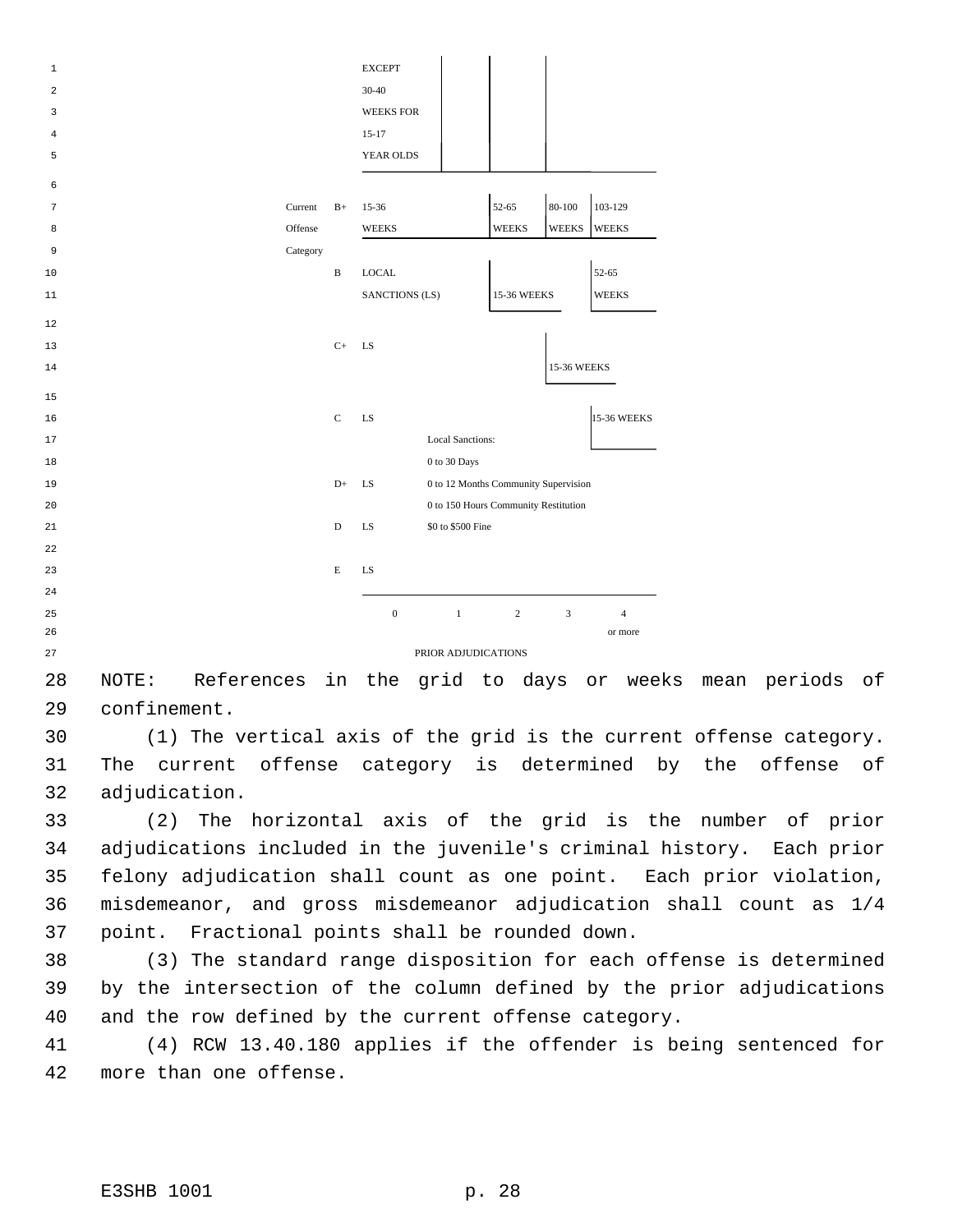(5) A current offense that is a violation is equivalent to an offense category of E. However, a disposition for a violation shall not include confinement.

## **OR**

## **OPTION B**

#### **SUSPENDED DISPOSITION ALTERNATIVE**

(1) If the offender is subject to a standard range disposition

 involving confinement by the department, the court may impose the standard range and suspend the disposition on condition that the offender comply with one or more local sanctions and any educational or treatment requirement. The treatment programs provided to the offender must be research-based best practice programs as identified by the Washington state institute for public policy or the joint legislative audit and review committee.

 (2) If the offender fails to comply with the suspended disposition, the court may impose sanctions pursuant to RCW 13.40.200 or may revoke the suspended disposition and order the disposition's execution.

 (3) An offender is ineligible for the suspended disposition option under this section if the offender is:

(a) Adjudicated of an A+ offense;

 (b) Fourteen years of age or older and is adjudicated of one or more of the following offenses:

 (i) A class A offense, or an attempt, conspiracy, or solicitation to commit a class A offense;

(ii) Manslaughter in the first degree (RCW 9A.32.060); or

 (iii) Assault in the second degree (RCW 9A.36.021), extortion in the first degree (RCW 9A.56.120), kidnapping in the second degree (RCW 9A.40.030), robbery in the second degree (RCW 9A.56.210), residential burglary (RCW 9A.52.025), burglary in the second degree (RCW 9A.52.030), drive-by shooting (RCW 9A.36.045), vehicular homicide (RCW 46.61.520), hit and run death (RCW 46.52.020(4)(a)), intimidating a witness (RCW 9A.72.110), violation of the uniform controlled substances act (RCW 69.50.401 (2)(a) and (b)), or manslaughter 2 (RCW 9A.32.070), when the offense includes infliction of bodily harm upon another or when during the commission or immediate withdrawal from the offense the respondent was armed with a deadly weapon;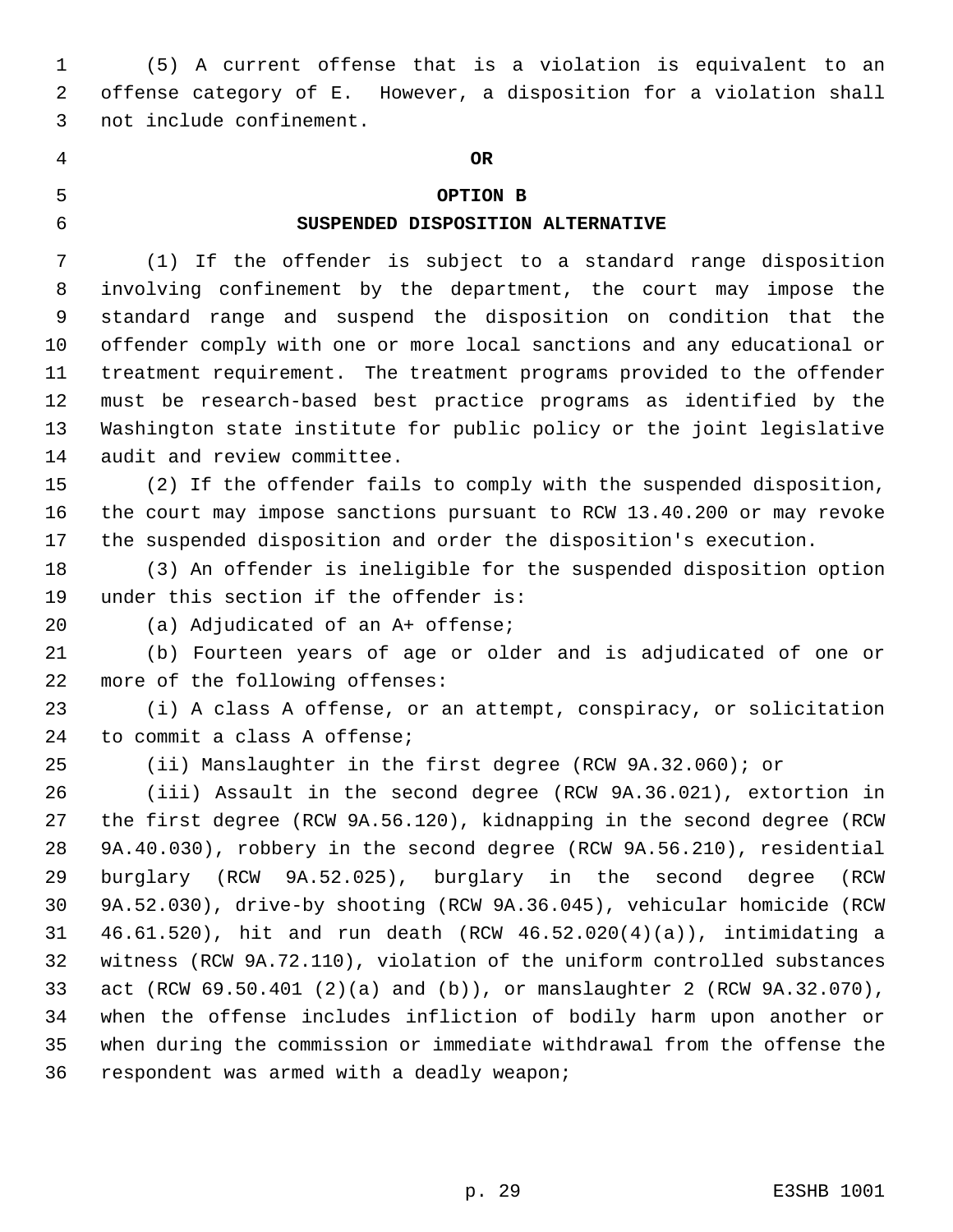(c) Ordered to serve a disposition for a firearm violation under RCW 13.40.193; or (d) Adjudicated of a sex offense as defined in RCW 9.94A.030. **OR OPTION C CHEMICAL DEPENDENCY DISPOSITION ALTERNATIVE** If the juvenile offender is subject to a standard range disposition of local sanctions or 15 to 36 weeks of confinement and has not committed an A- or B+ offense, the court may impose a disposition under RCW 13.40.160(4) and 13.40.165. **OR OPTION D MANIFEST INJUSTICE** If the court determines that a disposition under option A, B, or C would effectuate a manifest injustice, the court shall impose a disposition outside the standard range under RCW 13.40.160(2). NEW SECTION. **Sec. 12.** A new section is added to chapter 13.40 RCW to read as follows: If a juvenile is adjudicated of theft of a motor vehicle under section 2 of this act, possession of a stolen vehicle under section 5 of this act, taking a motor vehicle without permission in the first degree as defined in RCW 9A.56.070(1), or taking a motor vehicle without permission in the second degree as defined in RCW 9A.56.075(1) and is sentenced to local sanctions, the juvenile's disposition shall include an evaluation to determine whether the juvenile is in need of community-based rehabilitation services and to complete any treatment recommended by the evaluation. **Sec. 13.** RCW 13.40.210 and 2002 c 175 s 27 are each amended to read as follows: (1) The secretary shall set a release date for each juvenile committed to its custody. The release date shall be within the prescribed range to which a juvenile has been committed under RCW 13.40.0357 or 13.40.030 except as provided in RCW 13.40.320 concerning offenders the department determines are eligible for the juvenile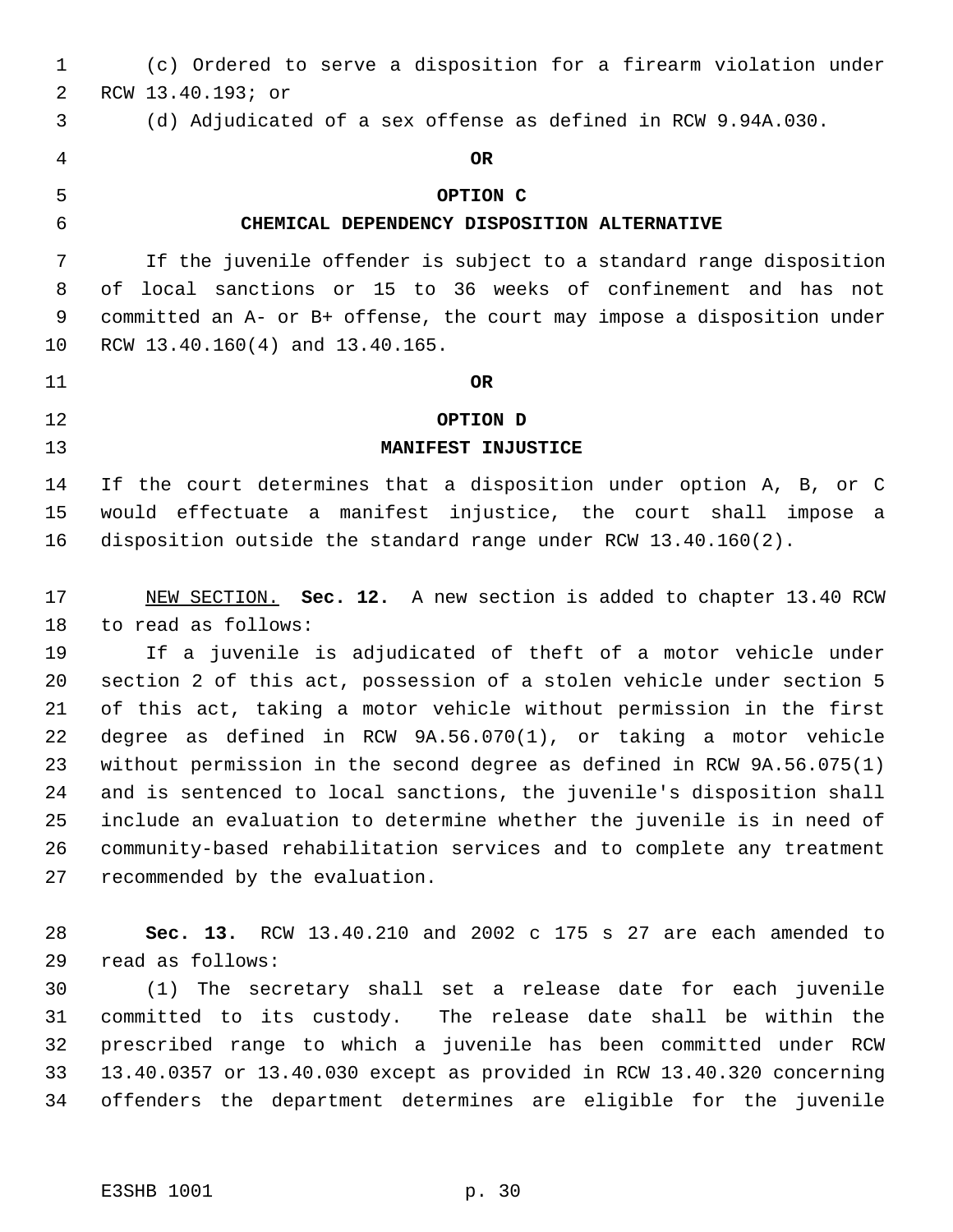offender basic training camp program. Such dates shall be determined prior to the expiration of sixty percent of a juvenile's minimum term of confinement included within the prescribed range to which the juvenile has been committed. The secretary shall release any juvenile committed to the custody of the department within four calendar days prior to the juvenile's release date or on the release date set under this chapter. Days spent in the custody of the department shall be tolled by any period of time during which a juvenile has absented himself or herself from the department's supervision without the prior approval of the secretary or the secretary's designee.

 (2) The secretary shall monitor the average daily population of the state's juvenile residential facilities. When the secretary concludes that in-residence population of residential facilities exceeds one hundred five percent of the rated bed capacity specified in statute, or in absence of such specification, as specified by the department in rule, the secretary may recommend reductions to the governor. On certification by the governor that the recommended reductions are necessary, the secretary has authority to administratively release a sufficient number of offenders to reduce in-residence population to one hundred percent of rated bed capacity. The secretary shall release those offenders who have served the greatest proportion of their sentence. However, the secretary may deny release in a particular case at the request of an offender, or if the secretary finds that there is no responsible custodian, as determined by the department, to whom to release the offender, or if the release of the offender would pose a clear danger to society. The department shall notify the committing court of the release at the time of release if any such early releases have occurred as a result of excessive in-residence population. In no event shall an offender adjudicated of a violent offense be granted release under the provisions of this subsection.

 (3)(a) Following the release of any juvenile under subsection (1) of this section, the secretary may require the juvenile to comply with a program of parole to be administered by the department in his or her community which shall last no longer than eighteen months, except that in the case of a juvenile sentenced for rape in the first or second degree, rape of a child in the first or second degree, child molestation in the first degree, or indecent liberties with forcible compulsion, the period of parole shall be twenty-four months and, in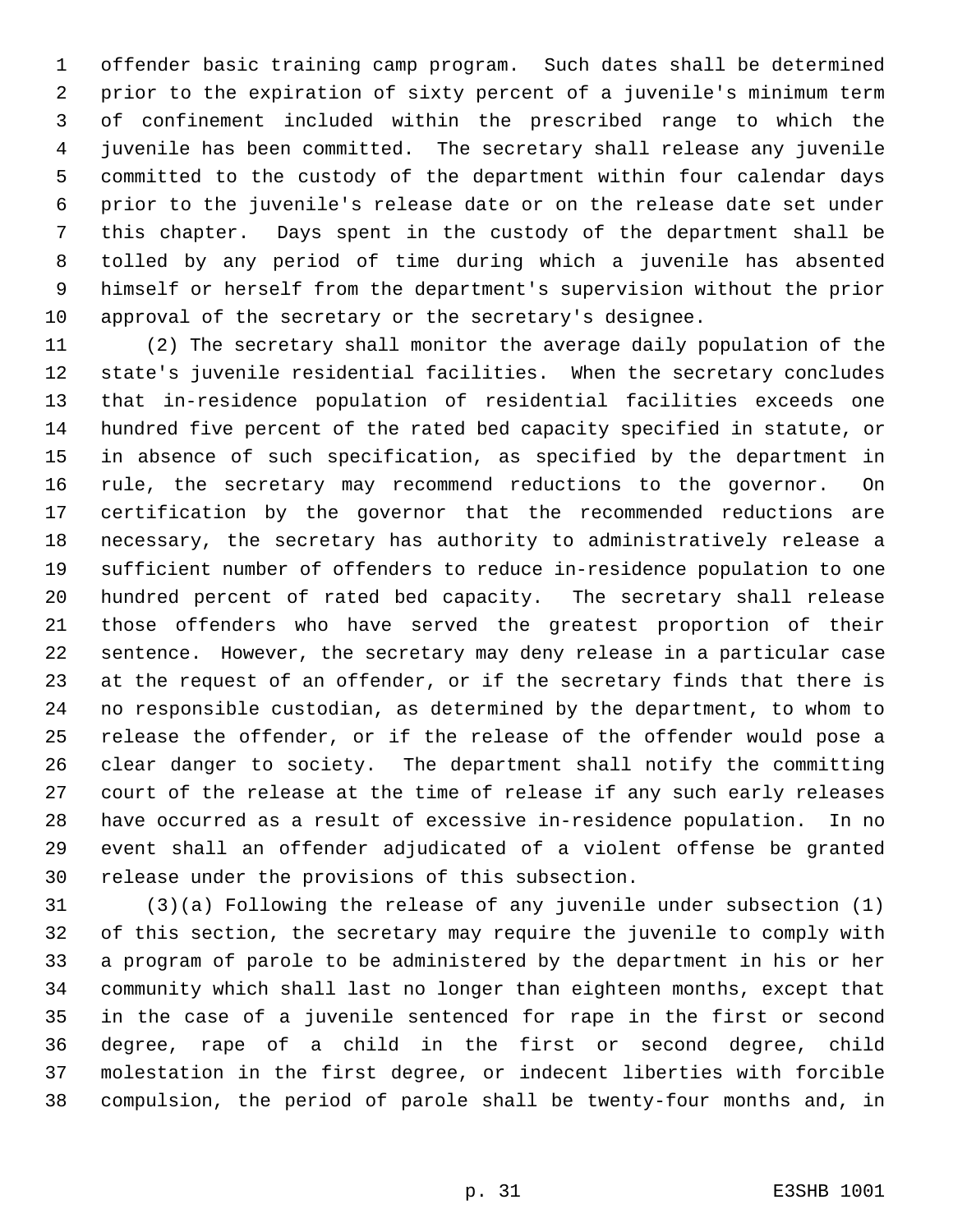the discretion of the secretary, may be up to thirty-six months when the secretary finds that an additional period of parole is necessary and appropriate in the interests of public safety or to meet the ongoing needs of the juvenile. A parole program is mandatory for offenders released under subsection (2) of this section and for offenders who receive a juvenile residential commitment sentence of theft of a motor vehicle 1, possession of a stolen motor vehicle, or 8 taking a motor vehicle without permission 1. The decision to place an offender on parole shall be based on an assessment by the department of the offender's risk for reoffending upon release. The department shall prioritize available parole resources to provide supervision and services to offenders at moderate to high risk for reoffending.

 (b) The secretary shall, for the period of parole, facilitate the juvenile's reintegration into his or her community and to further this goal shall require the juvenile to refrain from possessing a firearm or using a deadly weapon and refrain from committing new offenses and may require the juvenile to: (i) Undergo available medical, psychiatric, drug and alcohol, sex offender, mental health, and other offense- related treatment services; (ii) report as directed to a parole officer and/or designee; (iii) pursue a course of study, vocational training, or employment; (iv) notify the parole officer of the current address where he or she resides; (v) be present at a particular address during 23 specified hours; (vi) remain within prescribed geographical boundaries; (vii) submit to electronic monitoring; (viii) refrain from using illegal drugs and alcohol, and submit to random urinalysis when requested by the assigned parole officer; (ix) refrain from contact with specific individuals or a specified class of individuals; (x) meet other conditions determined by the parole officer to further enhance the juvenile's reintegration into the community; (xi) pay any court- ordered fines or restitution; and (xii) perform community restitution. Community restitution for the purpose of this section means compulsory service, without compensation, performed for the benefit of the community by the offender. Community restitution may be performed through public or private organizations or through work crews.

 (c) The secretary may further require up to twenty-five percent of the highest risk juvenile offenders who are placed on parole to participate in an intensive supervision program. Offenders participating in an intensive supervision program shall be required to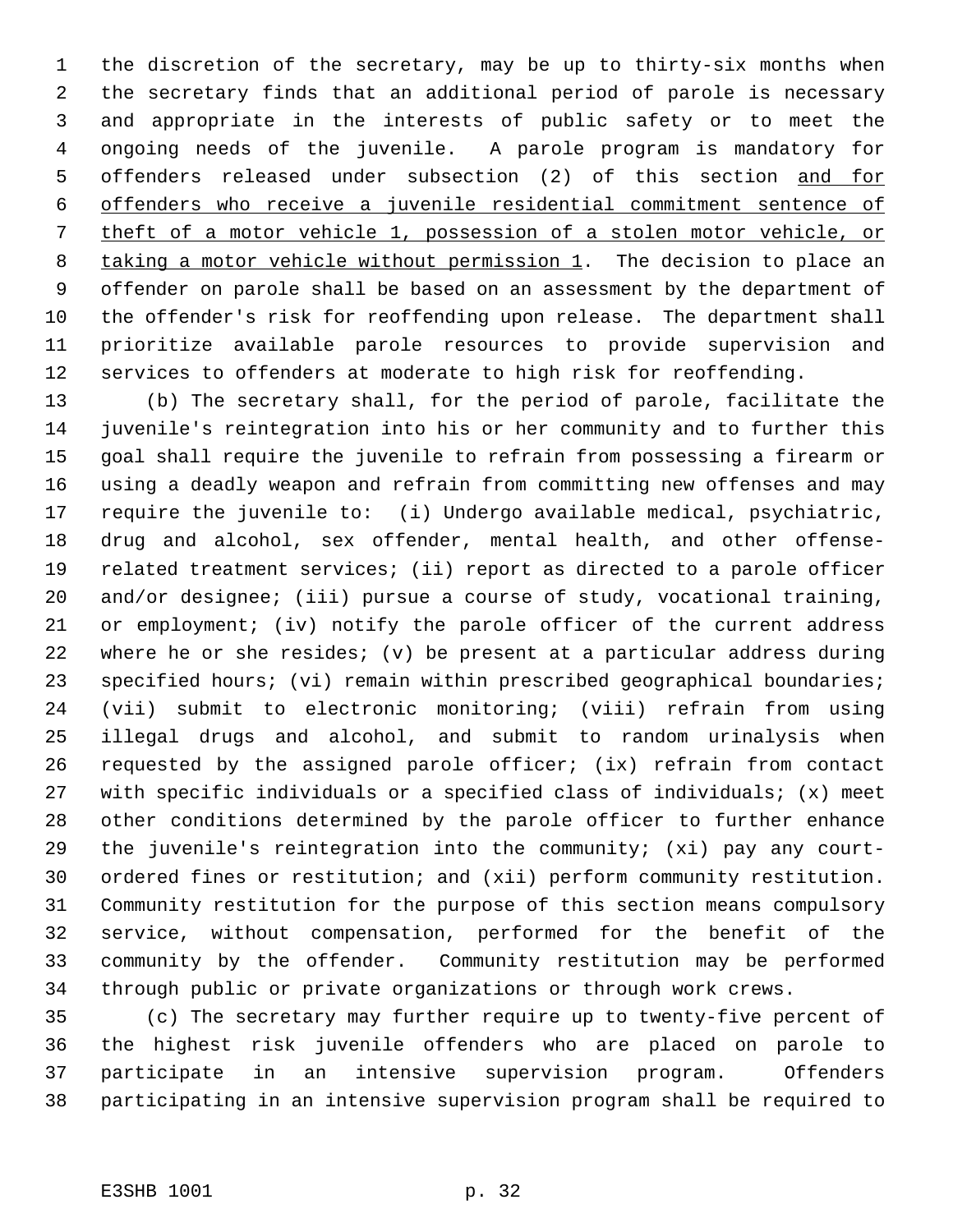comply with all terms and conditions listed in (b) of this subsection and shall also be required to comply with the following additional terms and conditions: (i) Obey all laws and refrain from any conduct that threatens public safety; (ii) report at least once a week to an assigned community case manager; and (iii) meet all other requirements imposed by the community case manager related to participating in the intensive supervision program. As a part of the intensive supervision program, the secretary may require day reporting.

 (d) After termination of the parole period, the juvenile shall be discharged from the department's supervision.

 (4)(a) The department may also modify parole for violation thereof. If, after affording a juvenile all of the due process rights to which he or she would be entitled if the juvenile were an adult, the secretary finds that a juvenile has violated a condition of his or her parole, the secretary shall order one of the following which is reasonably likely to effectuate the purpose of the parole and to protect the public: (i) Continued supervision under the same conditions previously imposed; (ii) intensified supervision with increased reporting requirements; (iii) additional conditions of supervision authorized by this chapter; (iv) except as provided in (a)(v) and (vi) of this subsection, imposition of a period of confinement not to exceed thirty days in a facility operated by or pursuant to a contract with the state of Washington or any city or county for a portion of each day or for a certain number of days each week with the balance of the days or weeks spent under supervision; (v) the secretary may order any of the conditions or may return the offender to confinement for the remainder of the sentence range if the offense for which the offender was sentenced is rape in the first or second degree, rape of a child in the first or second degree, child molestation in the first degree, indecent liberties with forcible compulsion, or a sex offense that is also a serious violent offense as defined by RCW 9.94A.030; and (vi) the secretary may order any of the conditions or may return the offender to confinement for the remainder of the sentence range if the youth has completed the basic training camp program as described in RCW 13.40.320.

 (b) If the department finds that any juvenile in a program of parole has possessed a firearm or used a deadly weapon during the program of parole, the department shall modify the parole under (a) of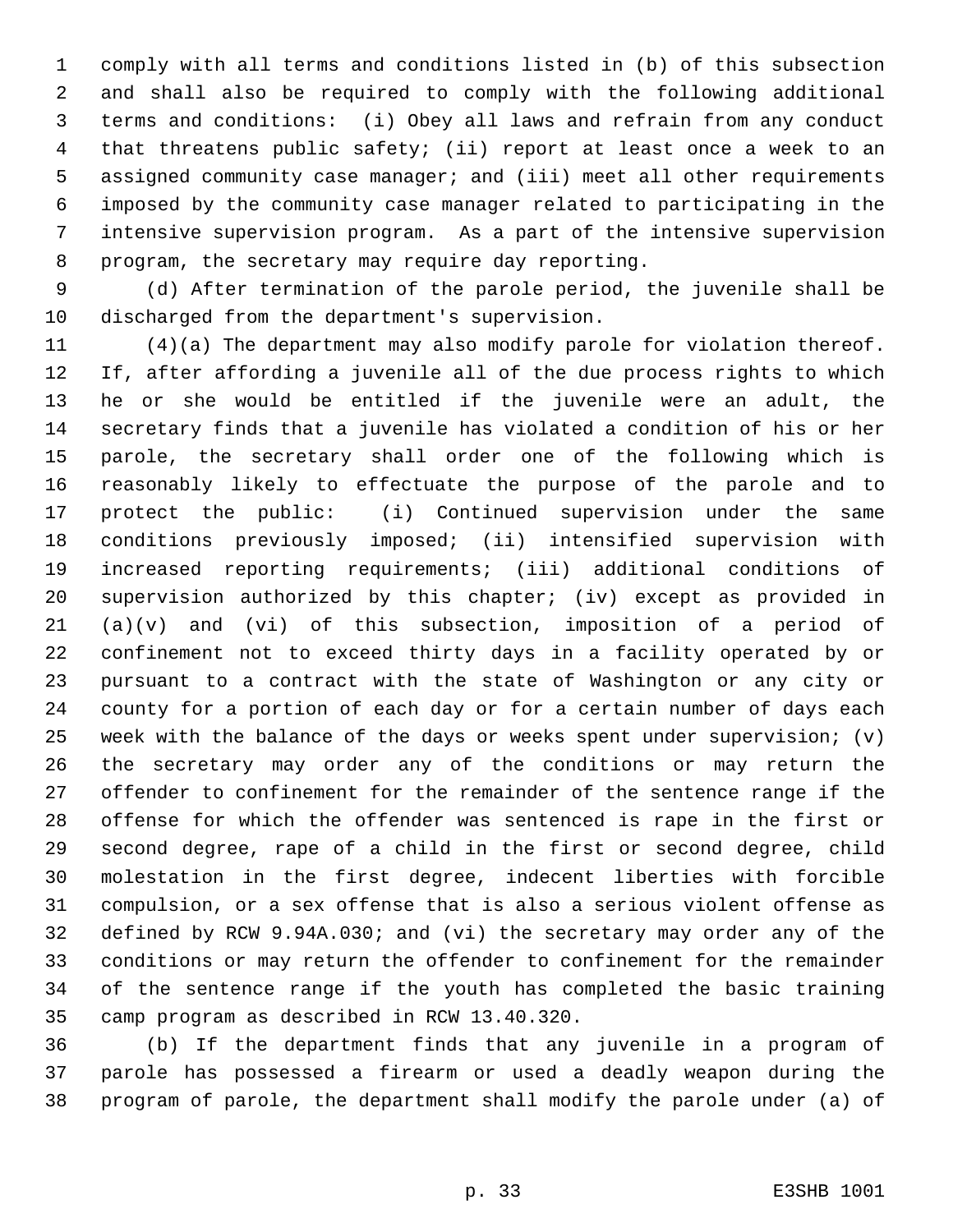this subsection and confine the juvenile for at least thirty days. Confinement shall be in a facility operated by or pursuant to a contract with the state or any county.

 (5) A parole officer of the department of social and health services shall have the power to arrest a juvenile under his or her supervision on the same grounds as a law enforcement officer would be authorized to arrest the person.

 (6) If so requested and approved under chapter 13.06 RCW, the secretary shall permit a county or group of counties to perform functions under subsections (3) through (5) of this section.

 **Sec. 14.** RCW 13.40.160 and 2004 c 120 s 4 and 2004 c 38 s 11 are each reenacted and amended to read as follows:

 (1) The standard range disposition for a juvenile adjudicated of an offense is determined according to RCW 13.40.0357.

 (a) When the court sentences an offender to a local sanction as provided in RCW 13.40.0357 option A, the court shall impose a determinate disposition within the standard ranges, except as provided in subsection (2), (3), (4), (5), or (6) of this section. The disposition may be comprised of one or more local sanctions.

 (b) When the court sentences an offender to a standard range as provided in RCW 13.40.0357 option A that includes a term of confinement exceeding thirty days, commitment shall be to the department for the standard range of confinement, except as provided in subsection (2), (3), (4), (5), or (6) of this section.

 (2) If the court concludes, and enters reasons for its conclusion, that disposition within the standard range would effectuate a manifest injustice the court shall impose a disposition outside the standard range, as indicated in option D of RCW 13.40.0357. The court's finding of manifest injustice shall be supported by clear and convincing evidence.

 A disposition outside the standard range shall be determinate and shall be comprised of confinement or community supervision, or a combination thereof. When a judge finds a manifest injustice and imposes a sentence of confinement exceeding thirty days, the court shall sentence the juvenile to a maximum term, and the provisions of RCW 13.40.030(2) shall be used to determine the range. A disposition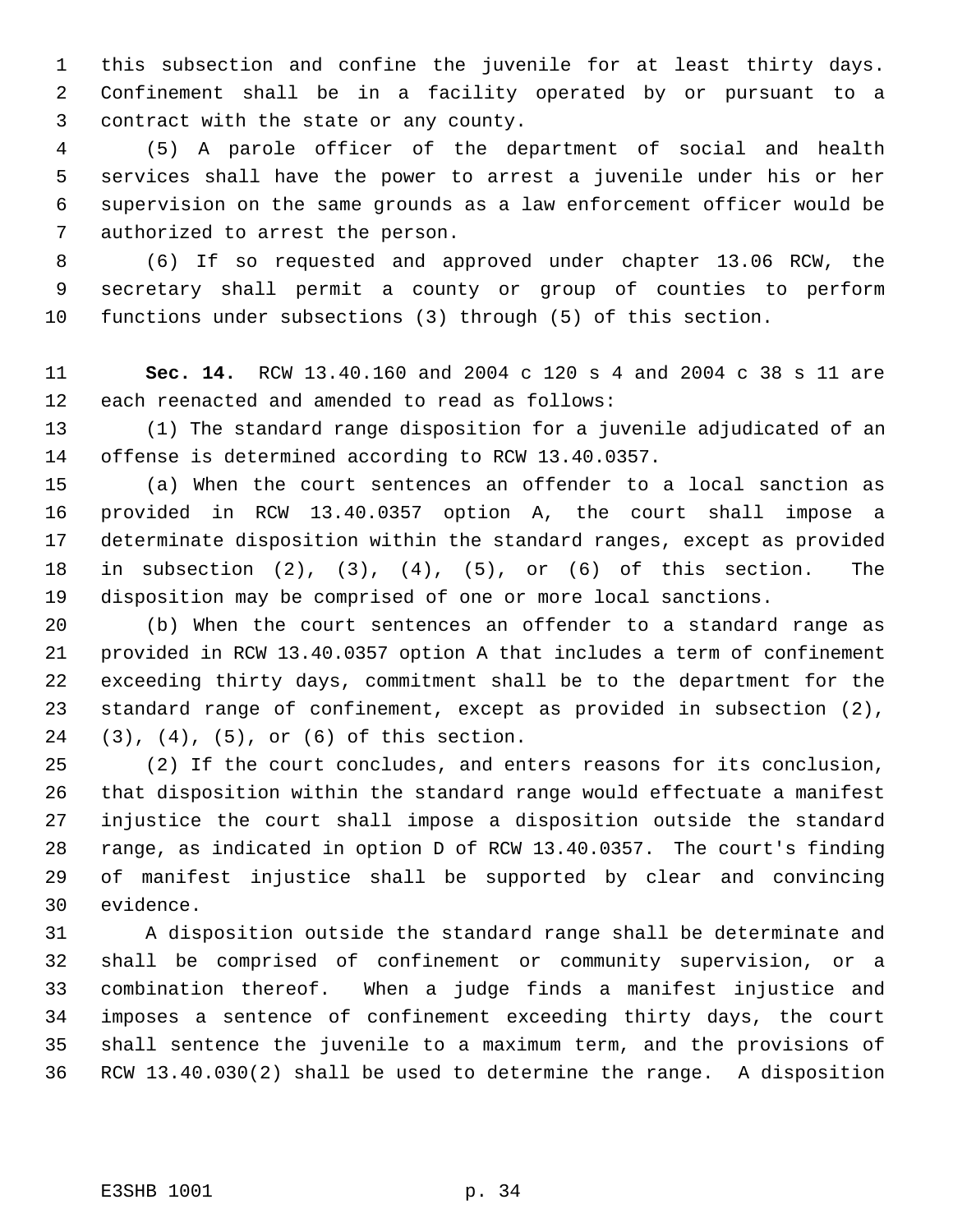outside the standard range is appealable under RCW 13.40.230 by the state or the respondent. A disposition within the standard range is not appealable under RCW 13.40.230.

 (3) When a juvenile offender is found to have committed a sex offense, other than a sex offense that is also a serious violent offense as defined by RCW 9.94A.030, and has no history of a prior sex offense, the court, on its own motion or the motion of the state or the respondent, may order an examination to determine whether the respondent is amenable to treatment.

 The report of the examination shall include at a minimum the following: The respondent's version of the facts and the official version of the facts, the respondent's offense history, an assessment of problems in addition to alleged deviant behaviors, the respondent's social, educational, and employment situation, and other evaluation measures used. The report shall set forth the sources of the evaluator's information.

 The examiner shall assess and report regarding the respondent's amenability to treatment and relative risk to the community. A proposed treatment plan shall be provided and shall include, at a minimum:

 (a)(i) Frequency and type of contact between the offender and therapist;

 (ii) Specific issues to be addressed in the treatment and description of planned treatment modalities;

 (iii) Monitoring plans, including any requirements regarding living conditions, lifestyle requirements, and monitoring by family members, legal guardians, or others;

(iv) Anticipated length of treatment; and

(v) Recommended crime-related prohibitions.

 The court on its own motion may order, or on a motion by the state shall order, a second examination regarding the offender's amenability to treatment. The evaluator shall be selected by the party making the motion. The defendant shall pay the cost of any second examination ordered unless the court finds the defendant to be indigent in which case the state shall pay the cost.

 After receipt of reports of the examination, the court shall then consider whether the offender and the community will benefit from use of this special sex offender disposition alternative and consider the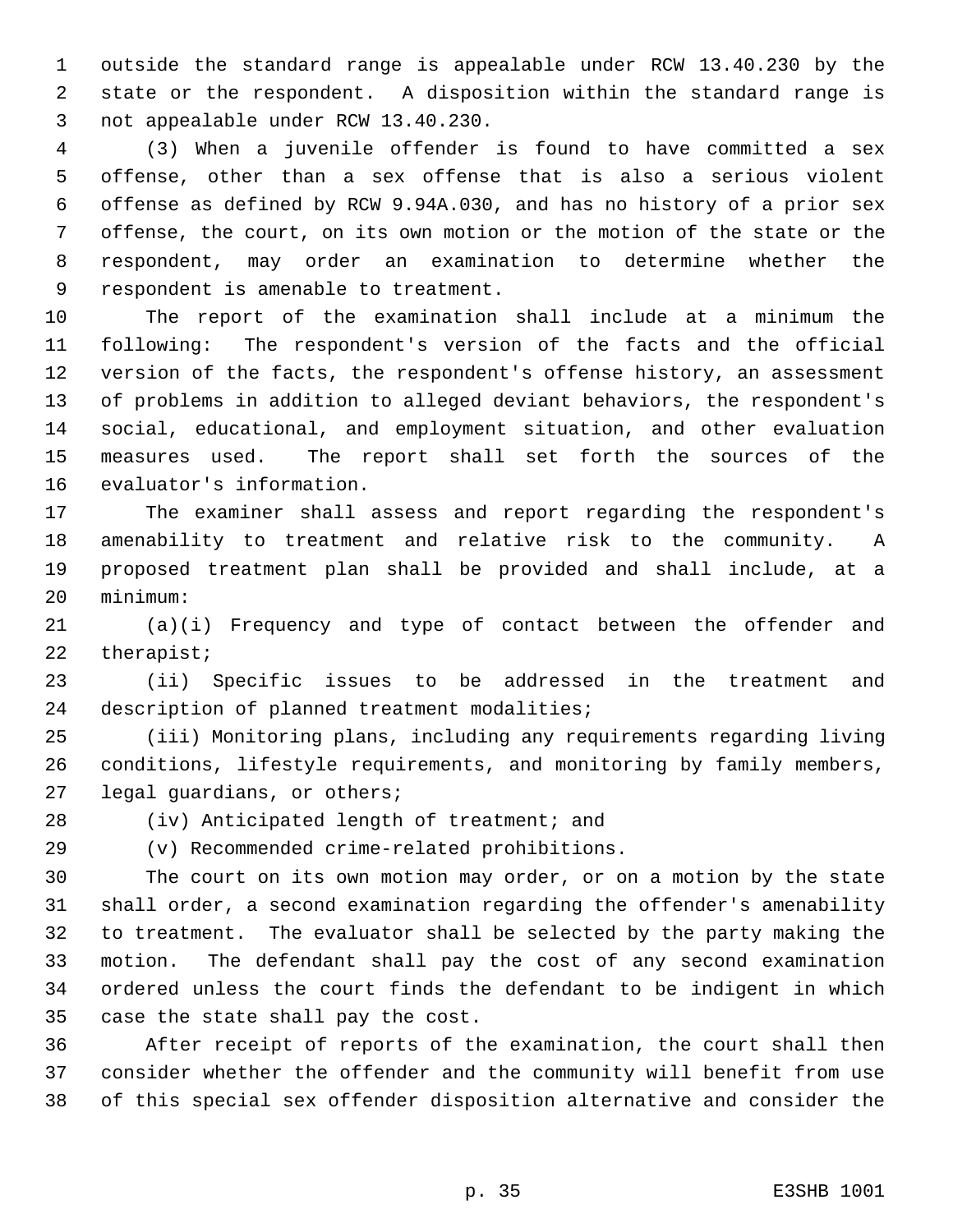victim's opinion whether the offender should receive a treatment disposition under this section. If the court determines that this special sex offender disposition alternative is appropriate, then the court shall impose a determinate disposition within the standard range for the offense, or if the court concludes, and enters reasons for its conclusions, that such disposition would cause a manifest injustice, the court shall impose a disposition under option D, and the court may suspend the execution of the disposition and place the offender on community supervision for at least two years. As a condition of the suspended disposition, the court may impose the conditions of community supervision and other conditions, including up to thirty days of confinement and requirements that the offender do any one or more of the following:

 (b)(i) Devote time to a specific education, employment, or occupation;

 (ii) Undergo available outpatient sex offender treatment for up to two years, or inpatient sex offender treatment not to exceed the standard range of confinement for that offense. A community mental health center may not be used for such treatment unless it has an appropriate program designed for sex offender treatment. The respondent shall not change sex offender treatment providers or treatment conditions without first notifying the prosecutor, the probation counselor, and the court, and shall not change providers without court approval after a hearing if the prosecutor or probation counselor object to the change;

 (iii) Remain within prescribed geographical boundaries and notify the court or the probation counselor prior to any change in the offender's address, educational program, or employment;

 (iv) Report to the prosecutor and the probation counselor prior to any change in a sex offender treatment provider. This change shall have prior approval by the court;

(v) Report as directed to the court and a probation counselor;

 (vi) Pay all court-ordered legal financial obligations, perform community restitution, or any combination thereof;

 (vii) Make restitution to the victim for the cost of any counseling reasonably related to the offense;

 (viii) Comply with the conditions of any court-ordered probation bond; or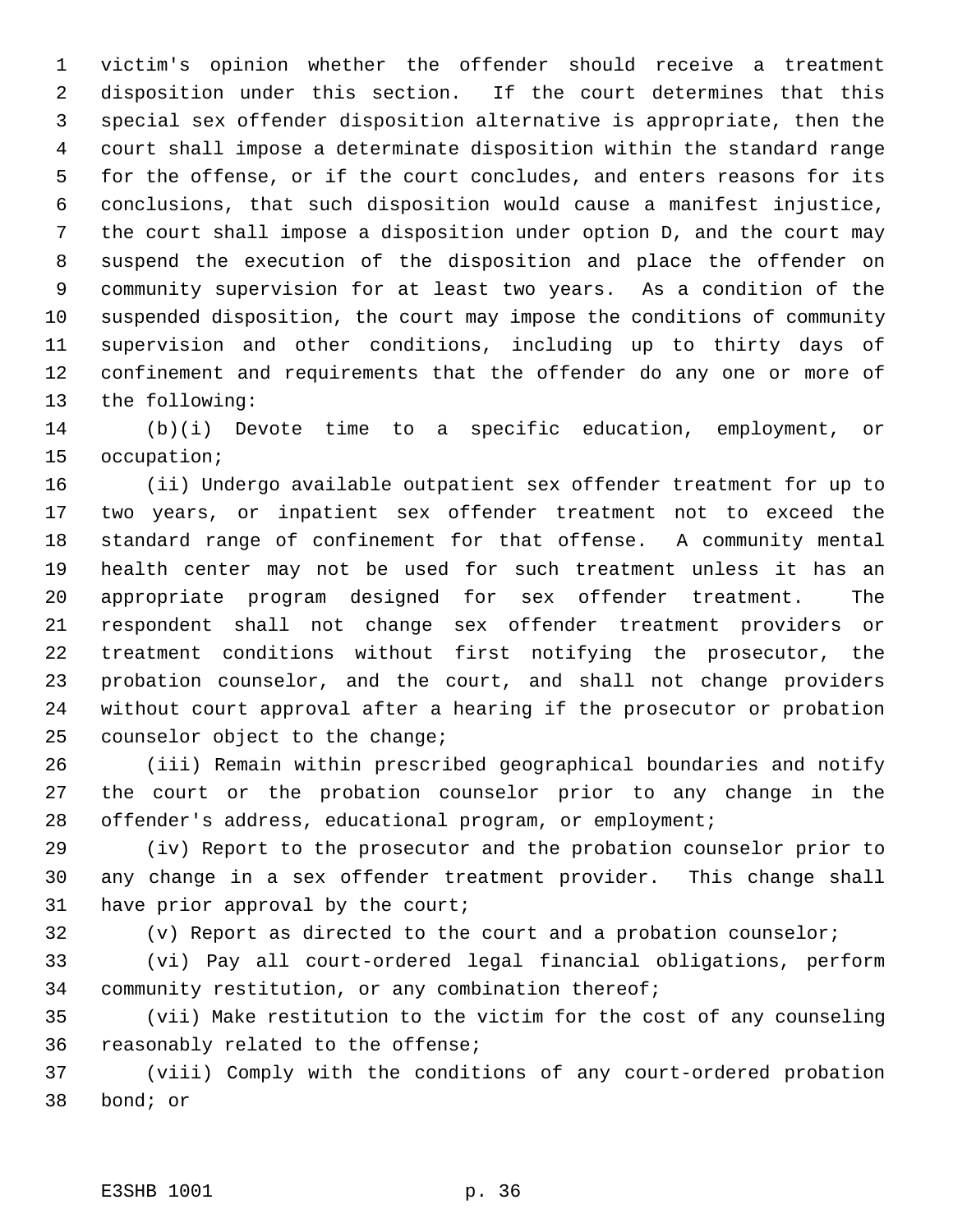(ix) The court shall order that the offender shall not attend the public or approved private elementary, middle, or high school attended by the victim or the victim's siblings. The parents or legal guardians of the offender are responsible for transportation or other costs associated with the offender's change of school that would otherwise be paid by the school district. The court shall send notice of the disposition and restriction on attending the same school as the victim or victim's siblings to the public or approved private school the juvenile will attend, if known, or if unknown, to the approved private schools and the public school district board of directors of the district in which the juvenile resides or intends to reside. This notice must be sent at the earliest possible date but not later than ten calendar days after entry of the disposition.

 The sex offender treatment provider shall submit quarterly reports on the respondent's progress in treatment to the court and the parties. The reports shall reference the treatment plan and include at a minimum the following: Dates of attendance, respondent's compliance with requirements, treatment activities, the respondent's relative progress in treatment, and any other material specified by the court at the time of the disposition.

 At the time of the disposition, the court may set treatment review hearings as the court considers appropriate.

 Except as provided in this subsection (3), after July 1, 1991, examinations and treatment ordered pursuant to this subsection shall only be conducted by certified sex offender treatment providers or certified affiliate sex offender treatment providers under chapter 18.155 RCW. A sex offender therapist who examines or treats a juvenile sex offender pursuant to this subsection does not have to be certified by the department of health pursuant to chapter 18.155 RCW if the court finds that: (A) The offender has already moved to another state or plans to move to another state for reasons other than circumventing the certification requirements; (B) no certified sex offender treatment providers or certified affiliate sex offender treatment providers are available for treatment within a reasonable geographical distance of the offender's home; and (C) the evaluation and treatment plan comply with this subsection (3) and the rules adopted by the department of health.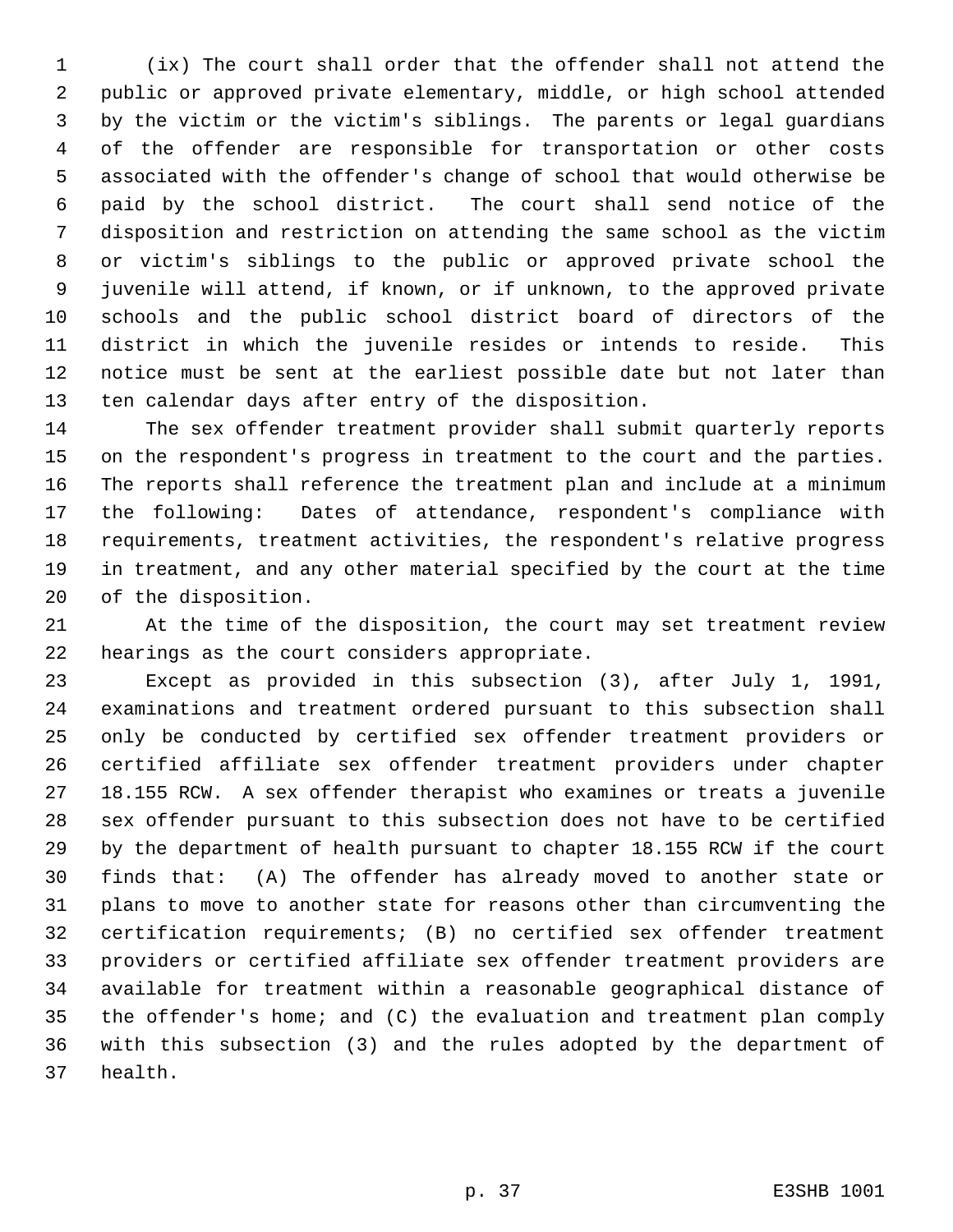If the offender violates any condition of the disposition or the court finds that the respondent is failing to make satisfactory progress in treatment, the court may revoke the suspension and order execution of the disposition or the court may impose a penalty of up to thirty days' confinement for violating conditions of the disposition. The court may order both execution of the disposition and up to thirty days' confinement for the violation of the conditions of the disposition. The court shall give credit for any confinement time previously served if that confinement was for the offense for which the suspension is being revoked.

 For purposes of this section, "victim" means any person who has sustained emotional, psychological, physical, or financial injury to person or property as a direct result of the crime charged. "Victim" may also include a known parent or guardian of a victim who is a minor child unless the parent or guardian is the perpetrator of the offense. A disposition entered under this subsection (3) is not appealable under RCW 13.40.230.

 (4) If the juvenile offender is subject to a standard range disposition of local sanctions or 15 to 36 weeks of confinement and has not committed an A- or B+ offense, the court may impose the disposition alternative under RCW 13.40.165.

 (5) If a juvenile is subject to a commitment of 15 to 65 weeks of confinement, the court may impose the disposition alternative under RCW 13.40.167.

 (6) When the offender is subject to a standard range commitment of 15 to 36 weeks and is ineligible for a suspended disposition alternative, a manifest injustice disposition below the standard range, special sex offender disposition alternative, chemical dependency disposition alternative, or mental health disposition alternative, the court in a county with a pilot program under RCW 13.40.169 may impose the disposition alternative under RCW 13.40.169.

 (7) RCW 13.40.193 shall govern the disposition of any juvenile adjudicated of possessing a firearm in violation of RCW 9.41.040(2)(a)(iii) or any crime in which a special finding is entered that the juvenile was armed with a firearm.

 (8) Section 15 of this act shall govern the disposition of any juvenile adjudicated of theft of a motor vehicle as defined under section 2 of this act, possession of a stolen motor vehicle as defined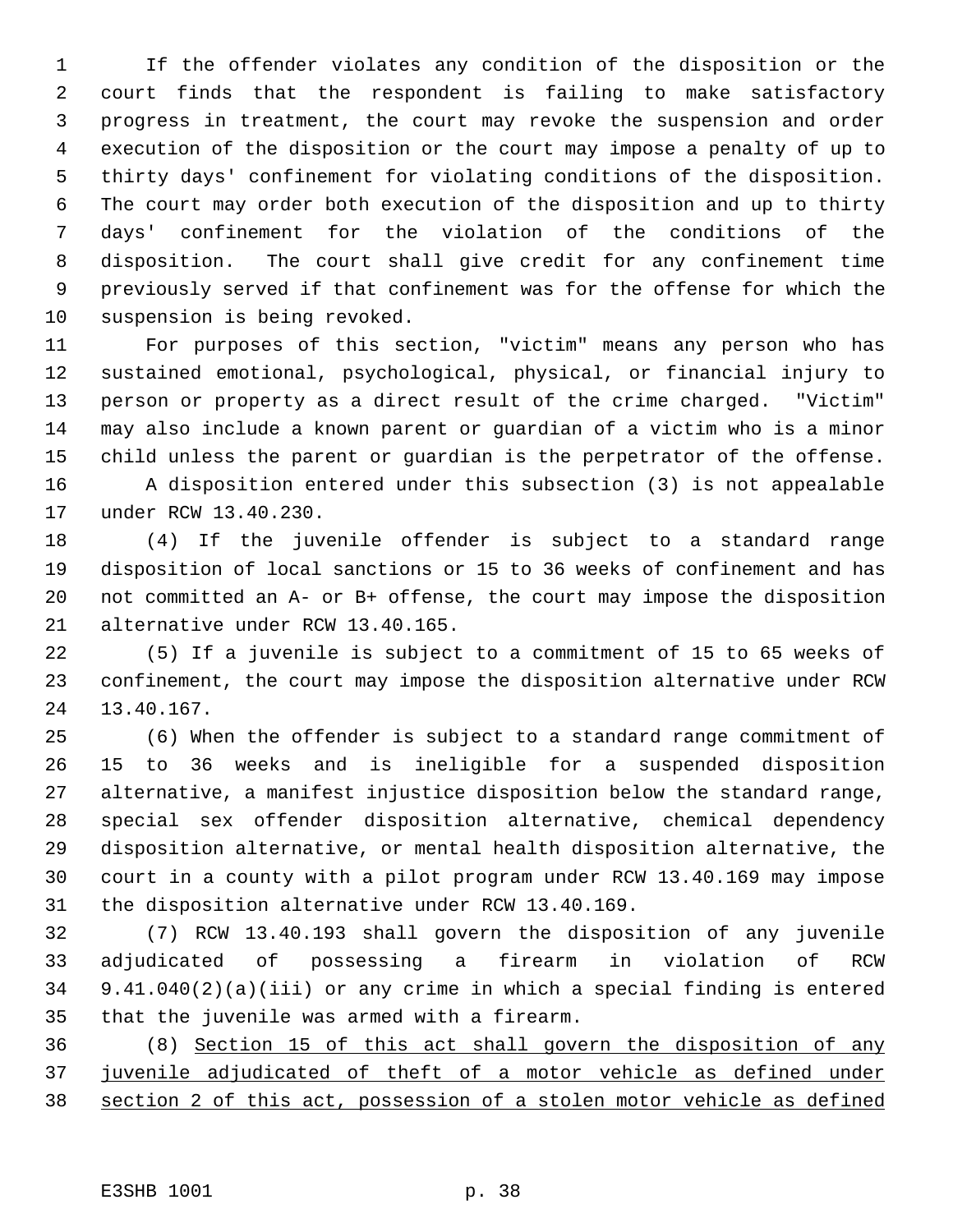under section 5 of this act, taking a motor vehicle without permission in the first degree under RCW 9A.56.070, and taking a motor vehicle without permission in the second degree under RCW 9A.56.075.

 (9) Whenever a juvenile offender is entitled to credit for time spent in detention prior to a dispositional order, the dispositional order shall specifically state the number of days of credit for time served.

 $((+9))$   $(10)$  Except as provided under subsection  $(3)$ ,  $(4)$ ,  $(5)$ , or (6) of this section, or option B of RCW 13.40.0357, or RCW 13.40.127, the court shall not suspend or defer the imposition or the execution of the disposition.

 $((+10))$   $(11)$  In no case shall the term of confinement imposed by the court at disposition exceed that to which an adult could be subjected for the same offense.

 NEW SECTION. **Sec. 15.** A new section is added to chapter 13.40 RCW to read as follows:

 (1) If a respondent is adjudicated of an offense involving theft of a motor vehicle as defined under section 2 of this act, possession of a stolen vehicle as defined under section 5 of this act, or taking a motor vehicle without permission in the first degree as defined in RCW 9A.56.070, the court shall impose the following minimum sentence, in addition to any restitution the court may order payable to the victim:

 (a) Juveniles with a prior criminal history score of zero to one- half points shall be sentenced to a standard range sentence that includes no less than five days of home detention, forty-five hours of community restitution, and a two hundred dollar fine;

 (b) Juveniles with a prior criminal history score of three-quarters to one and one-half points shall be sentenced to standard range sentence that includes no less than ten days of detention, ninety hours of community restitution, and a four hundred dollar fine; and

 (c) Juveniles with a prior criminal history score of two or more points shall be sentenced to no less than fifteen to thirty-six weeks of confinement, seven days of home detention, four months of supervision, ninety hours of community restitution, and a four hundred dollar fine.

(2) If a respondent is adjudicated of an offense involving taking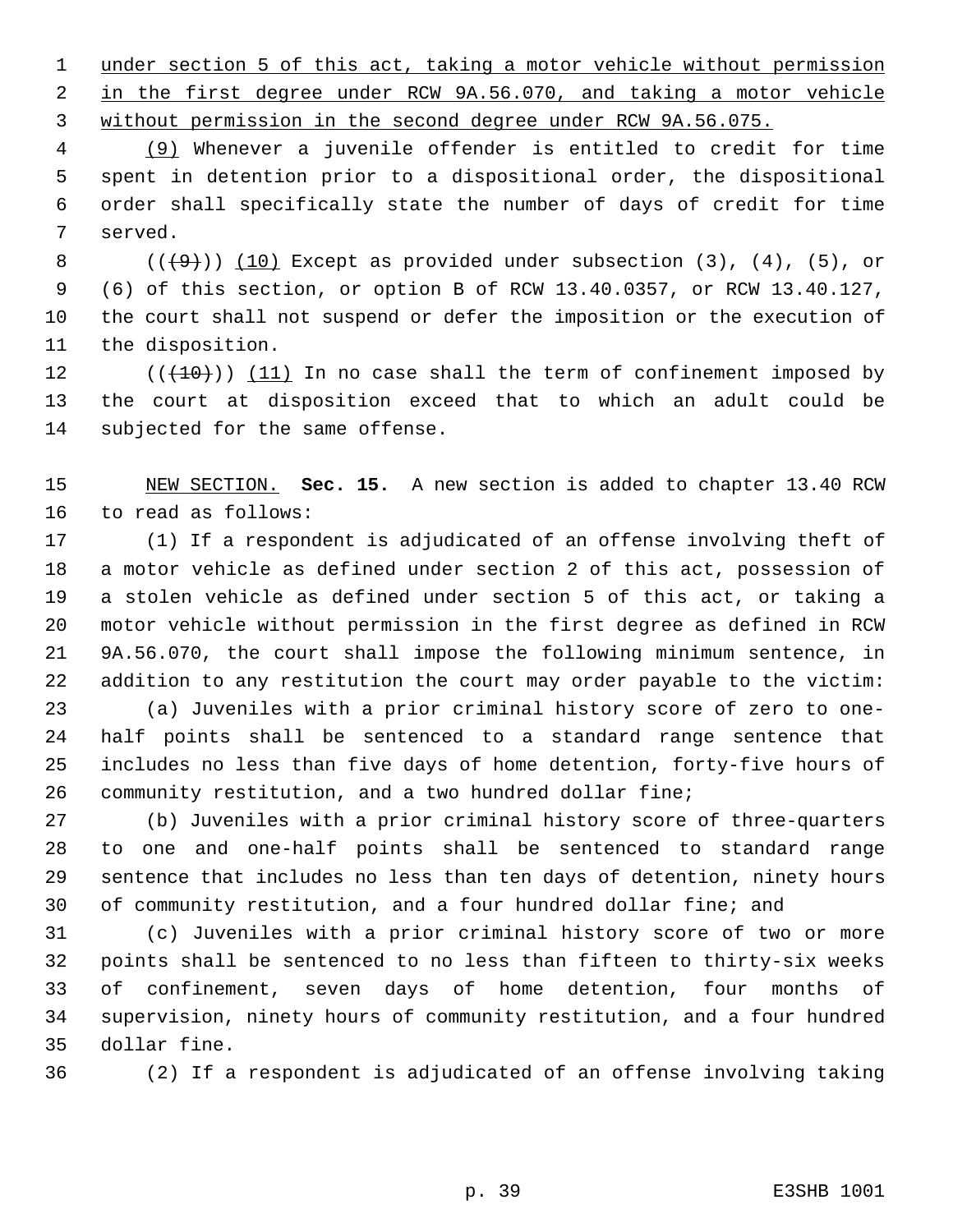a motor vehicle without permission in the second degree as defined in RCW 9A.56.075, the court shall impose a standard range as follows:

 (a) Juveniles with a prior criminal history score of zero to one- half points shall be sentenced to a standard range sentence that includes no less than one day of home detention, one month of supervision, fifteen hours of community restitution, and a fifty dollar fine;

 (b) Juveniles with a prior criminal history score of three-quarters to one and one-half points shall be sentenced to a standard range sentence that includes no less than one day of detention, two days of home detention, two months of supervision, thirty hours of community restitution, and a one hundred fifty dollar fine; and

 (c) Juveniles with a prior criminal history score of two or more points shall be sentenced to no less than three days of detention, seven days of home detention, three months of supervision, forty-five hours of community restitution, and a one hundred fifty dollar fine.

 **Sec. 16.** RCW 9A.56.096 and 2003 c 53 s 77 are each amended to read as follows:

 (1) A person who, with intent to deprive the owner or owner's agent, wrongfully obtains, or exerts unauthorized control over, or by color or aid of deception gains control of personal property that is 22 rented  $((\theta \cdot r)_+$  leased, or loaned by written agreement to the person, is 23 guilty of theft of rental, leased, ((or)) lease-purchased, or loaned property.

 (2) The finder of fact may presume intent to deprive if the finder of fact finds either of the following:

 (a) That the person who rented or leased the property failed to return or make arrangements acceptable to the owner of the property or the owner's agent to return the property to the owner or the owner's agent within seventy-two hours after receipt of proper notice following 31 the due date of the rental, lease,  $((e<sub>r</sub>))$  lease-purchase, or loan agreement; or

33 (b) That the renter  $((\Theta \hat{r}))_L$  lessee, or borrower presented identification to the owner or the owner's agent that was materially false, fictitious, or not current with respect to name, address, place of employment, or other appropriate items.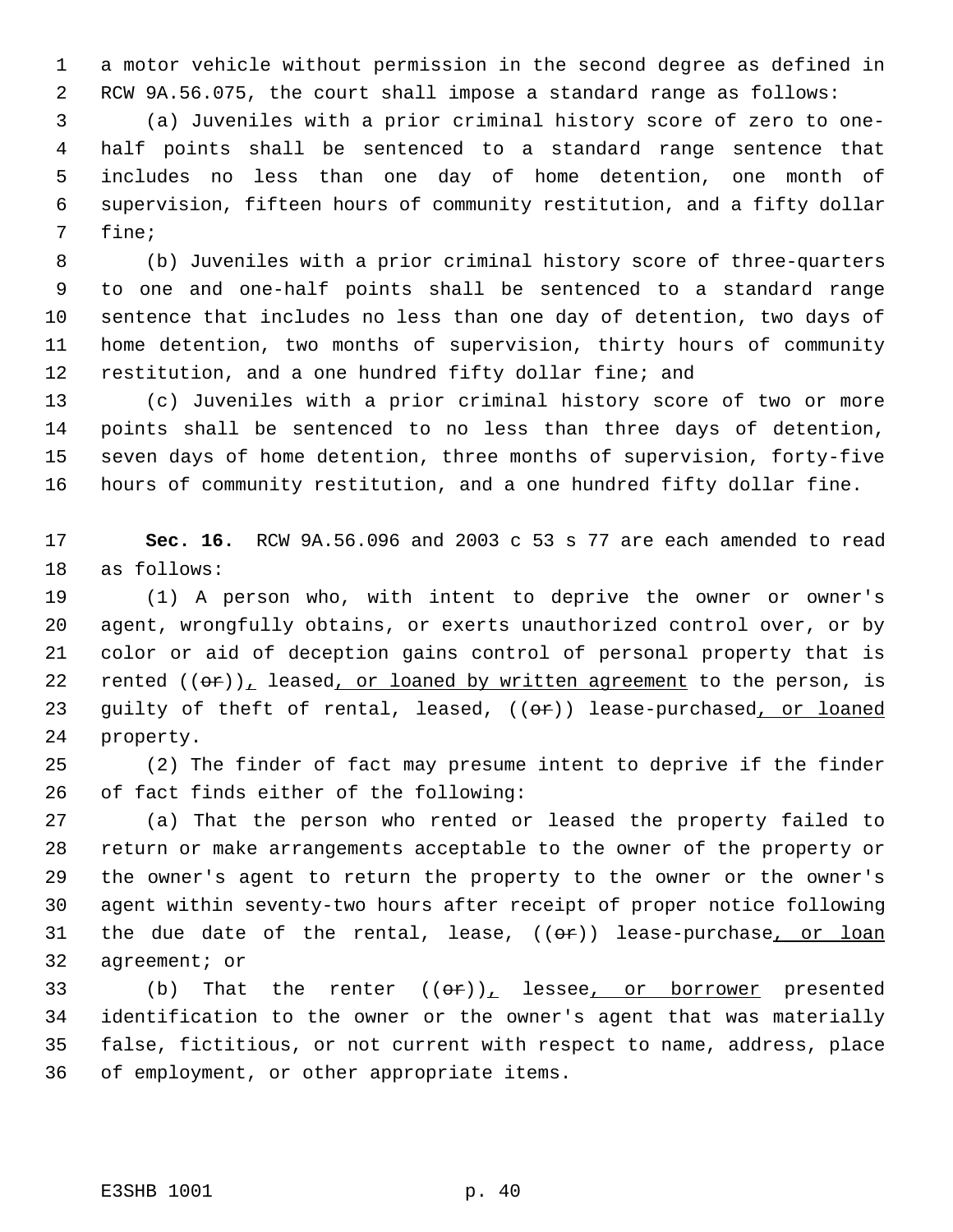1 (3) As used in subsection (2) of this section, "proper notice" 2 consists of a written demand by the owner or the owner's agent made 3 after the due date of the rental, lease, ((or)) lease-purchase, or loan 4 period, mailed by certified or registered mail to the renter  $((\theta \cdot \mathbf{r}))_L$ 5 lessee, or borrower at: (a) The address the renter  $((\theta \hat{r}))_L$  lessee, or 6 borrower gave when the contract was made; or (b) the renter  $((\theta \cdot \mathbf{r}))_L$ 7 lessee( $(\frac{1}{5})$ ), or borrower's last known address if later furnished in 8 writing by the renter, lessee, borrower, or the agent of the renter 9  $((or))_1$  lessee, or borrower.

10 (4) The replacement value of the property obtained must be utilized 11 in determining the amount involved in the theft of rental, leased, 12 ((or)) lease-purchased, or loaned property.

13 (5)(a) Theft of rental, leased, ((or)) lease-purchased, or loaned 14 property is a class B felony if the rental, leased,  $((\theta \cdot \hat{r}))$  lease-15 purchased, or loaned property is valued at one thousand five hundred 16 dollars or more.

17 (b) Theft of rental, leased, ((or)) lease-purchased, or loaned 18 property is a class C felony if the rental, leased,  $((\theta \cdot \hat{r}))$  lease-19 purchased, or loaned property is valued at two hundred fifty dollars or 20 more but less than one thousand five hundred dollars.

21 (c) Theft of rental, leased, ((or)) lease-purchased, or loaned 22 property is a gross misdemeanor if the rental, leased,  $((\theta \cdot \mathbf{r}))$  lease-23 purchased, or loaned property is valued at less than two hundred fifty 24 dollars.

 (6) This section applies to rental agreements that provide that the renter may return the property any time within the rental period and pay only for the time the renter actually retained the property, in 28 addition to any minimum rental fee, to lease agreements, ((and)) to lease-purchase agreements as defined under RCW 63.19.010, and to vehicles loaned to prospective purchasers borrowing a vehicle by written agreement from a motor vehicle dealer licensed under chapter 32 46.70 RCW. This section does not apply to rental or leasing of real property under the residential landlord-tenant act, chapter 59.18 RCW.

34 NEW SECTION. **Sec. 17.** A new section is added to chapter 9A.56 RCW 35 to read as follows:

36 (1) Any person who makes or mends, or causes to be made or mended, 37 uses, or has in his or her possession any motor vehicle theft tool,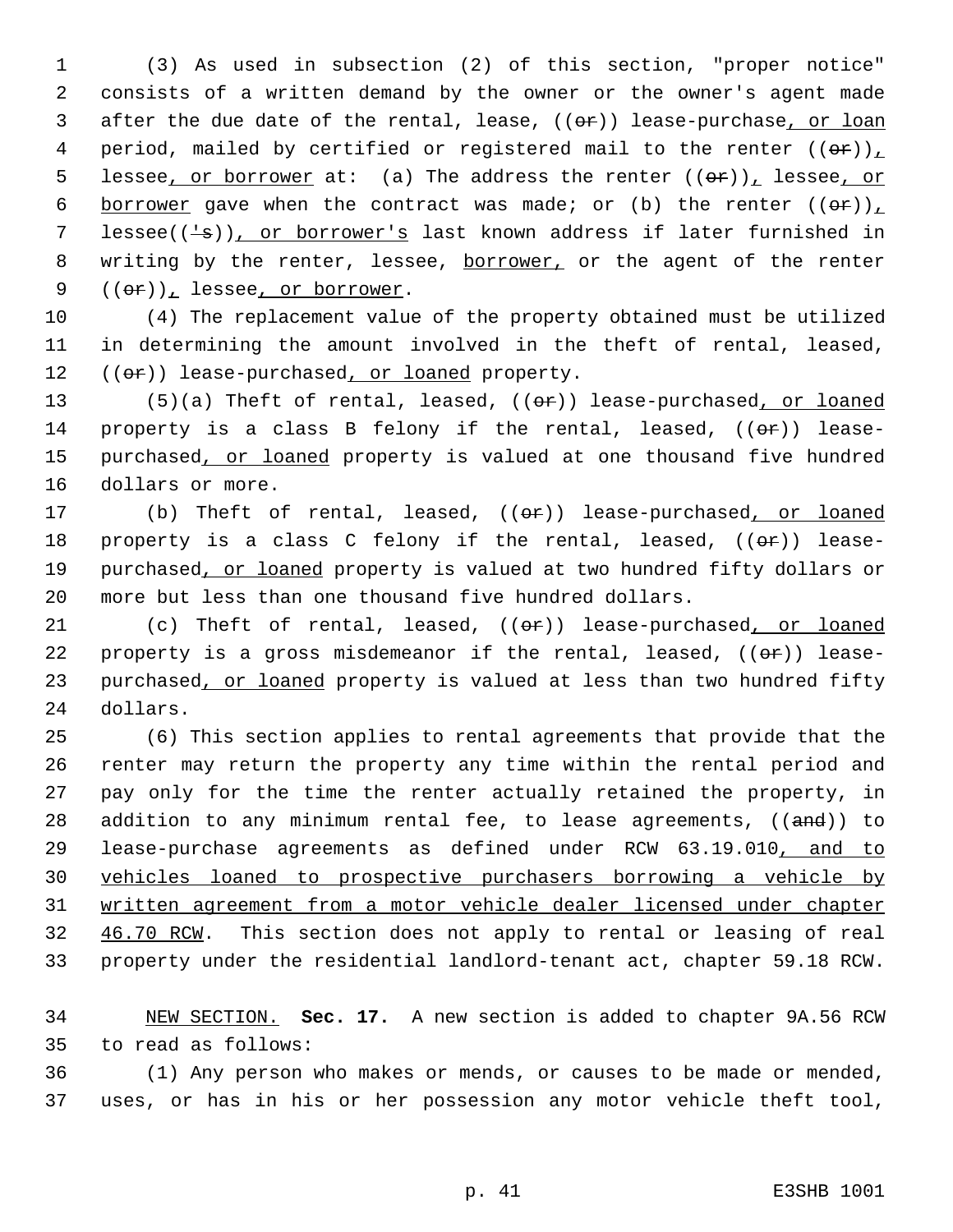that is adapted, designed, or commonly used for the commission of motor vehicle related theft, under circumstances evincing an intent to use or employ, or allow the same to be used or employed, in the commission of motor vehicle theft, or knowing that the same is intended to be so used, is guilty of making or having motor vehicle theft tools.

 (2) For the purpose of this section, motor vehicle theft tool includes, but is not limited to, the following: Slim jim, false master key, master purpose key, altered or shaved key, trial or jiggler key, slide hammer, lock puller, picklock, bit, nipper, any other implement shown by facts and circumstances that is intended to be used in the commission of a motor vehicle related theft, or knowing that the same is intended to be so used.

 (3) For the purposes of this section, the following definitions apply:

 (a) "False master" or "master key" is any key or other device made or altered to fit locks or ignitions of multiple vehicles, or vehicles other than that for which the key was originally manufactured.

 (b) "Altered or shaved key" is any key so altered, by cutting, filing, or other means, to fit multiple vehicles or vehicles other than the vehicles for which the key was originally manufactured.

 (c) "Trial keys" or "jiggler keys" are keys or sets designed or altered to manipulate a vehicle locking mechanism other than the lock for which the key was originally manufactured.

 (4) Making or having motor vehicle theft tools is a gross misdemeanor.

 NEW SECTION. **Sec. 18.** A new section is added to chapter 36.28A RCW to read as follows:

 There is hereby created in the Washington association of sheriffs and police chiefs the Washington auto theft prevention authority which shall be under the direction of the executive director of the Washington association of sheriffs and police chiefs.

 NEW SECTION. **Sec. 19.** (1) The Washington auto theft prevention authority is established. The authority shall consist of the following members, appointed by the governor:

 (a) The executive director of the Washington association of sheriffs and police chiefs, or the executive director's designee;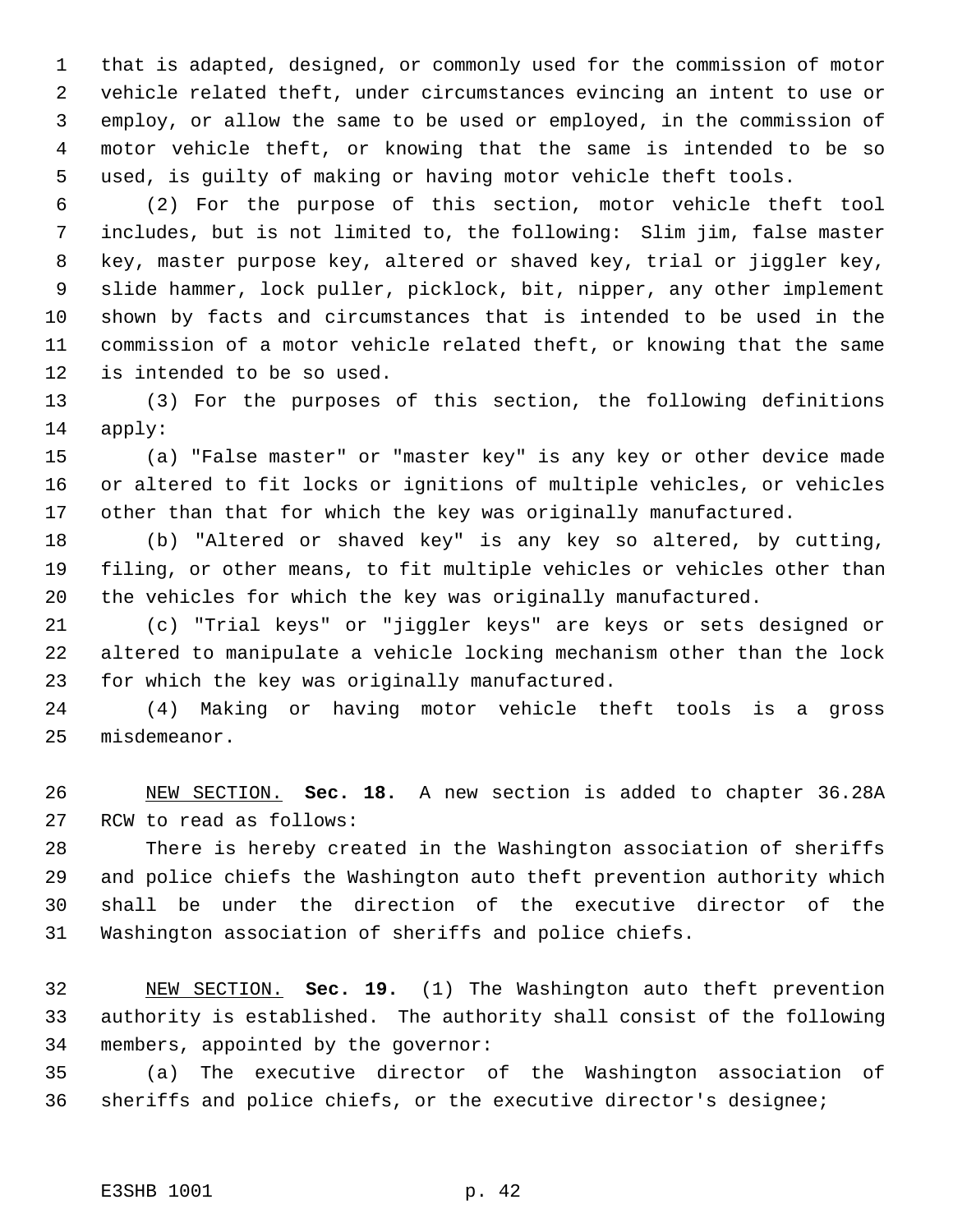(b) The chief of the Washington state patrol, or the chief's designee;

(c) Two police chiefs;

- (d) Two sheriffs;
- (e) One prosecuting attorney;

 (f) A representative from the insurance industry who is responsible for writing property and casualty liability insurance in the state of Washington;

- (g) A representative from the automobile industry; and
- 

(h) One member of the general public.

 (2) In addition, the authority may, where feasible, consult with other governmental entities or individuals from the public and private sector in carrying out its duties under this section.

 NEW SECTION. **Sec. 20.** (1) The Washington auto theft prevention authority shall initially convene at the call of the executive director of the Washington association of sheriffs and police chiefs, or the executive director's designee, no later than the third Monday in January 2008. Subsequent meetings of the authority shall be at the call of the chair or seven members.

 (2) The authority shall annually elect a chairperson and other such officers as it deems appropriate from its membership.

 (3) Members of the authority shall serve terms of four years each on a staggered schedule to be established by the first authority. For purposes of initiating a staggered schedule of terms, some members of the first authority may initially serve two years and some members may initially serve four years.

 NEW SECTION. **Sec. 21.** (1) The Washington auto theft prevention authority may obtain or contract for staff services, including an executive director, and any facilities and equipment as the authority requires to carry out its duties.

 (2) The director may enter into contracts with any public or private organization to carry out the purposes of this section and sections 19, 20, and 22 through 26 of this act.

 (3) The authority shall review and make recommendations to the legislature and the governor regarding motor vehicle theft in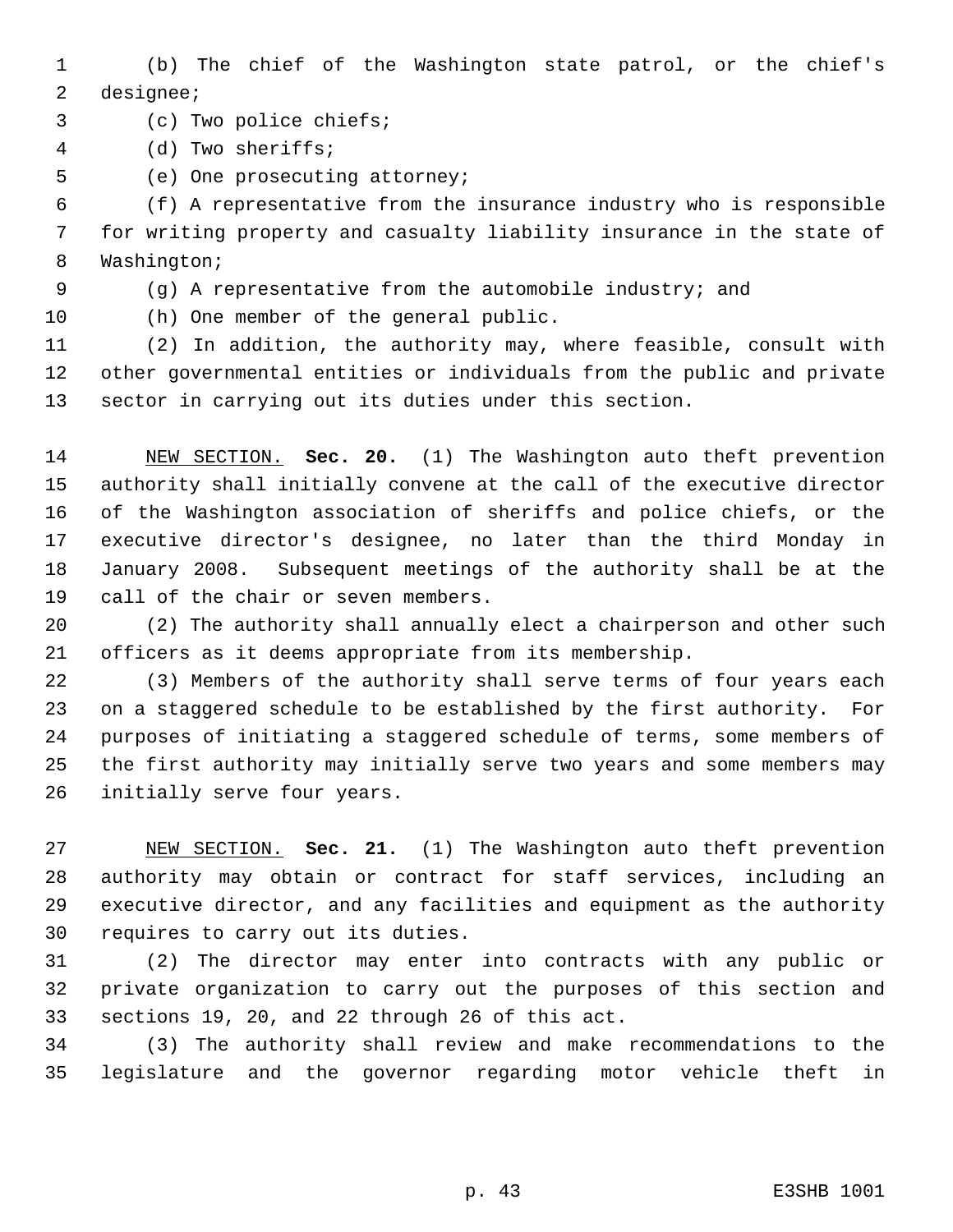Washington state. In preparing the recommendations, the authority shall, at a minimum, review the following issues:

 (a) Determine the scope of the problem of motor vehicle theft, including:

 (i) Particular areas of the state where the problem is the greatest;

 (ii) Annual data reported by local law enforcement regarding the number of reported thefts, investigations, recovered vehicles, arrests, 9 and convictions; and

 (iii) An assessment of estimated funds needed to hire sufficient investigators to respond to all reported thefts.

 (b) Analyze the various methods of combating the problem of motor vehicle theft;

(c) Develop and implement a plan of operation; and

(d) Develop and implement a financial plan.

 (4) The authority is not a law enforcement agency and may not gather, collect, or disseminate intelligence information for the purpose of investigating specific crimes or pursuing or capturing specific perpetrators. Members of the authority may not exercise general authority peace officer powers while acting in their capacity as members of the authority, unless the exercise of peace officer

 powers is necessary to prevent an imminent threat to persons or property.

 (5) The authority shall annually report its activities, findings, and recommendations during the preceding year to the legislature by December 31st.

 NEW SECTION. **Sec. 22.** The Washington auto theft prevention authority may solicit and accept gifts, grants, bequests, devises, or other funds from public and private sources to support its activities.

 NEW SECTION. **Sec. 23.** The governor may remove any member of the Washington auto theft prevention authority for cause including but not limited to neglect of duty, misconduct, malfeasance or misfeasance in office, or upon written request of two-thirds of the members of the authority under this chapter. Upon the death, resignation, or removal of a member, the governor shall appoint a replacement to fill the remainder of the unexpired term.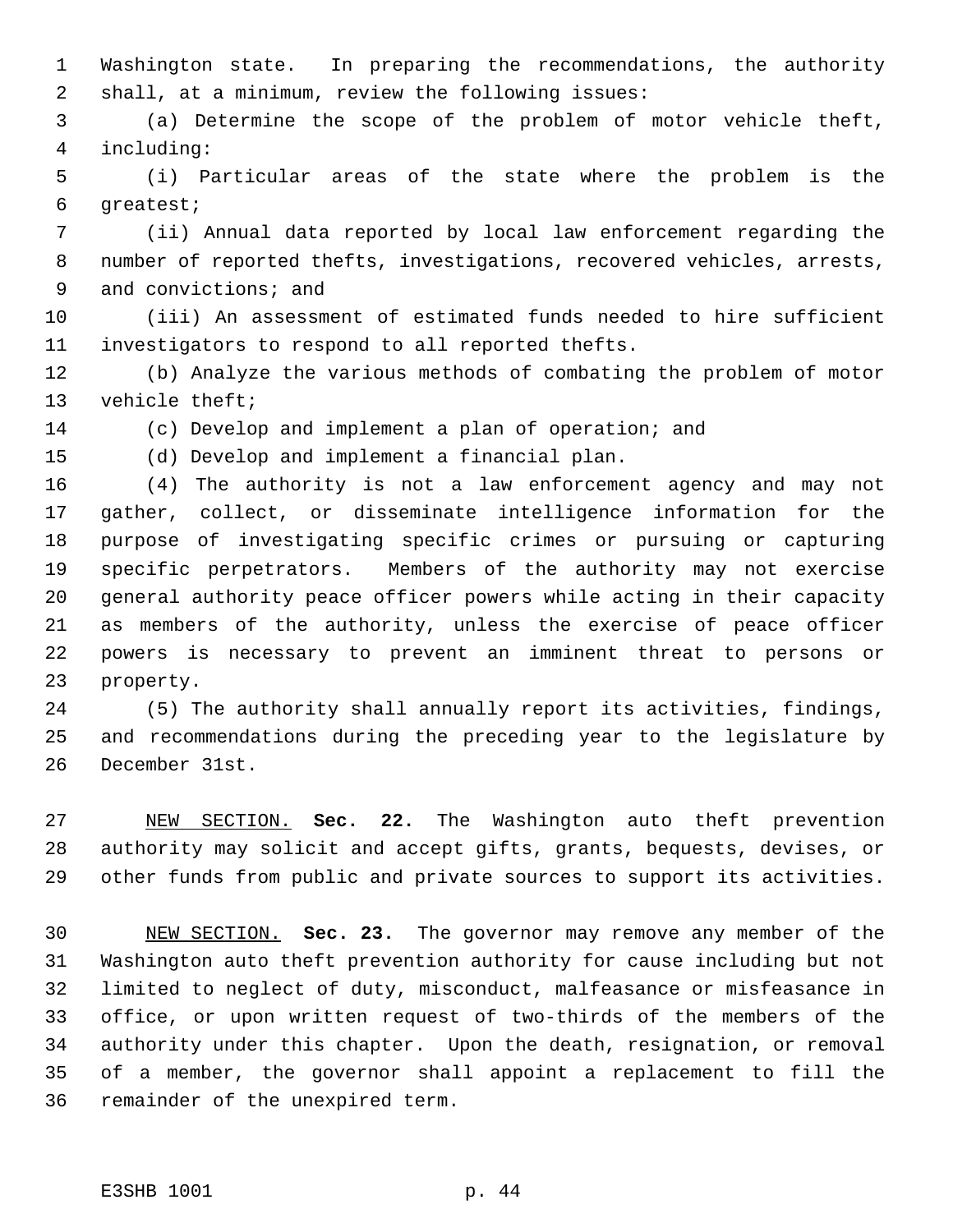NEW SECTION. **Sec. 24.** Members of the Washington auto theft prevention authority who are not public employees shall be compensated in accordance with RCW 43.03.250 and shall be reimbursed for travel expenses incurred in carrying out the duties of the authority in accordance with RCW 43.03.050 and 43.03.060.

 NEW SECTION. **Sec. 25.** Any member serving in their official capacity on the Washington auto theft prevention authority, or either their employer or employers, or other entity that selected the members to serve, are immune from a civil action based upon an act performed in good faith.

 NEW SECTION. **Sec. 26.** (1) The Washington auto theft prevention authority account is created in the custody of the state treasurer. All revenues from the traffic infraction surcharge in RCW 46.63.110(7)(b) and all receipts from gifts, grants, bequests, devises, or other funds from public and private sources to support the activities of the auto theft prevention authority must be deposited into the account. Expenditures from the account may be used only for purposes of this act. Only the director of the authority or the director's designee may authorize expenditures from the account. The account is subject to allotment procedures under chapter 43.88 RCW, but an appropriation is not required for expenditures.

 (2) The authority shall allocate moneys in the account to public agencies for the purpose of establishing, maintaining, and supporting programs that are designed to prevent motor vehicle theft, including:

 (a) Financial support to prosecution agencies to increase the effectiveness of motor vehicle theft prosecution;

 (b) Financial support to a unit of local government or a team consisting of units of local governments to increase the effectiveness of motor vehicle theft enforcement;

 (c) Financial support for the procurement of equipment and technologies for use by law enforcement agencies for the purpose of enforcing motor vehicle theft laws; and

 (d) Financial support for programs that are designed to educate and assist the public in the prevention of motor vehicle theft.

(3) The costs of administration shall not exceed ten percent of the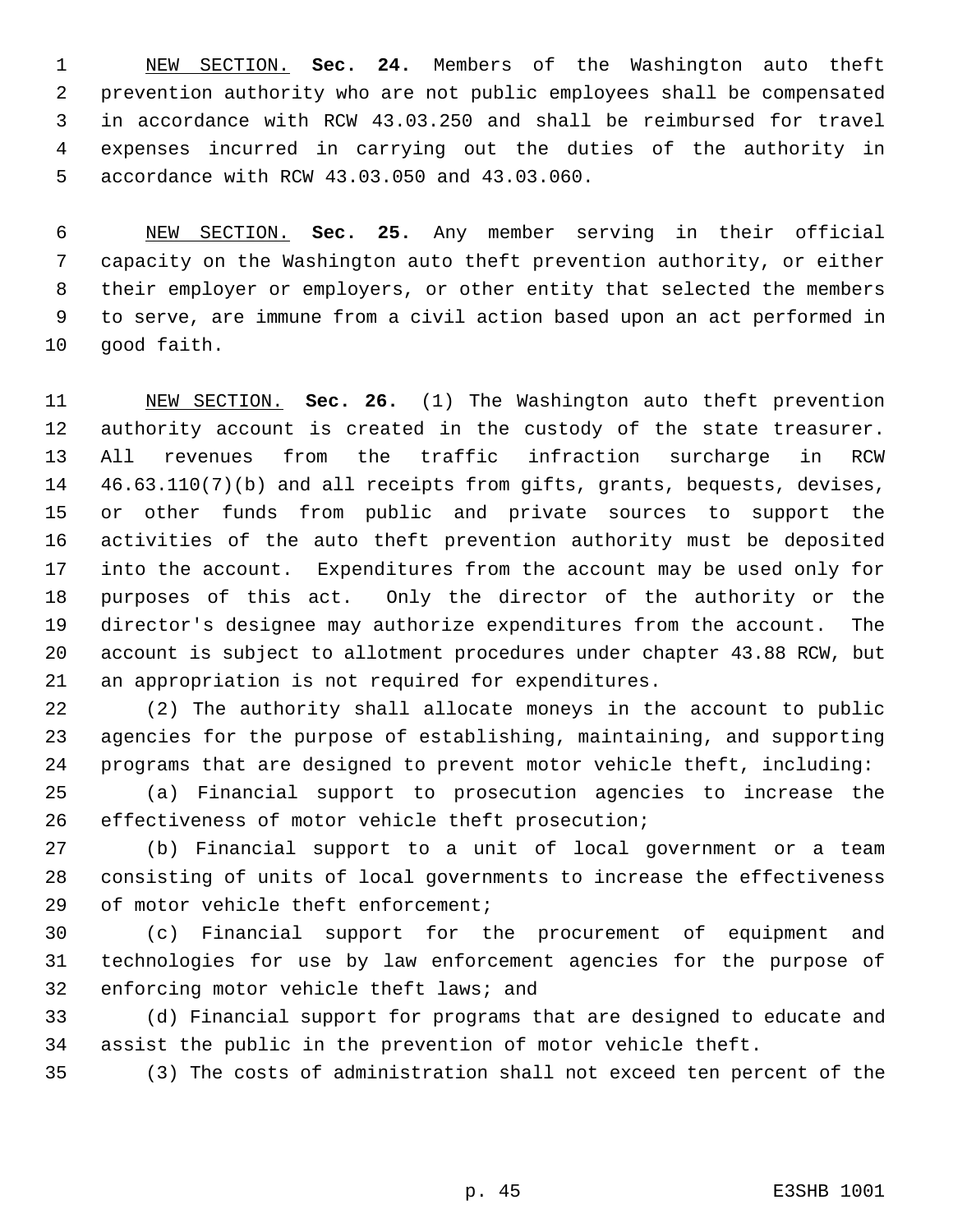moneys in the account in any one year so that the greatest possible portion of the moneys available to the authority is expended on combating motor vehicle theft.

 (4) Prior to awarding any moneys from the Washington auto theft prevention authority account for motor vehicle theft enforcement or prosecution efforts, the auto theft prevention authority must verify that the financial award includes sufficient funding to cover proposed activities, which include, but are not limited to: (a) Administration costs; (b) law enforcement costs; (c) prosecutor costs; (d) court costs; and (e) county offender confinement costs.

 (5) Moneys expended from the Washington auto theft prevention authority account under subsection (2) of this section shall be used to supplement, not supplant, other moneys that are available for motor vehicle theft prevention.

 (6) Grants provided under subsection (2) of this section constitute reimbursement for purposes of RCW 43.135.060(1).

 **Sec. 27.** RCW 46.63.110 and 2005 c 413 s 2, 2005 c 320 s 2, and 2005 c 288 s 8 are each reenacted and amended to read as follows:

 (1) A person found to have committed a traffic infraction shall be assessed a monetary penalty. No penalty may exceed two hundred and fifty dollars for each offense unless authorized by this chapter or title.

 (2) The monetary penalty for a violation of (a) RCW 46.55.105(2) is two hundred fifty dollars for each offense; (b) RCW 46.61.210(1) is five hundred dollars for each offense. No penalty assessed under this subsection (2) may be reduced.

 (3) The supreme court shall prescribe by rule a schedule of monetary penalties for designated traffic infractions. This rule shall also specify the conditions under which local courts may exercise discretion in assessing fines and penalties for traffic infractions. The legislature respectfully requests the supreme court to adjust this schedule every two years for inflation.

 (4) There shall be a penalty of twenty-five dollars for failure to respond to a notice of traffic infraction except where the infraction relates to parking as defined by local law, ordinance, regulation, or resolution or failure to pay a monetary penalty imposed pursuant to this chapter. A local legislative body may set a monetary penalty not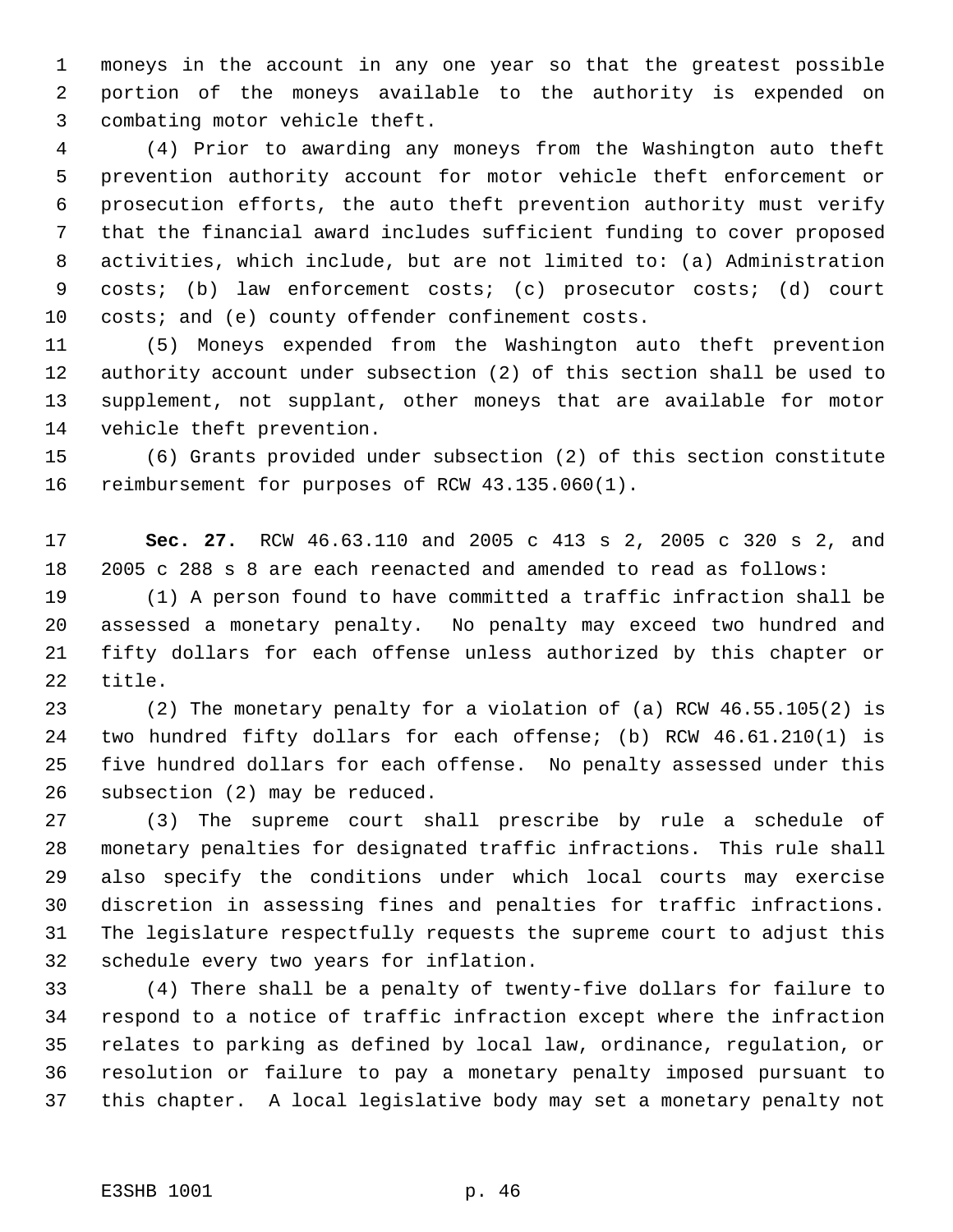to exceed twenty-five dollars for failure to respond to a notice of traffic infraction relating to parking as defined by local law, ordinance, regulation, or resolution. The local court, whether a municipal, police, or district court, shall impose the monetary penalty set by the local legislative body.

 (5) Monetary penalties provided for in chapter 46.70 RCW which are civil in nature and penalties which may be assessed for violations of chapter 46.44 RCW relating to size, weight, and load of motor vehicles are not subject to the limitation on the amount of monetary penalties which may be imposed pursuant to this chapter.

 (6) Whenever a monetary penalty, fee, cost, assessment, or other monetary obligation is imposed by a court under this chapter it is immediately payable. If the court determines, in its discretion, that a person is not able to pay a monetary obligation in full, and not more than one year has passed since the later of July 1, 2005, or the date the monetary obligation initially became due and payable, the court shall enter into a payment plan with the person, unless the person has previously been granted a payment plan with respect to the same monetary obligation, or unless the person is in noncompliance of any existing or prior payment plan, in which case the court may, at its discretion, implement a payment plan. If the court has notified the department that the person has failed to pay or comply and the person has subsequently entered into a payment plan and made an initial payment, the court shall notify the department that the infraction has been adjudicated, and the department shall rescind any suspension of the person's driver's license or driver's privilege based on failure to respond to that infraction. "Payment plan," as used in this section, means a plan that requires reasonable payments based on the financial ability of the person to pay. The person may voluntarily pay an amount at any time in addition to the payments required under the payment plan.

 (a) If a payment required to be made under the payment plan is delinquent or the person fails to complete a community restitution program on or before the time established under the payment plan, unless the court determines good cause therefor and adjusts the payment plan or the community restitution plan accordingly, the court shall notify the department of the person's failure to meet the conditions of the plan, and the department shall suspend the person's driver's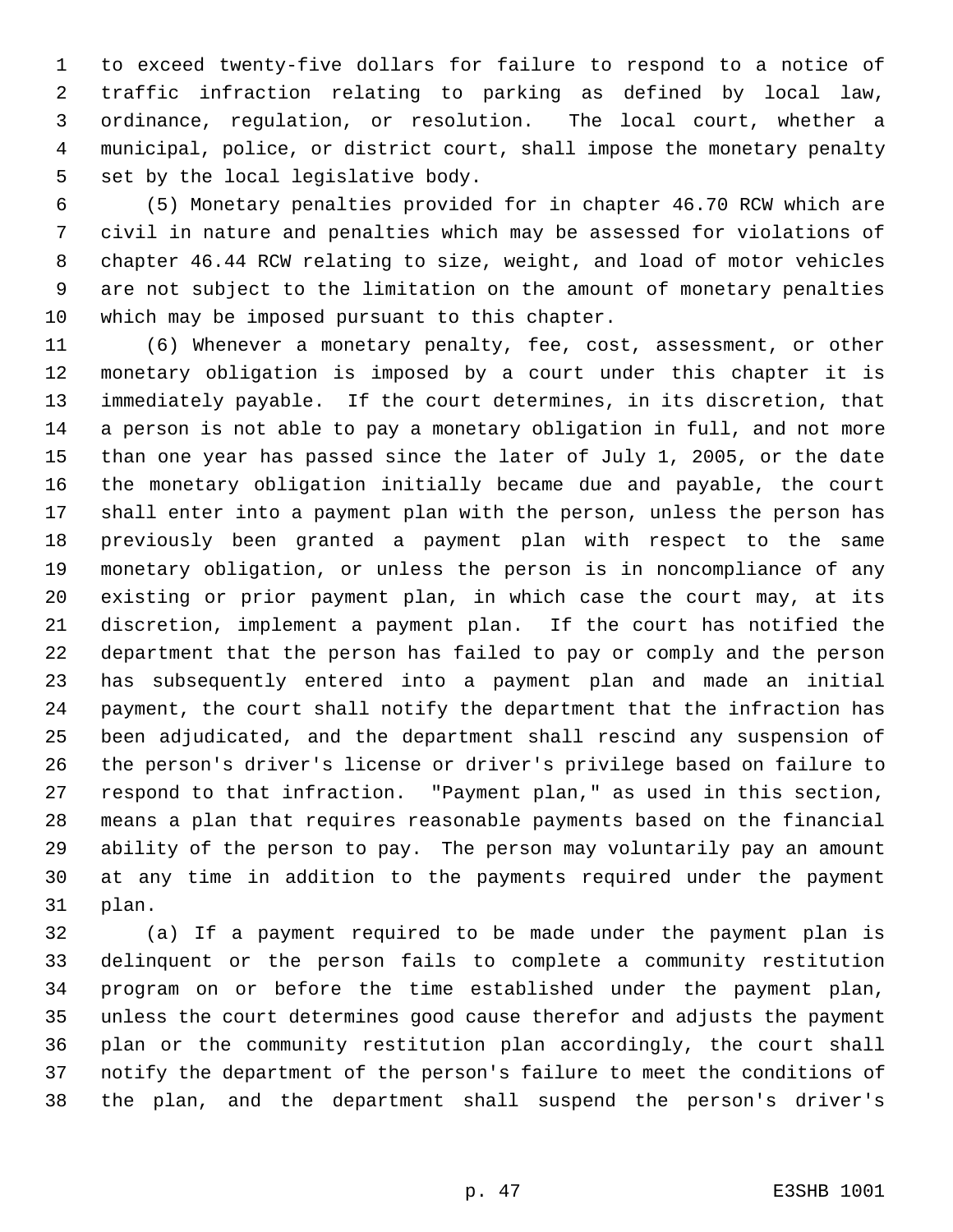license or driving privilege until all monetary obligations, including those imposed under subsections (3) and (4) of this section, have been paid, and court authorized community restitution has been completed, or until the department has been notified that the court has entered into a new time payment or community restitution agreement with the person.

 (b) If a person has not entered into a payment plan with the court and has not paid the monetary obligation in full on or before the time established for payment, the court shall notify the department of the delinquency. The department shall suspend the person's driver's license or driving privilege until all monetary obligations have been paid, including those imposed under subsections (3) and (4) of this section, or until the person has entered into a payment plan under this section.

 (c) If the payment plan is to be administered by the court, the court may assess the person a reasonable administrative fee to be wholly retained by the city or county with jurisdiction. The administrative fee shall not exceed ten dollars per infraction or twenty-five dollars per payment plan, whichever is less.

 (d) Nothing in this section precludes a court from contracting with outside entities to administer its payment plan system. When outside entities are used for the administration of a payment plan, the court may assess the person a reasonable fee for such administrative services, which fee may be calculated on a periodic, percentage, or other basis.

 (e) If a court authorized community restitution program for offenders is available in the jurisdiction, the court may allow conversion of all or part of the monetary obligations due under this section to court authorized community restitution in lieu of time payments if the person is unable to make reasonable time payments.

 (7) In addition to any other penalties imposed under this section and not subject to the limitation of subsection (1) of this section, a 32 person found to have committed a traffic infraction shall be assessed:

 (a) A fee of five dollars per infraction. Under no circumstances shall this fee be reduced or waived. Revenue from this fee shall be forwarded to the state treasurer for deposit in the emergency medical 36 services and trauma care system trust account under RCW 70.168.040; and (b) A fee of ten dollars per infraction. Under no circumstances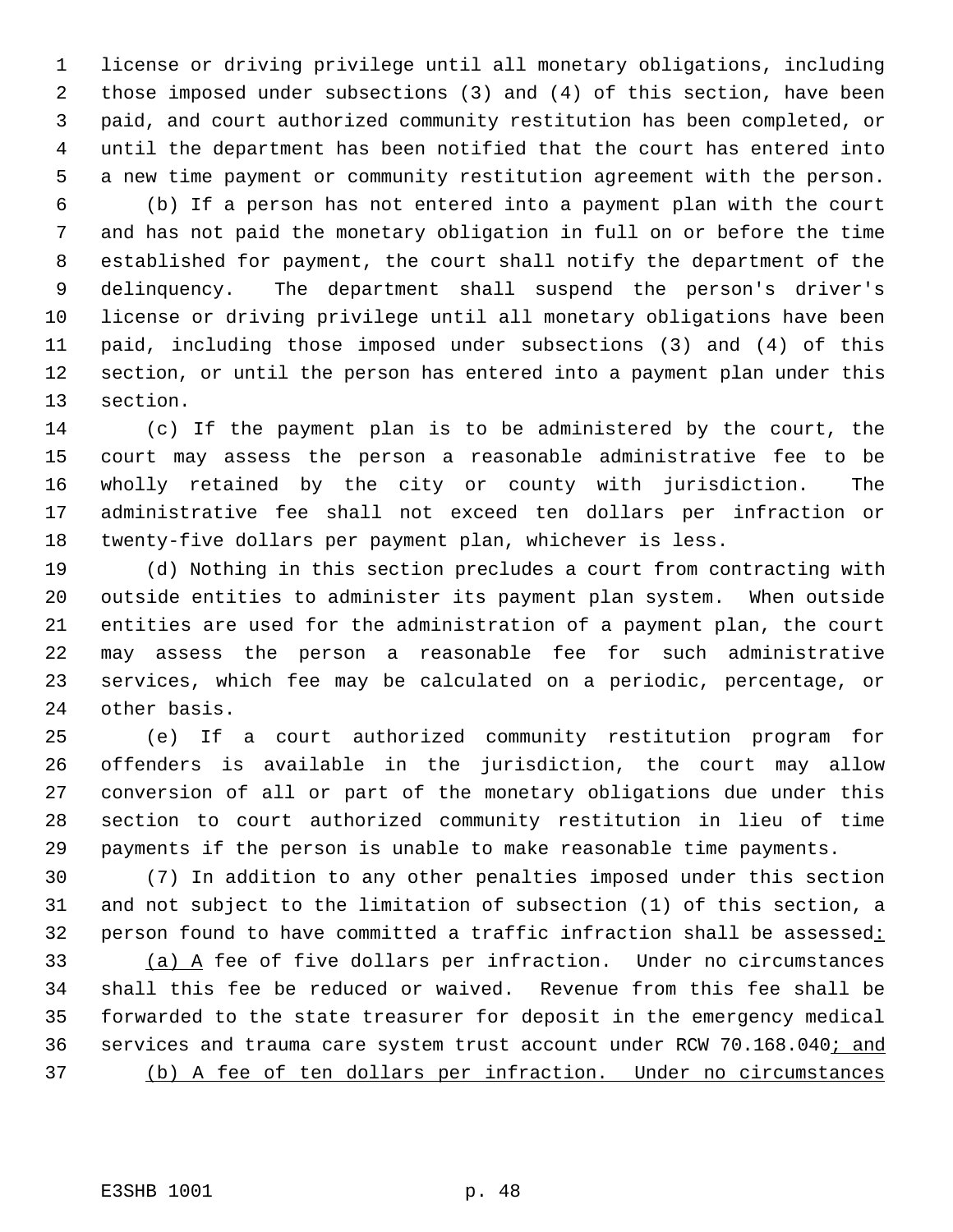1 shall this fee be reduced or waived. Revenue from this fee shall be 2 forwarded to the state treasurer for deposit in the Washington auto theft prevention authority account.

 (8)(a) In addition to any other penalties imposed under this section and not subject to the limitation of subsection (1) of this section, a person found to have committed a traffic infraction other than of RCW 46.61.527 shall be assessed an additional penalty of twenty dollars. The court may not reduce, waive, or suspend the additional penalty unless the court finds the offender to be indigent. If a court authorized community restitution program for offenders is available in the jurisdiction, the court shall allow offenders to offset all or a part of the penalty due under this subsection (8) by participation in the court authorized community restitution program.

 (b) Eight dollars and fifty cents of the additional penalty under (a) of this subsection shall be remitted to the state treasurer. The remaining revenue from the additional penalty must be remitted under chapters 2.08, 3.46, 3.50, 3.62, 10.82, and 35.20 RCW. Money remitted under this subsection to the state treasurer must be deposited as provided in RCW 43.08.250. The balance of the revenue received by the county or city treasurer under this subsection must be deposited into the county or city current expense fund. Moneys retained by the city or county under this subsection shall constitute reimbursement for any liabilities under RCW 43.135.060.

 (9) If a legal proceeding, such as garnishment, has commenced to collect any delinquent amount owed by the person for any penalty imposed by the court under this section, the court may, at its discretion, enter into a payment plan.

 (10) The monetary penalty for violating RCW 46.37.395 is: (a) Two hundred fifty dollars for the first violation; (b) five hundred dollars for the second violation; and (c) seven hundred fifty dollars for each violation thereafter.

 NEW SECTION. **Sec. 28.** This act shall be known as the Elizabeth Nowak-Washington auto theft prevention act.

NEW SECTION. **Sec. 29.** Sections 19 through 26 of this act